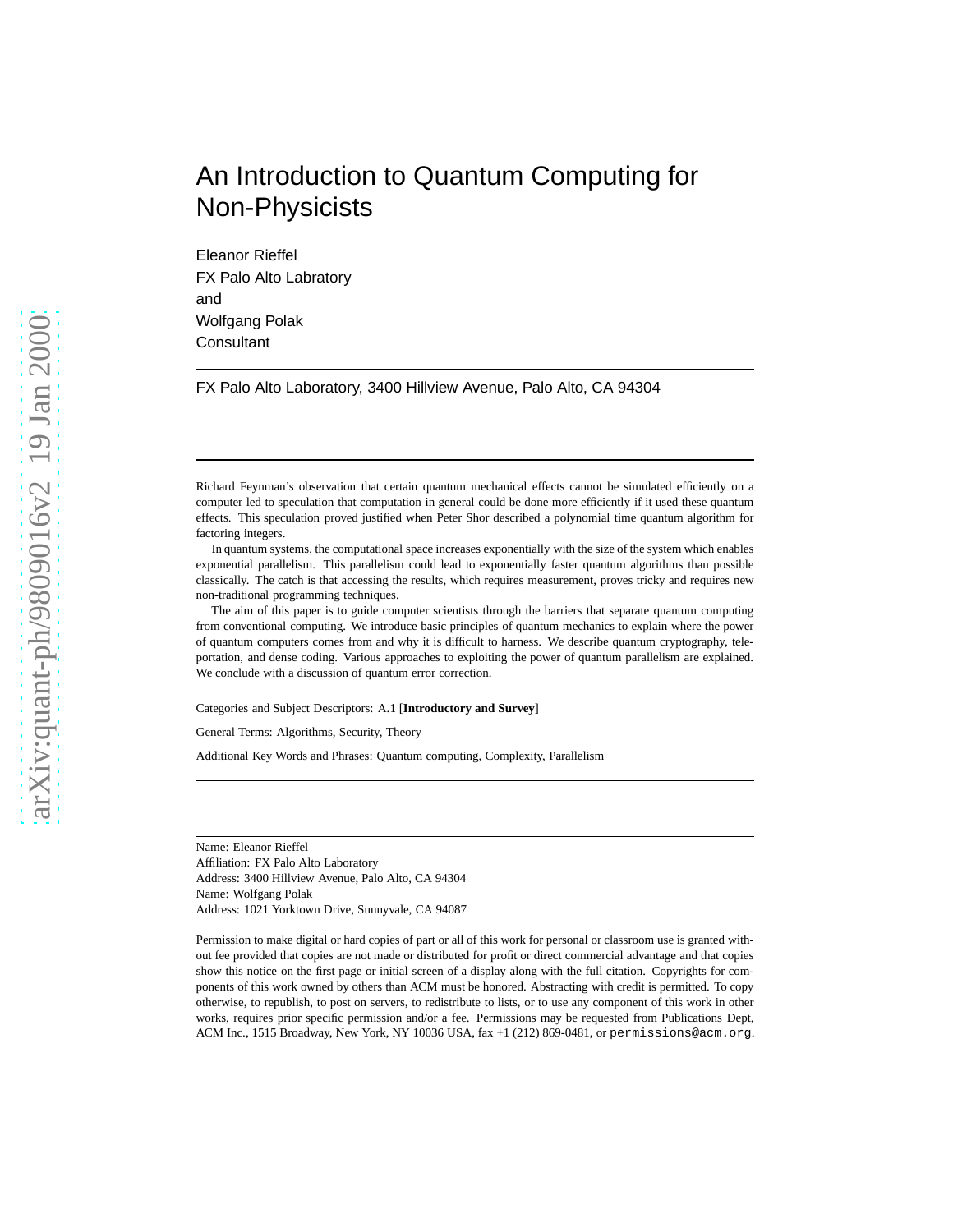## 1. INTRODUCTION

Richard Feynman observed in the early 1980's [Feynman 1982] that certain quantum mechanical effects cannot be simulated efficiently on a classical computer. This observation led to speculation that perhaps computation in general could be done more efficiently if it made use of these quantum effects. But building quantum computers, computational machines that use such quantum effects, proved tricky, and as no one was sure how to use the quantum effects to speed up computation, the field developed slowly. It wasn't until 1994, when Peter Shor surprised the world by describing a polynomial time quantum algorithm for factoring integers [Shor 1994; Shor 1997], that the field of quantum computing came into its own. This discovery prompted a flurry of activity, both among experimentalists trying to build quantum computers and theoreticians trying to find other quantum algorithms. Additional interest in the subject has been created by the invention of quantum key distribution and, more recently, popular press accounts of experimental successes in quantum teleportation and the demonstration of a three-bit quantum computer.

The aim of this paper is to guide computer scientists and other non-physicists through the conceptual and notational barriers that separate quantum computing from conventional computing and to acquaint them with this new and exciting field. It is important for the computer science community to understand these new developments since they may radically change the way we have to think about computation, programming, and complexity.

Classically, the time it takes to do certain computations can be decreased by using parallel processors. To achieve an exponential decrease in time requires an exponential increase in the number of processors, and hence an exponential increase in the amount of physical space needed. However, in quantum systems the amount of parallelism increases exponentially with the size of the system. Thus, an exponential increase in parallelism requires only a linear increase in the amount of physical space needed. This effect is called quantum parallelism [Deutsch and Jozsa 1992].

There is a catch, and a big catch at that. While a quantum system can perform massive parallel computation, access to the results of the computation is restricted. Accessing the results is equivalent to making a measurement, which disturbs the quantum state. This problem makes the situation, on the face of it, seem even worse than the classical situation; we can only read the result of one parallel thread, and because measurement is probabilistic, we cannot even choose which one we get.

But in the past few years, various people have found clever ways of finessing the measurement problem to exploit the power of quantum parallelism. This sort of manipulation has no classical analog, and requires non-traditional programming techniques. One technique manipulates the quantum state so that a common property of all of the output values such as the symmetry or period of a function can be read off. This technique is used in Shor's factorization algorithm. Another technique transforms the quantum state to increase the likelihood that output of interest will be read. Grover's search algorithm makes use of such an amplification technique. This paper describes quantum parallelism in detail, and the techniques currently known for harnessing its power.

Section 2, following this introduction, explains of the basic concepts of quantum mechanics that are important for quantum computation. This section cannot give a comprehensive view of quantum mechanics. Our aim is to provide the reader with tools in the form of mathematics and notation with which to work with the quantum mechanics involved in quantum computation. We hope that this paper will equip readers well enough that they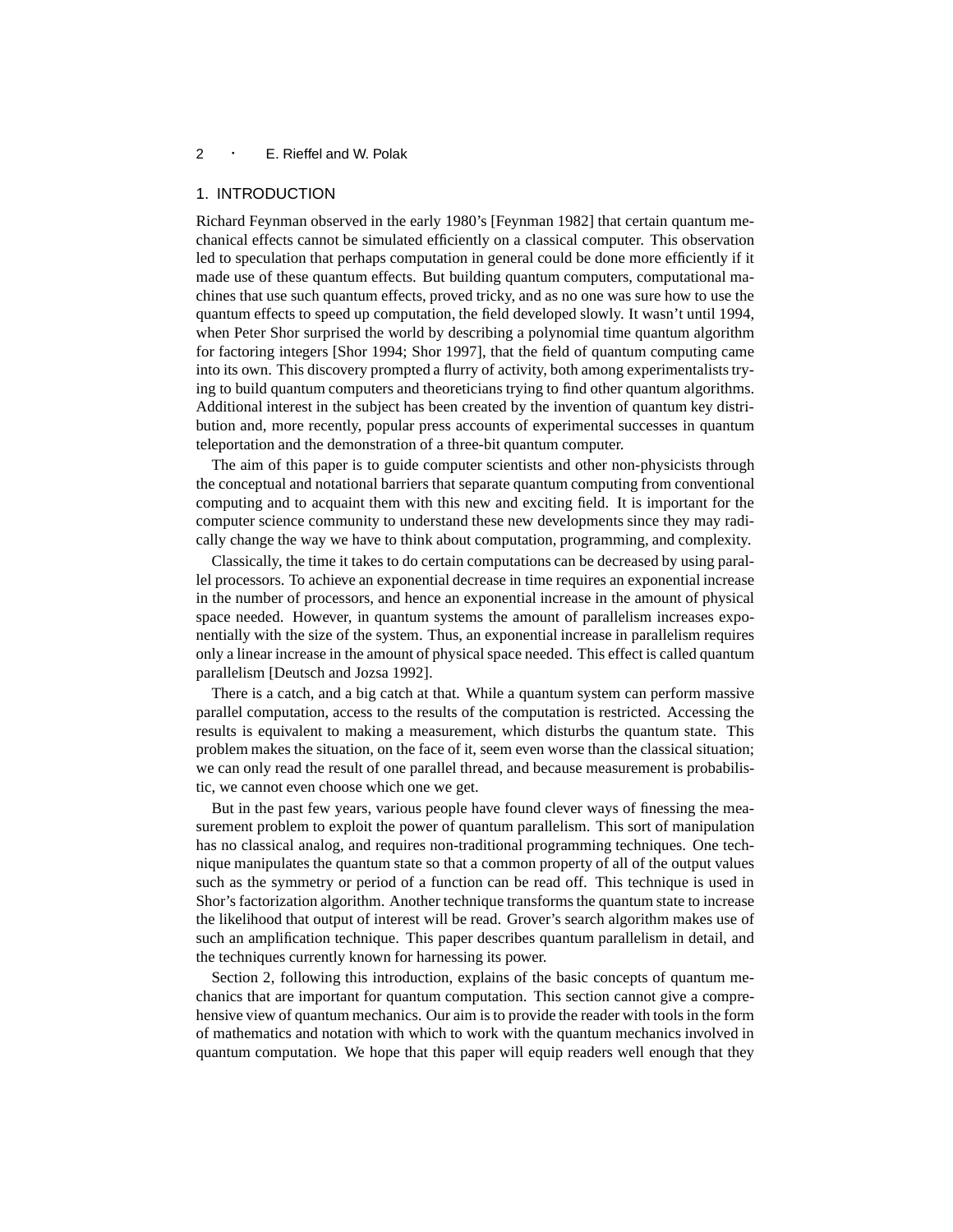can freely explore the theoretical realm of quantum computing.

Section 3 defines the quantum bit, or qubit. Unlike classical bits, a quantum bit can be put in a superposition state that encodes both 0 and 1. There is no good classical explanation of superpositions: a quantum bit representing 0 and 1 can neither be viewed as "between" 0 and 1 nor can it be viewed as a hidden unknown state that represents either 0 or 1 with a certain probability. Even single quantum bits enable interesting applications. We describe the use of a single quantum bit for secure key distribution.

But the real power of quantum computation derives from the exponential state spaces of multiple quantum bits: just as a single qubit can be in a superposition of  $0$  and  $1$ , a register of *n* qubits can be in a superposition of all  $2^n$  possible values. The "extra" states that have no classical analog and lead to the exponential size of the quantum state space are the entangled states, like the state leading to the famous  $EPR<sup>1</sup>$  paradox (see section 3.4).

We discuss the two types of operations a quantum system can undergo: measurement and quantum state transformations. Most quantum algorithms involve a sequence of quantum state transformations followed by a measurement. For classical computers there are sets of gates that are universal in the sense that any classical computation can be performed using a sequence of these gates. Similarly, there are sets of primitive quantum state transformations, called quantum gates, that are universal for quantum computation. Given enough quantum bits, it is possible to construct a universal quantum Turing machine.

Quantum physics puts restrictions on the types of transformations that can be done. In particular, all quantum state transformations, and therefore all quantum gates and all quantum computations, must be reversible. Yet all classical algorithms can be made reversible and can be computed on a quantum computer in comparable time. Some common quantum gates are defined in section 4.

Two applications combining quantum gates and entangled states are described in section 4.2: teleportation and dense coding. Teleportation is the transfer of a quantum state from one place to another through classical channels. That teleportation is possible is surprising since quantum mechanics tells us that it is not possible to clone quantum states or even measure them without disturbing the state. Thus, it is not obvious what information could be sent through classical channels that could possibly enable the reconstruction of an unknown quantum state at the other end. Dense coding, a dual to teleportation, uses a single quantum bit to transmit two bits of classical information. Both teleportation and dense coding rely on the entangled states described in the EPR experiment.

It is only in section 5 that we see where an exponential speed-up over classical computers might come from. The input to a quantum computation can be put in a superposition state that encodes all possible input values. Performing the computation on this initial state will result in superposition of all of the corresponding output values. Thus, in the same time it takes to compute the output for a single input state on a classical computer, a quantum computer can compute the values for all input states. This process is known as quantum parallelism. However, measuring the output states will randomly yield only one of the values in the superposition, and at the same time destroy all of the other results of the computation. Section 5 describes this situation in detail. Sections 6 and 7 describe techniques for taking advantage of quantum parallelism inspite of the severe constraints imposed by quantum mechanics on what can be measured.

Section 6 describes the details of Shor's polynomial time factoring algorithm. The fastest

 ${}^{1}$ EPR = Einstein, Podolsky and Rosen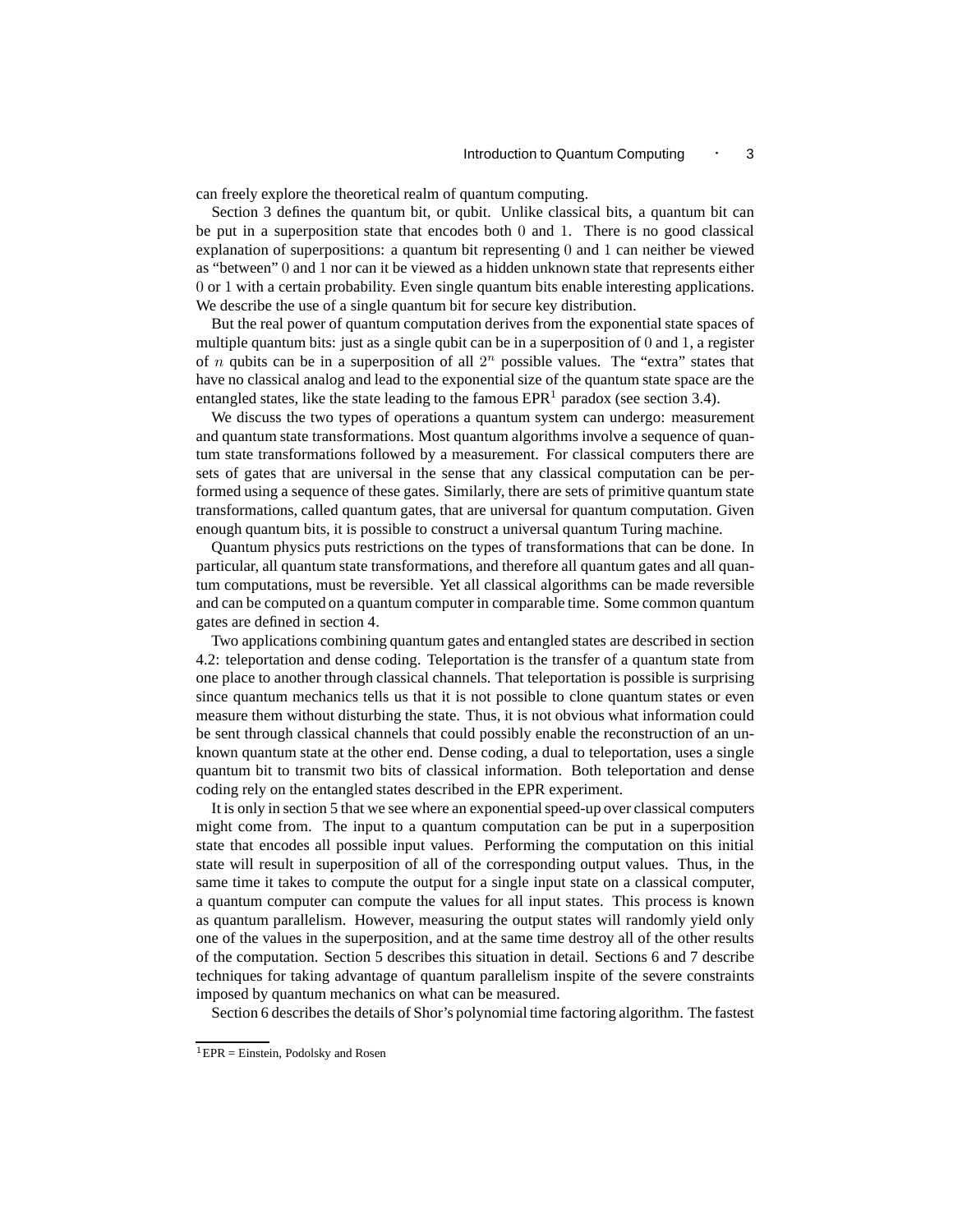known classical factoring algorithm requires exponential time and it is generally believed that there is no classical polynomial time factoring algorithm. Shor's is a beautiful algorithm that takes advantage of quantum parallelism by using a quantum analog of the Fourier transform.

Lov Grover developed a technique for searching an unstructured list of  $n$  items in  $O(\sqrt{n})$  steps on a quantum computer. Classical computers can do no better than  $O(n)$ , so unstructured search on a quantum computer is provably more efficient than search on a classical computer. However, the speed-up is only polynomial, not exponential, and it has been shown that Grover's algorithm is optimal for quantum computers. It seems likely that search algorithms that could take advantage of some problem structure could do better. Tad Hogg, among others, has explored such possibilities. We describe various quantum search techniques in section 7.

It is as yet unknown whether the power of quantum parallelism can be harnessed for a wide variety of applications. One tantalizing open question is whether quantum computers can solve NP complete problems in polynomial time.

Perhaps the biggest open question is whether useful quantum computers can be built. There are a number of proposals for building quantum computers using ion traps, nuclear magnetic resonance (NMR), optical and solid state techniques. All of the current proposals have scaling problems, so that a breakthrough will be needed to go beyond tens of qubits to hundreds of qubits. While both optical and solid state techniques show promise, NMR and ion trap technologies are the most advanced so far.

In an ion trap quantum computer [Cirac and Zoller 1995; Steane 1996] a linear sequence of ions representing the qubits are confined by electric fields. Lasers are directed at individual ions to perform single bit quantum gates. Two-bit operations are realized by using a laser on one qubit to create an impulse that ripples through a chain of ions to the second qubit where another laser pulse stops the rippling and performs the two-bit operation. The approach requires that the ions be kept in extreme vacuum and at extremely low temperatures.

The NMR approach has the advantage that it will work at room temperature, and that NMR technology in general is already fairly advanced. The idea is to use macroscopic amounts of matter and encode a quantum bit in the average spin state of a large number of nuclei. The spin states can be manipulated by magnetic fields and the average spin state can be measured with NMR techniques. The main problem with the technique is that it doesn't scale well; the measured signal scales as  $1/2^n$  with the number of qubits n. However, a recent proposal [Schulman and Vazirani 1998] has been made that may overcome this problem. NMR computers with three qubits have been built successfully [Cory et al. 1998; Vandersypen et al. 1999; Gershenfeld and Chuang 1997; Laflamme et al. 1997]. This paper will not discuss further the physical and engineering problems of building quantum computers.

The greatest problem for building quantum computers is decoherence, the distortion of the quantum state due to interaction with the environment. For some time it was feared that quantum computers could not be built because it would be impossible to isolate them sufficiently from the external environment. The breakthrough came from the algorithmic rather than the physical side, through the invention of quantum error correction techniques. Initially people thought quantum error correction might be impossible because of the impossibility of reliably copying unknown quantum states, but it turns out that it is possible to design quantum error correcting codes that detect certain kinds of errors and enable the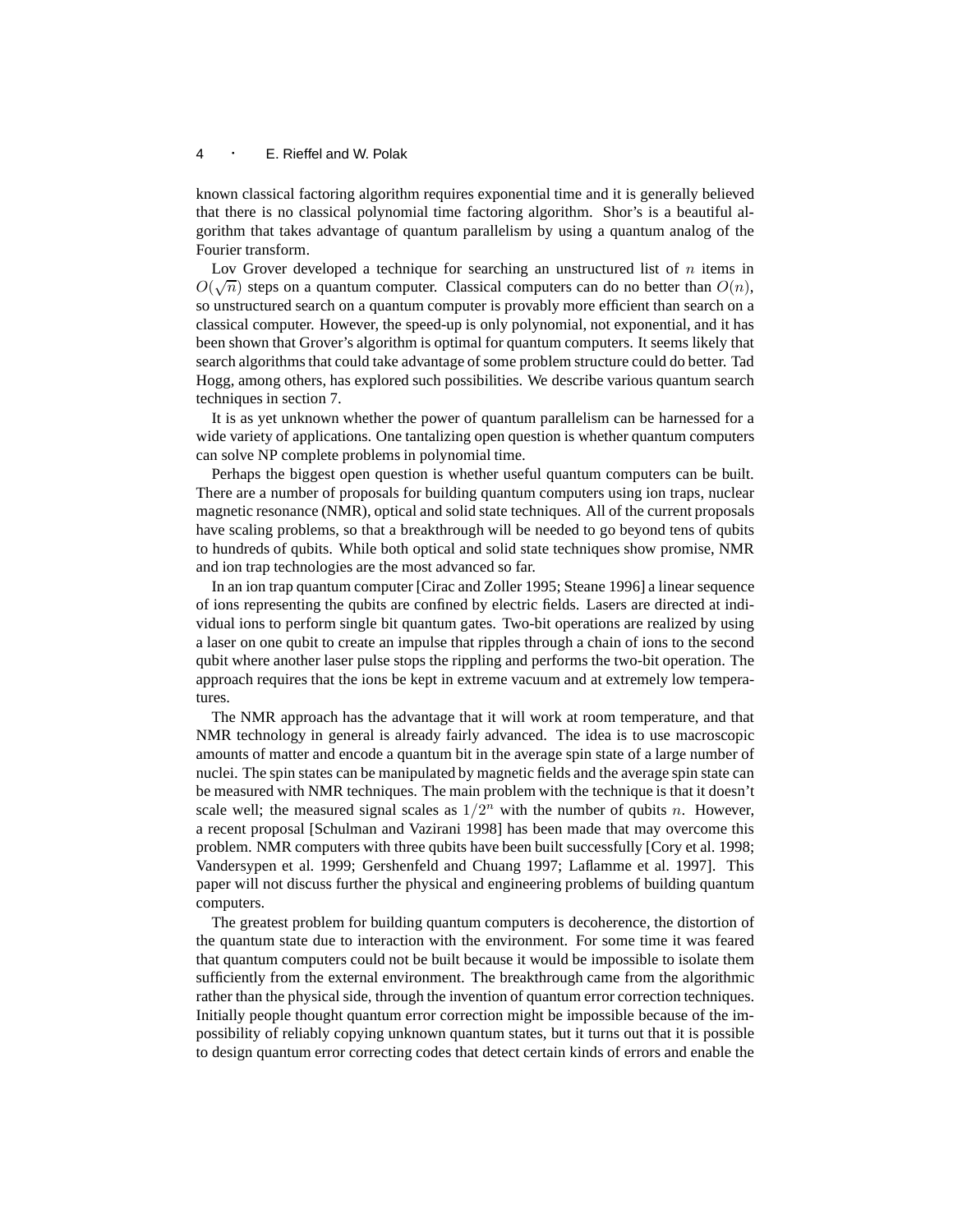reconstruction of the exact error-free quantum state. Quantum error correction is discussed in section 8.

Appendices provide background information on tensor products and continued fractions.

## 2. QUANTUM MECHANICS

Quantum mechanical phenomena are difficult to understand since most of our everyday experiences are not applicable. This paper cannot provide a deep understanding of quantum mechanics (see [Feynman et al. 1965; Liboff 1997; Greenstein and Zajonc 1997] for expositions of quantum mechanics). Instead, we will give some feeling as to the nature of quantum mechanics and some of the mathematical formalisms needed to work with quantum mechanics to the extent needed for quantum computing.

Quantum mechanics is a theory in the mathematical sense: it is governed by a set of axioms. The consequences of the axioms describe the behavior of quantum systems. The axioms lead to several apparent paradoxes: in the Compton effect it appears as if an action precedes its cause; the EPR experiment makes it appear as if action over a distance faster than the speed of light is possible. We will discuss the EPR experiment in detail in section 3.4. Verification of most predictions is indirect, and requires careful experimental design and specialized equipment. We will begin, however, with an experiment that requires only readily available equipment and that will illustrate some of the key aspects of quantum mechanics needed for quantum computation.

## 2.1 Photon Polarization

Photons are the only particles that we can directly observe. The following simple experiment can be performed with minimal equipment: a strong light source, like a laser pointer, and three polaroids (polarization filters) that can be picked up at any camera supply store. The experiment demonstrates some of the principles of quantum mechanics through photons and their polarization.

2.1.1 *The Experiment.* A beam of light shines on a projection screen. Filters A, B, and  $C$  are polarized horizontally, at  $45^{\circ}$ , and vertically, respectively, and can be placed so as to intersect the beam of light.

First, insert filter A. Assuming the incoming light is randomly polarized, the intensity of the output will have half of the intensity of the incoming light. The outgoing photons are now all horizontally polarized.



The function of filter A cannot be explained as a "sieve" that only lets those photons pass that happen to be already horizontally polarized. If that were the case, few of the randomly polarized incoming electrons would be horizontally polarized, so we would expect a much larger attenuation of the light as it passes through the filter.

Next, when filter  $C$  is inserted the intensity of the output drops to zero. None of the horizontally polarized photons can pass through the vertical filter. A sieve model could explain this behavior.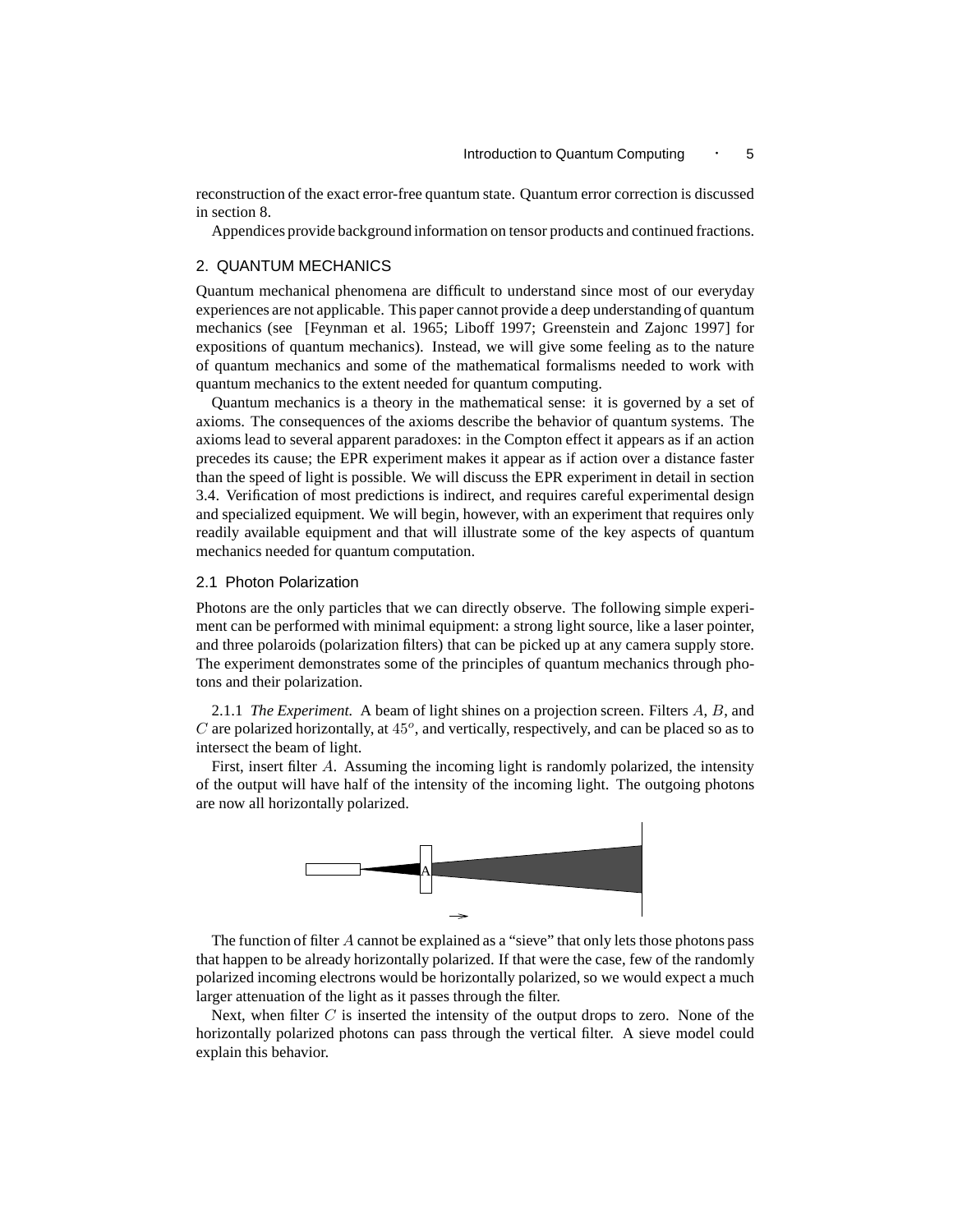<sup>6</sup> · E. Rieffel and W. Polak



Finally, after filter B is inserted between A and C, a small amount of light will be visible on the screen, exactly one eighth of the original amount of light.



Here we have a nonintuitive effect. Classical experience suggests that adding a filter should only be able to decrease the number of photons getting through. How can it increase it?

2.1.2 *The Explanation.* A photon's polarization state can be modelled by a unit vector pointing in the appropriate direction. Any arbitrary polarization can be expressed as a linear combination  $a|\uparrow\rangle + b|\rightarrow\rangle$  of the two basis vectors<sup>2</sup>  $|\rightarrow\rangle$  (horizontal polarization) and  $|\uparrow\rangle$  (vertical polarization).

Since we are only interested in the direction of the polarization (the notion of "magnitude" is not meaningful), the state vector will be a unit vector, i.e.,  $|a|^2 + |b|^2 = 1$ . In general, the polarization of a photon can be expressed as  $a|\uparrow\rangle + b|\rightarrow\rangle$  where a and b are complex numbers<sup>3</sup> such that  $|a|^2 + |b|^2 = 1$ . Note, the choice of basis for this representation is completely arbitrary: any two orthogonal unit vectors will do (e.g.  $\{|\langle \rangle, |\rangle \rangle\}$ ).

The measurement postulate of quantum mechanics states that any device measuring a 2 dimensional system has an associated orthonormal basis with respect to which the quantum measurement takes place. Measurement of a state transforms the state into one of the measuring device's associated basis vectors. The probability that the state is measured as basis vector  $|u\rangle$  is the square of the norm of the amplitude of the component of the original state in the direction of the basis vector  $|u\rangle$ . For example, given a device for measuring the polarization of photons with associated basis  $\{|\uparrow\rangle, |to\rangle\}$ , the state  $\psi = a|\uparrow\rangle + b|\rightarrow\rangle$  is measured as  $|\uparrow\rangle$  with probability  $|a|^2$  and as  $|\rightarrow\rangle$  with probability  $|b|^2$  (see Figure 1). Note that different measuring devices with have different associated basis, and measurements using these devices will have different outcomes. As measurements are always made with respect to an orthonormal basis, throughout the rest of this paper all bases will be assumed to be orthonormal.

Furthermore, measurement of the quantum state will change the state to the result of the measurement. That is, if measurement of  $\psi = a|\uparrow\rangle + b|\rightarrow\rangle$  results in  $|\uparrow\rangle$ , then the state  $\psi$  changes to  $|\uparrow\rangle$  and a second measurement with respect to the same basis will return  $|\uparrow\rangle$ with probability 1. Thus, unless the original state happened to be one of the basis vectors, measurement will change that state, and it is not possible to determine what the original state was.

<sup>&</sup>lt;sup>2</sup>The notation  $| \rightarrow \rangle$  is explained in section 2.2.

<sup>3</sup> Imaginary coefficients correspond to circular polarization.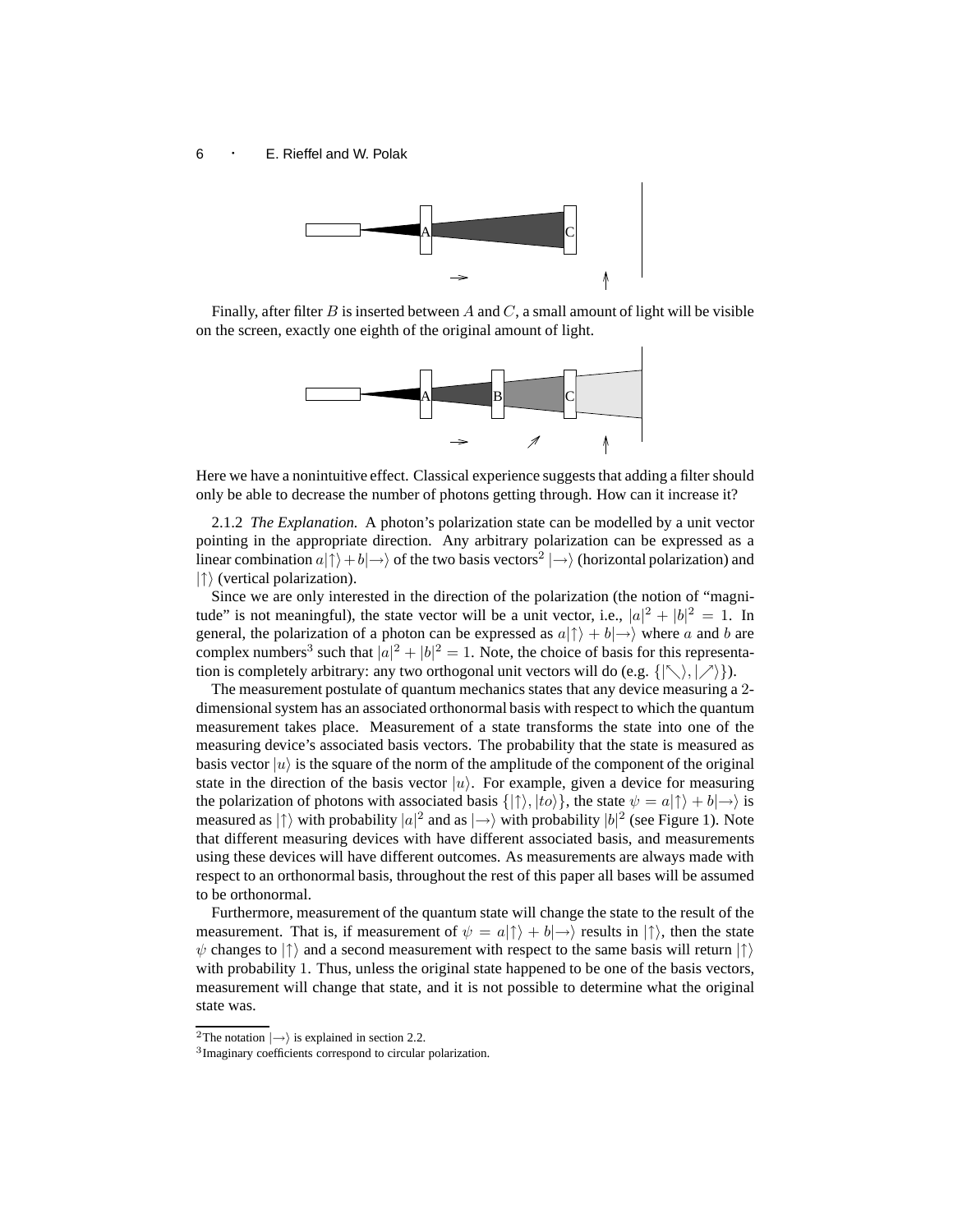#### Introduction to Quantum Computing  $\cdot$  7



Fig. 1. Measurement is a projection onto the basis

Quantum mechanics can explain the polarization experiment as follows. A polaroid measures the quantum state of photons with respect to the basis consisting of the vector corresponding to its polarization together with a vector orthogonal to its polarization. The photons which, after being measured by the filter, match the filter's polarization are let through. The others are reflected and now have a polarization perpendicular to that of the filter. For example, filter  $A$  measures the photon polarization with respect to the basis vector  $\ket{\rightarrow}$ , corresponding to its polarization. The photons that pass through filter A all have polarization  $|\rightarrow\rangle$ . Those that are reflected by the filter all have polarization  $|\uparrow\rangle$ .

Assuming that the light source produces photons with random polarization, filter A will measure 50% of all photons as horizontally polarized. These photons will pass through the filter and their state will be  $|\rightarrow\rangle$ . Filter C will measure these photons with respect to |↑. But the state  $|\rightarrow\rangle = 0|\uparrow\rangle + 1|\rightarrow\rangle$  will be projected onto  $|\uparrow\rangle$  with probability 0 and no photons will pass filter C.

Finally, filter  $B$  measures the quantum state with respect to the basis

$$
\{\frac{1}{\sqrt{2}}(|\uparrow\rangle+|{\rightarrow}\rangle), \frac{1}{\sqrt{2}}(|\uparrow\rangle-|{\rightarrow}\rangle)\}
$$

which we write as  $\{|\nearrow\rangle, |\nwarrow\rangle\}$ . Note that  $|\rightarrow\rangle = \frac{1}{\sqrt{2\pi}}$  $\frac{1}{2}(|\nearrow\rangle - |\nwarrow\rangle)$  and  $|\uparrow\rangle = \frac{1}{\sqrt{2}}$  $\frac{1}{2}(|\nearrow\rangle +$  $|\nwarrow\rangle$ ). Those photons that are measured as  $|\nearrow\rangle$  pass through the filter. Photons passing through A with state  $| \rightarrow \rangle$  will be measured by B as  $| \rightarrow \rangle$  with probability 1/2 and so 50% of the photons passing through A will pass through B and be in state  $|\nearrow\rangle$ . As before, these photons will be measured by filter C as  $|\uparrow\rangle$  with probability 1/2. Thus only one eighth of the original photons manage to pass through the sequence of filters A, B, and C.

## 2.2 State Spaces and Bra/Ket Notation

The state space of a quantum system, consisting of the positions, momentums, polarizations, spins, etc. of the various particles, is modelled by a Hilbert space of wave functions. We will not look at the details of these wave functions. For quantum computing we need only deal with finite quantum systems and it suffices to consider finite dimensional complex vector spaces with an inner product that are spanned by abstract wave functions such as  $|\rightarrow\rangle$ .

Quantum state spaces and the tranformations acting on them can be described in terms of vectors and matrices or in the more compact bra/ket notation invented by Dirac [Dirac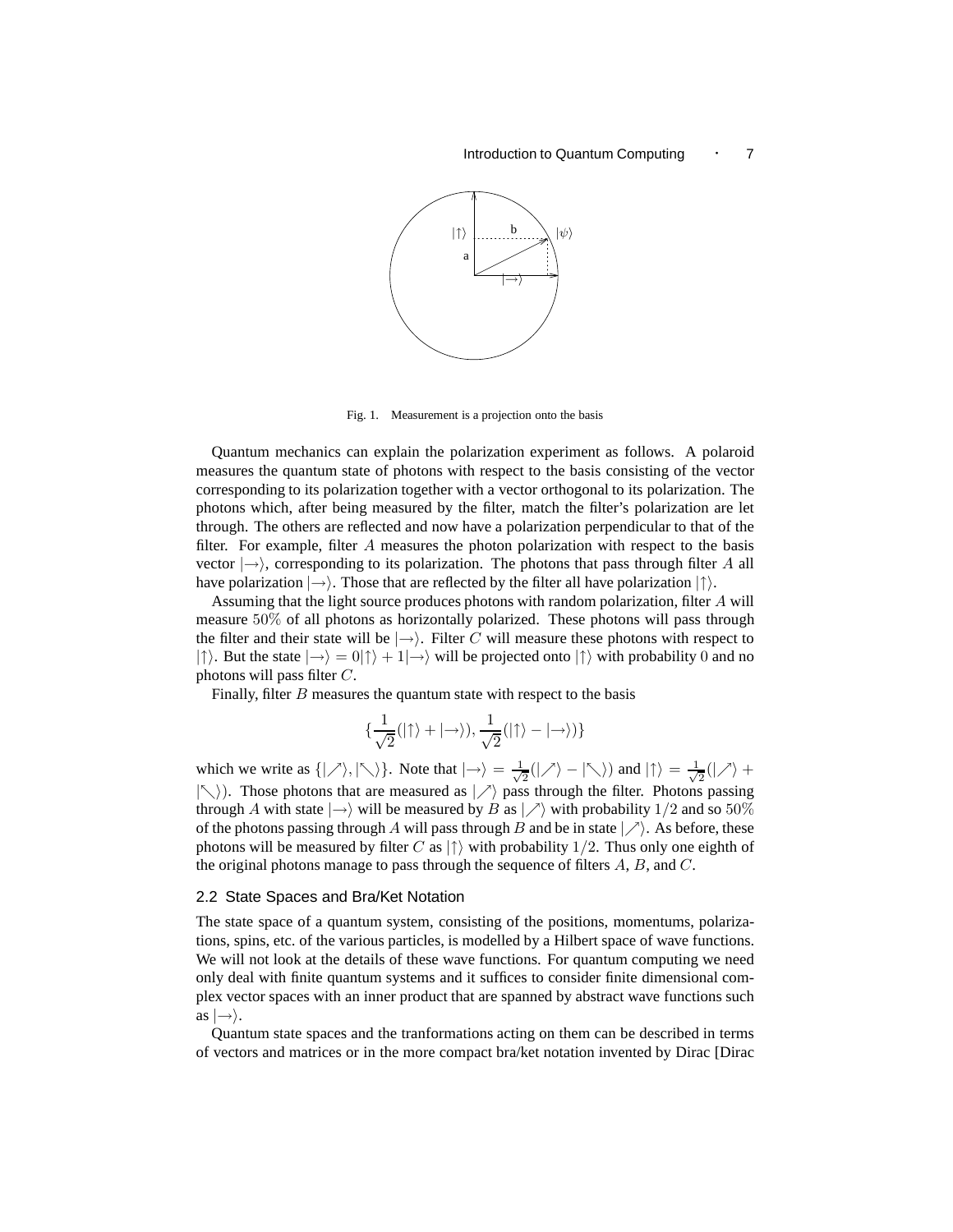1958]. Kets like  $|x\rangle$  denote column vectors and are typically used to describe quantum states. The matching bra,  $\langle x|$ , denotes the conjugate transpose of  $|x\rangle$ . For example, the orthonormal basis  $\{|0\rangle, |1\rangle\}$  can be expressed as  $\{(1, 0)^T, (0, 1)^T\}$ . Any complex linear combination of  $|0\rangle$  and  $|1\rangle$ ,  $a|0\rangle + b|1\rangle$ , can be written  $(a, b)^T$ . Note that the choice of the order of the basis vectors is arbitrary. For example, representing  $|0\rangle$  as  $(0, 1)^T$  and  $|1\rangle$  as  $(1, 0)^T$  would be fine as long as this is done consistently.

Combining  $\langle x|$  and  $|y\rangle$  as in  $\langle x||y\rangle$ , also written as  $\langle x|y\rangle$ , denotes the inner product of the two vectors. For instance, since  $|0\rangle$  is a unit vector we have  $\langle 0|0\rangle = 1$  and since  $|0\rangle$ and  $|1\rangle$  are orthogonal we have  $\langle 0|1\rangle = 0$ .

The notation  $|x\rangle\langle y|$  is the outer product of  $|x\rangle$  and  $\langle y|$ . For example,  $|0\rangle\langle 1|$  is the transformation that maps  $|1\rangle$  to  $|0\rangle$  and  $|0\rangle$  to  $(0,0)^T$  since

$$
|0\rangle\langle 1||1\rangle = |0\rangle\langle 1|1\rangle = |0\rangle
$$
  

$$
|0\rangle\langle 1||0\rangle = |0\rangle\langle 1|0\rangle = 0|0\rangle = \begin{pmatrix} 0\\ 0 \end{pmatrix}
$$

.

Equivalently,  $|0\rangle\langle 1|$  can be written in matrix form where  $|0\rangle = (1,0)^T$ ,  $\langle 0| = (1,0)$ ,  $|1\rangle = (0, 1)^T$ , and  $\langle 1| = (0, 1)$ . Then

$$
|0\rangle\langle 1| = \begin{pmatrix} 1 \\ 0 \end{pmatrix} (0,1) = \begin{pmatrix} 0 & 1 \\ 0 & 0 \end{pmatrix}.
$$

This notation gives us a convenient way of specifying transformations on quantum states in terms of what happens to the basis vectors (see section 4). For example, the transformation that exchanges  $|0\rangle$  and  $|1\rangle$  is given by the matrix

$$
X = |0\rangle\langle 1| + |1\rangle\langle 0|.
$$

In this paper we will prefer the slightly more intuitive notation

$$
X: |0\rangle \rightarrow |1\rangle
$$
  

$$
|1\rangle \rightarrow |0\rangle
$$

that explicitly specifies the result of a transformation on the basis vectors.

# 3. QUANTUM BITS

A quantum bit, or qubit, is a unit vector in a two dimensional complex vector space for which a particular basis, denoted by  $\{|0\rangle, |1\rangle\}$ , has been fixed. The orthonormal basis  $|0\rangle$ and  $|1\rangle$  may correspond to the  $|\uparrow\rangle$  and  $|\rightarrow\rangle$  polarizations of a photon respectively, or to the polarizations  $|\nearrow\rangle$  and  $|\nwarrow\rangle$ . Or  $|0\rangle$  and  $|1\rangle$  could correspond to the spin-up and spin-down states of an electron. When talking about qubits, and quantum computations in general, a fixed basis with respect to which all statements are made has been chosen in advance. In particular, unless otherwise specified, all measurements will be made with respect to the standard basis for quantum computation,  $\{|0\rangle, |1\rangle\}.$ 

For the purposes of quantum computation, the basis states  $|0\rangle$  and  $|1\rangle$  are taken to represent the classical bit values 0 and 1 respectively. Unlike classical bits however, qubits can be in a superposition of  $|0\rangle$  and  $|1\rangle$  such as  $a|0\rangle+b|1\rangle$  where a and b are complex numbers such that  $|a|^2 + |b|^2 = 1$ . Just as in the photon polarization case, if such a superposition is measured with respect to the basis  $\{|0\rangle, |1\rangle\}$ , the probability that the measured value is  $|0\rangle$ is  $|a|^2$  and the probability that the measured value is  $|1\rangle$  is  $|b|^2$ .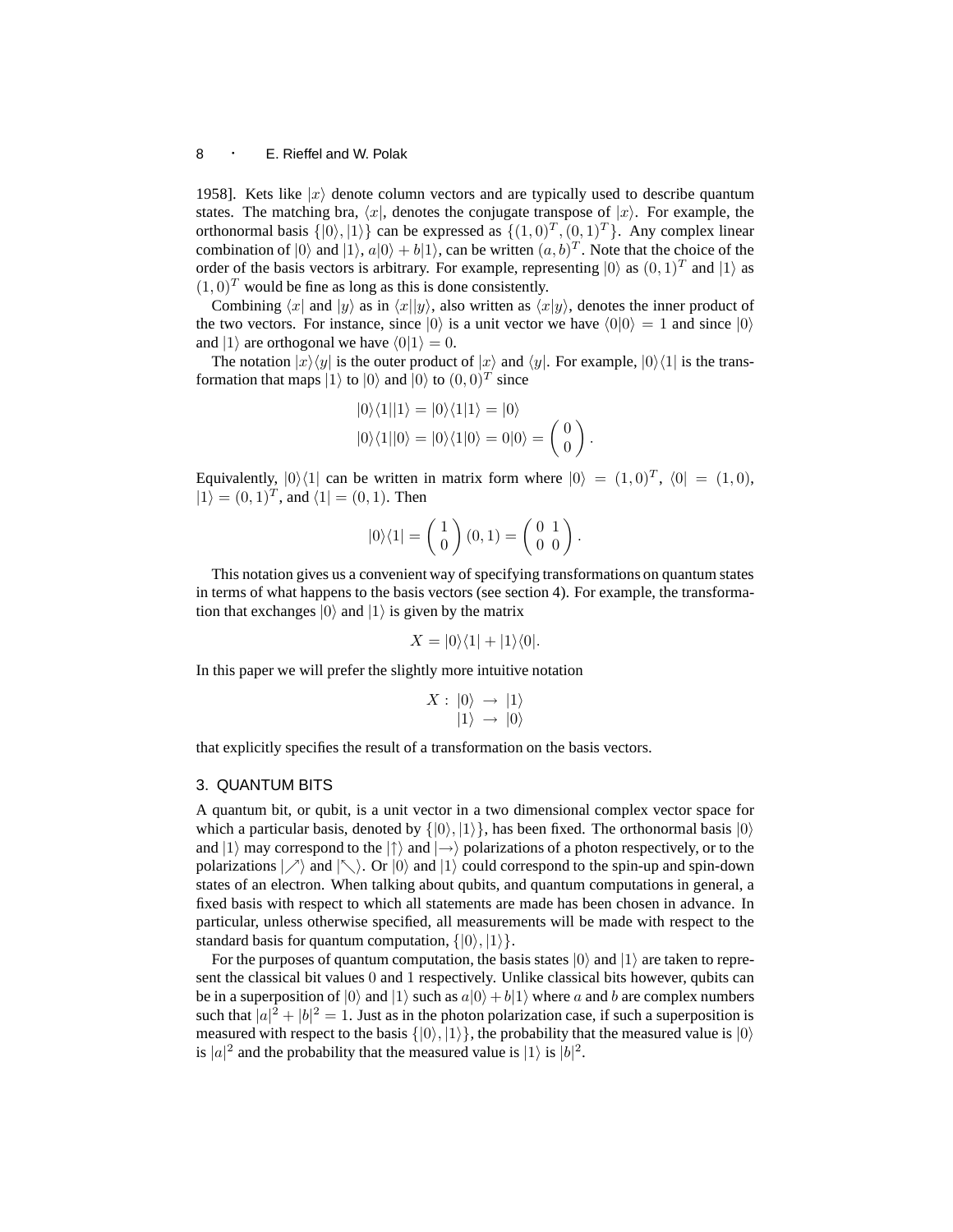#### Introduction to Quantum Computing  $\cdot$  9

Even though a quantum bit can be put in infinitely many superposition states, it is only possible to extract a single classical bit's worth of information from a single quantum bit. The reason that no more information can be gained from a qubit than in a classical bit is that information can only be obtained by measurement. When a qubit is measured, the measurement changes the state to one of the basis states in the way seen in the photon polarization experiment. As every measurement can result in only one of two states, one of the basis vectors associated to the given measuring device, so, just as in the classical case, there are only two possible results. As measurement changes the state, one cannot measure the state of a qubit in two different bases. Furthermore, as we shall see in the section 4.1.2, quantum states cannot be cloned so it is not possible to measure a qubit in two ways, even indirectly by, say, copying the qubit and measuring the copy in a different basis from the original.

# 3.1 Quantum Key Distribution

Sequences of single qubits can be used to transmit private keys on insecure channels. In 1984 Bennett and Brassard described the first quantum key distribution scheme [Bennett and Brassard 1987; Bennett et al. 1992]. Classically, public key encryption techniques, e.g. RSA, are used for key distribution.

Consider the situation in which Alice and Bob want to agree on a secret key so that they can communicate privately. They are connected by an ordinary bi-directional open channel and a uni-directional quantum channel both of which can be observed by Eve, who wishes to eavesdrop on their conversation. This situation is illustrated in the figure below. The quantum channel allows Alice to send individual particles (e.g. photons) to Bob who can measure their quantum state. Eve can attempt to measure the state of these particles and can resend the particles to Bob.



To begin the process of establishing a secret key, Alice sends a sequence of bits to Bob by encoding each bit in the quantum state of a photon as follows. For each bit, Alice randomly uses one of the following two bases for encoding each bit:

$$
\begin{array}{c} 0 \to | \uparrow \rangle \\ 1 \to | \to \rangle \end{array}
$$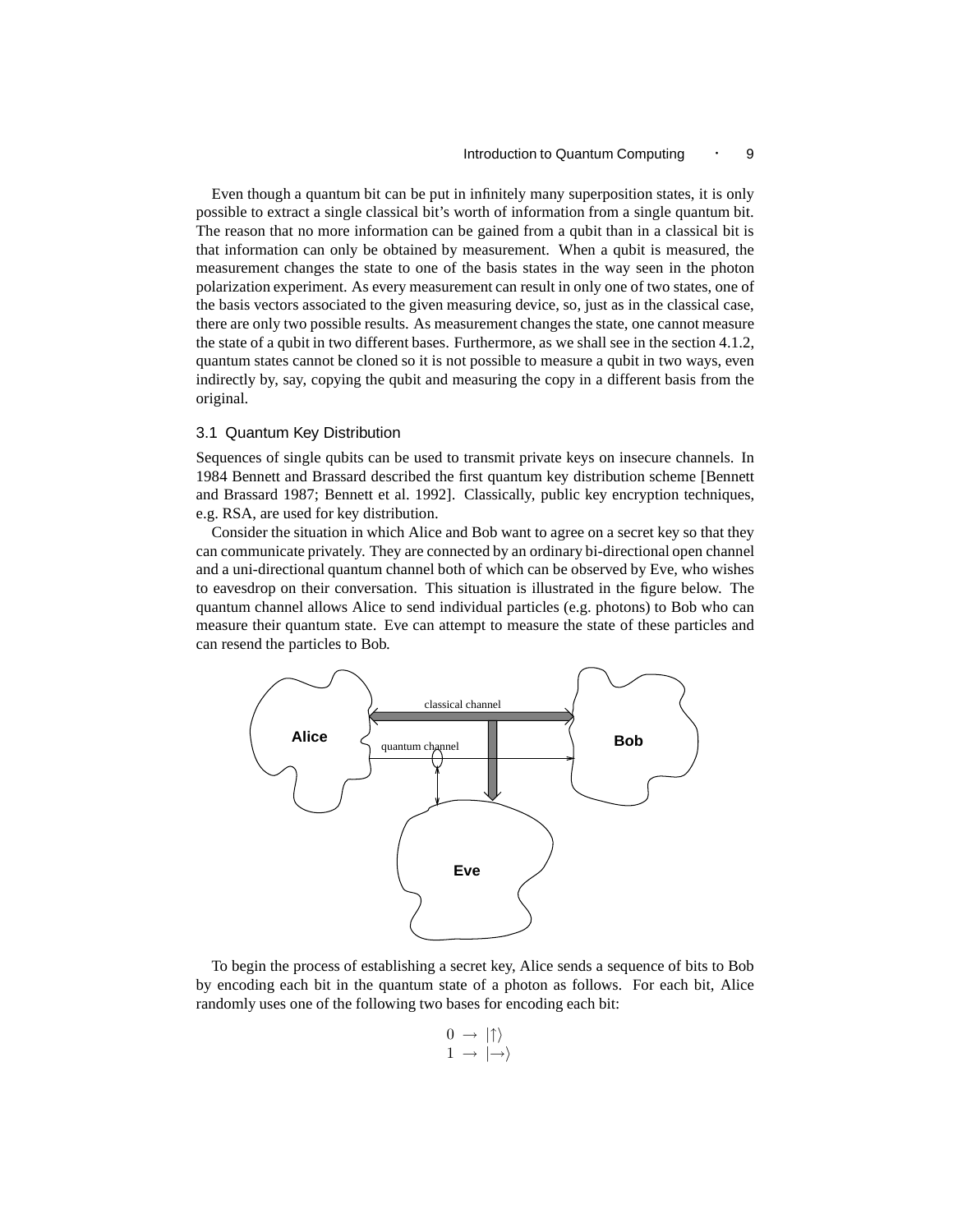$$
\begin{array}{c} 0 \to \mid \nwarrow \rangle \\ 1 \to \mid \nearrow \rangle. \end{array}
$$

Bob measures the state of the photons he receives by randomly picking either basis. After the bits have been transmitted, Bob and Alice communicate the basis they used for encoding and decoding of each bit over the open channel. With this information both can determine which bits have been transmitted correctly, by identifying those bits for which the sending and receiving bases agree. They will use these bits as the key and discard all the others. On average, Alice and Bob will agree on 50% of all bits transmitted.

Suppose that Eve measures the state of the photons transmitted by Alice and resends new photons with the measured state. In this process she will use the wrong basis approximately 50% of the time, in which case she will resend the bit with the wrong basis. So when Bob measures a resent qubit with the correct basis there will be a 25% probability that he measures the wrong value. Thus any eavesdropper on the quantum channel is bound to introduce a high error rate that Alice and Bob can detect by communicating a sufficient number of parity bits of their keys over the open channel. So, not only is it likely that Eve's version of the key is 25% incorrect, but the fact that someone is eavesdropping will be apparent to Alice and Bob.

Other techniques for exploiting quantum effects for key distribution have been proposed. See, for example, Ekert [Ekert et al. 1992], Bennett [Bennett 1992] and Lo and Chau [Lo and Chau 1999]. But none of the quantum key distribution techniques are substitutes for public key encryption schemes. Attacks by eavesdroppers other than the one described here are possible. Security against all such schemes are discussed in both Mayers [Mayers 1998] and Lo and Chau [Lo and Chau 1999].

Quantum key distribution has been realized over a distance of 24 km using standard fiber optical cables [Hughes et al. 1997] and over 0.5 km through the atmosphere [Hughes et al. 1999].

#### 3.2 Multiple Qubits

Imagine a macroscopic physical object breaking apart and multiple pieces flying off in different directions. The state of this system can be described completely by describing the state of each of its component pieces separately. A surprising and unintuitive aspect of the state space of an  $n$  particle quantum system is that the state of the system cannot always be described in terms of the state of its component pieces. It is when examining systems of more than one qubit that one first gets a glimpse of where the computational power of quantum computers could come from.

As we saw, the state of a qubit can be represented by a vector in the two dimensional complex vector space spanned by  $|0\rangle$  and  $|1\rangle$ . In classical physics, the possible states of a system of  $n$  particles, whose individual states can be described by a vector in a two dimensional vector space, form a vector space of  $2n$  dimensions. However, in a quantum system the resulting state space is much larger; a system of  $n$  qubits has a state space of  $2^n$ dimensions.<sup>4</sup> It is this exponential growth of the state space with the number of particles that suggests a possible exponential speed-up of computation on quantum computers over classical computers.

or

<sup>&</sup>lt;sup>4</sup> Actually, as we shall see, the state space is the set of normalized vectors in this  $2^n$  dimensional space, just as the state  $a|0\rangle + b|1\rangle$  of a qubit is normalized so that  $|a|^2 + |b|^2 = 1$ .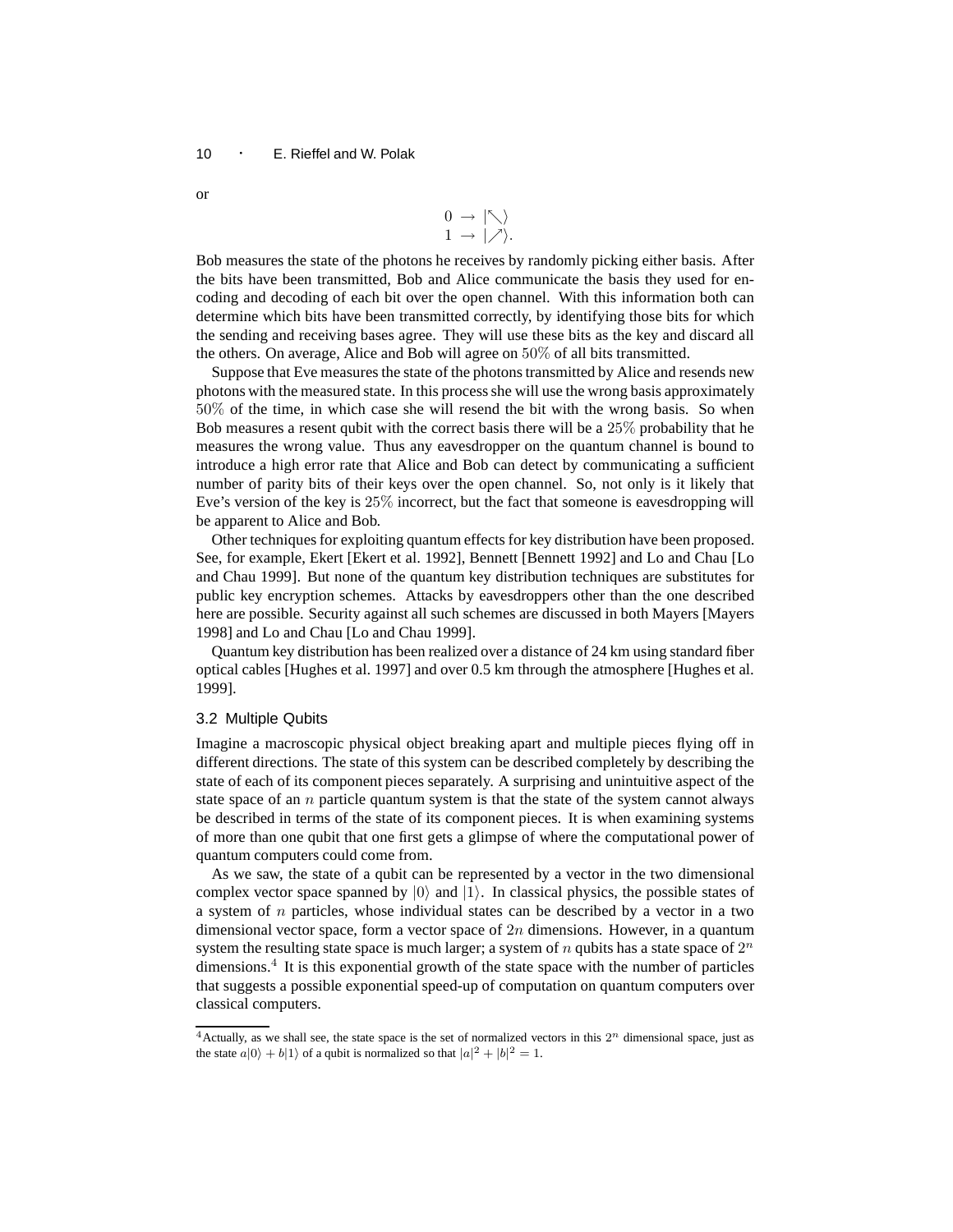Individual state spaces of n particles combine classically through the cartesian product. Quantum states, however, combine through the tensor product. Details on properties of tensor products and their expression in terms of vectors and matrices is given in Appendix A. Let us look briefly at distinctions between the cartesian product and the tensor product that will be crucial to understanding quantum computation.

Let V and W be two 2-dimensional complex vector spaces with bases  $\{v_1, v_2\}$  and  $\{w_1, w_2\}$  respectively. The cartesian product of these two spaces can take as its basis the union of the bases of its component spaces  $\{v_1, v_2, w_1, w_2\}$ . Note that the order of the basis was chosen arbitrarily. In particular, the dimension of the state space of multiple classical particles grows linearly with the number of particles, since dim(X  $\times$  Y) = dim(X) + dim(Y). The tensor product of V and W has basis  $\{v_1 \otimes w_1, v_1 \otimes w_2, v_2 \otimes w_1, v_2 \otimes w_2\}$ . Note that the order of the basis, again, is arbitrary<sup>5</sup>. So the state space for two qubits, each with basis  $\{|0\rangle, |1\rangle\}$ , has basis  $\{|0\rangle \otimes |0\rangle, |0\rangle \otimes |1\rangle, |1\rangle \otimes |0\rangle, |1\rangle \otimes |1\rangle\}$  which can be written more compactly as  $\{|00\rangle, |01\rangle, |10\rangle, |11\rangle\}$ . More generally, we write  $|x\rangle$  to mean  $|b_nb_{n-1} \dots b_0\rangle$  where  $b_i$  are the binary digits of the number x.

A basis for a three qubit system is

# $\{|000\rangle, |001\rangle, |010\rangle, |011\rangle, |100\rangle, |101\rangle, |110\rangle, |111\rangle\}$

and in general an  $n$  qubit system has  $2^n$  basis vectors. We can now see the exponential growth of the state space with the number of quantum particles. The tensor product  $X \otimes Y$ has dimension  $dim(X) \times dim(Y)$ .

The state  $|00\rangle + |11\rangle$  is an example of a quantum state that cannot be described in terms of the state of each of its components (qubits) separately. In other words, we cannot find  $a_1, a_2, b_1, b_2$  such that  $(a_1|0\rangle + b_1|1\rangle) \otimes (a_2|0\rangle + b_2|1\rangle) = |00\rangle + |11\rangle$  since

$$
(a_1|0\rangle + b_1|1\rangle) \otimes (a_2|0\rangle + b_2|1\rangle) = a_1a_2|00\rangle + a_1b_2|01\rangle + b_1a_2|10\rangle + b_1b_2|11\rangle
$$

and  $a_1b_2 = 0$  implies that either  $a_1a_2 = 0$  or  $b_1b_2 = 0$ . States which cannot be decomposed in this way are called entangled states. These states represent situations that have no classical counterpart, and for which we have no intuition. These are also the states that provide the exponential growth of quantum state spaces with the number of particles.

Note that it would require vast resources to simulate even a small quantum system on traditional computers. The evolution of quantum systems is exponentially faster than their classical simulations. The reason for the potential power of quantum computers is the possibility of exploiting the quantum state evolution as a computational mechanism.

#### 3.3 Measurement

The experiment in section 2.1.2 illustrates how measurement of a single qubit projects the quantum state on to one of the basis states associated with the measuring device. The result of a measurement is probabilistic and the process of measurement changes the state to that measured.

Let us look at an example of measurement in a two qubit system. Any two qubit state can be expressed as  $a|00\rangle+b|01\rangle+c|10\rangle+d|11\rangle$ , where a, b, c and d are complex numbers such that  $|a|^2 + |b|^2 + |c|^2 + |d|^2 = 1$ . Suppose we wish to measure the first qubit with respect

<sup>&</sup>lt;sup>5</sup>It is only when we use matrix notation to describe state transformations that the order of basis vectors becomes relevant.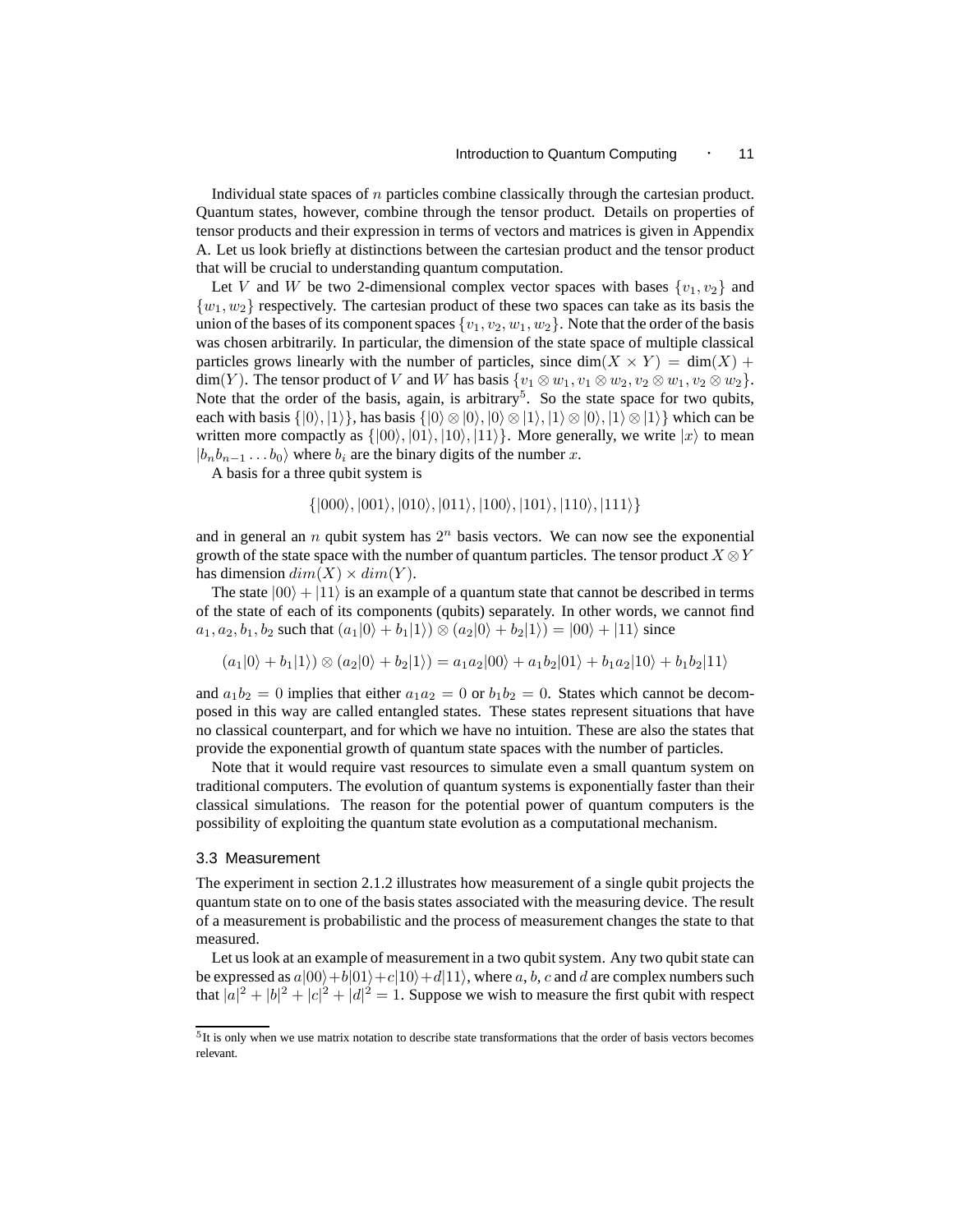to the standard basis  $\{|0\rangle, |1\rangle\}$ . For convenience we will rewrite the state as follows:

$$
a|00\rangle + b|01\rangle + c|10\rangle + d|11\rangle
$$
  
= |0\rangle \otimes (a|0\rangle + b|1\rangle) + |1\rangle \otimes (c|0\rangle + d|1\rangle)  
= u|0\rangle \otimes (a/u|0\rangle + b/u|1\rangle) +  
v|1\rangle \otimes (c/v|0\rangle + d/v|1\rangle).

For  $u = \sqrt{|a|^2 + |b|^2}$  and  $v = \sqrt{|c|^2 + |d|^2}$  the vectors  $a/u|0\rangle + b/u|1\rangle$  and  $c/v|0\rangle +$  $d/v|1\rangle$  are of unit length. Once the state has been rewritten as above, as a tensor product of the bit being measured and a second vector of unit length, the probabalistic result of a measurement is easy to read off. Measurement of the first bit will with probability  $u^2 = |a|^2 + |b|^2$  return  $|0\rangle$  projecting the state to  $|0\rangle \otimes (a/u|0\rangle + b/u|1\rangle)$  or with probability  $v = |c|^2 + |d|^2$  yield  $|1\rangle$  projecting the state to  $|1\rangle \otimes (c/v|0\rangle + d/v|1\rangle)$ . As  $|0\rangle \otimes (a/u|0\rangle + b/u|1\rangle)$  and  $|1\rangle \otimes (c/v|0\rangle + d/v|1\rangle)$  are both unit vectors, no scaling is necessary. Measuring the second bit works similarly.

For the purposes of quantum computation, multi-bit measurement can be treated as a series of single-bit measurements in the standard basis. Other sorts of measurements are possible, like measuring whether two qubits have the same value without learning the actual value of the two qubits. But such measurements are equivalent to unitary transformations followed by a standard measurement of individual qubits, and so it suffices to look only at standard measurements.

In the two qubit example, the state space is a cartesian product of the subspace consisting of all states whose first qubit is in the state  $|0\rangle$  and the orthogonal subspace of states whose first qubit is in the state  $|1\rangle$ . Any quantum state can be written as the sum of two vectors, one in each of the subspaces. A measurement of k qubits in the standard basis has  $2^k$ possible outcomes  $m_i$ . Any device measuring k qubits of an n-qubit system splits of the  $2^n$ -dimensional state space  $\mathcal H$  into a cartesian product of orthogonal subspaces  $S_1, \ldots, S_{2^k}$ with  $\mathcal{H} = S_1 \times \ldots \times S_{2^k}$ , such that the value of the k qubits being measured is  $m_i$  and the state after measurement is in space the space  $S_i$  for some i. The device randomly chooses one of the  $S_i$ 's with probability the square of the amplitude of the component of  $\psi$  in  $S_i$ , and projects the state into that component, scaling to give length 1. Equivalently, the probability that the result of the measurement is a given value is the sum of the squares of the the absolute values of the amplitudes of all basis vectors compatible with that value of the measurement.

Measurement gives another way of thinking about entangled particles. Particles are not entangled if the measurement of one has no effect on the other. For instance, the state √ 1  $\frac{1}{2}(|00\rangle + |11\rangle)$  is entangled since the probability that the first bit is measured to be  $|0\rangle$ is 1/2 if the second bit has not been measured. However, if the second bit had been measured, the probability that the first bit is measured as  $|0\rangle$  is either 1 or 0, depending on whether the second bit was measured as  $|0\rangle$  or  $|1\rangle$  respectively. Thus the probable result of measuring the first bit is changed by a measurement of the second bit. On the other hand, the state  $\frac{1}{\sqrt{2}}$  $\frac{1}{2}(|00\rangle + |01\rangle)$  is not entangled: since  $\frac{1}{\sqrt{2}}$  $\frac{1}{2}(|00\rangle + |01\rangle) = |0\rangle \otimes \frac{1}{\sqrt{2}}$  $\frac{1}{2}(|0\rangle +$  $|1\rangle$ ), any measurement of the first bit will yield  $|0\rangle$  regardless of whether the second bit was measured. Similarly, the second bit has a fifty-fifty chance of being measured as  $|0\rangle$ regardless of whether the first bit was measured or not. Note that entanglement, in the sense that measurement of one particle has an effect on measurements of another particle,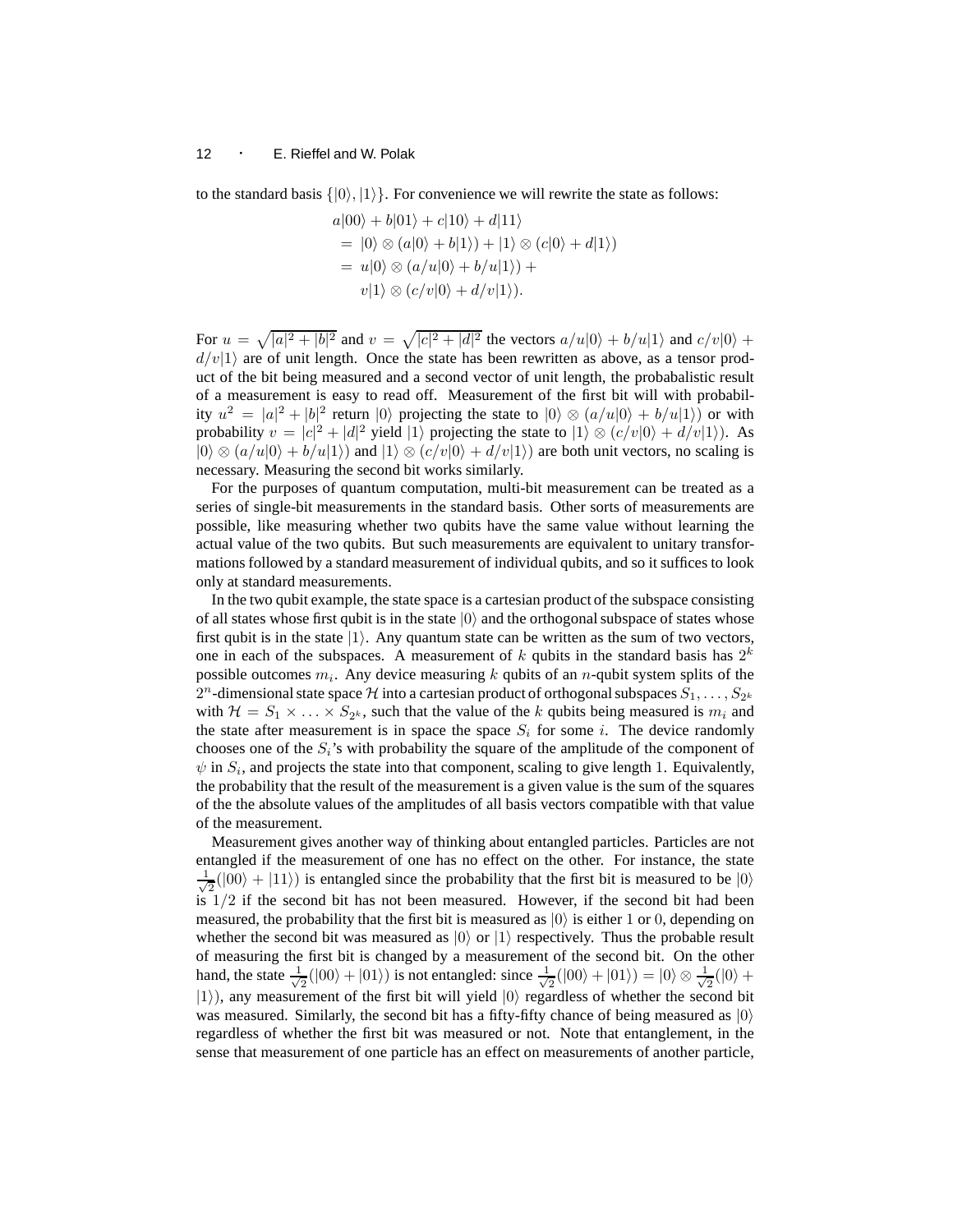is equivalent to our previous definition of entangled states as states that cannot be written as a tensor product of individual states.

# 3.4 The EPR Paradox

Einstein, Podolsky and Rosen proposed a gedanken experiment that uses entangled particles in a manner that seemed to violate fundamental principles relativity. Imagine a source that generates two maximally entangled particles  $\frac{1}{\sqrt{2}}$  $\frac{1}{2}|00\rangle + \frac{1}{\sqrt{2}}$  $\frac{1}{2}$ |11\, called an EPR pair, and sends one each to Alice and Bob.



Alice and Bob can be arbitrarily far apart. Suppose that Alice measures her particle and observes state  $|0\rangle$ . This means that the combined state will now be  $|00\rangle$  and if now Bob measures his particle he will also observe  $|0\rangle$ . Similarly, if Alice measures  $|1\rangle$ , so will Bob. Note that the change of the combined quantum state occurs instantaneously even though the two particles may be arbitrarily far apart. It appears that this would enable Alice and Bob to communicate faster than the speed of light. Further analysis, as we shall see, shows that even though there is a coupling between the two particles, there is no way for Alice or Bob to use this mechanism to communicate.

There are two standard ways that people use to describe entangled states and their measurement. Both have their positive aspects, but both are incorrect and can lead to misunderstandings. Let us examine both in turn.

Einstein, Podolsky and Rosen proposed that each particle has some internal state that completely determines what the result of any given measurement will be. This state is, for the moment, hidden from us, and therefore the best we can currently do is to give probabilistic predictions. Such a theory is known as a local hidden variable theory. The simplest hidden variable theory for an EPR pair is that the particles are either both in state  $|0\rangle$  or both in state  $|1\rangle$ , we just don't happen to know which. In such a theory no communication between possibly distant particles is necessary to explain the correlated measurements. However, this point of view cannot explain the results of measurements with respect to a different basis. In fact, Bell showed that any local hidden variable theory predicts that certain measurements will satisfy an inequality, known as Bell's inequality. However, the result of actual experiments performing these measurements show that Bell's inequality is violated. Thus quantum mechanics cannot be explained by any local hidden variable theory. See [Greenstein and Zajonc 1997] for a highly readable account of Bell's theorem and related experiments.

The second standard description is in terms of cause and effect. For example, we said earlier that a measurement performed by Alice affects a measurement performed by Bob. However, this view is incorrect also, and results, as Einstein, Podolsky and Rosen recognized, in deep inconsistencies when combined with relativity theory. It is possible to set up the EPR scenario so that one observer sees Alice measure first, then Bob, while another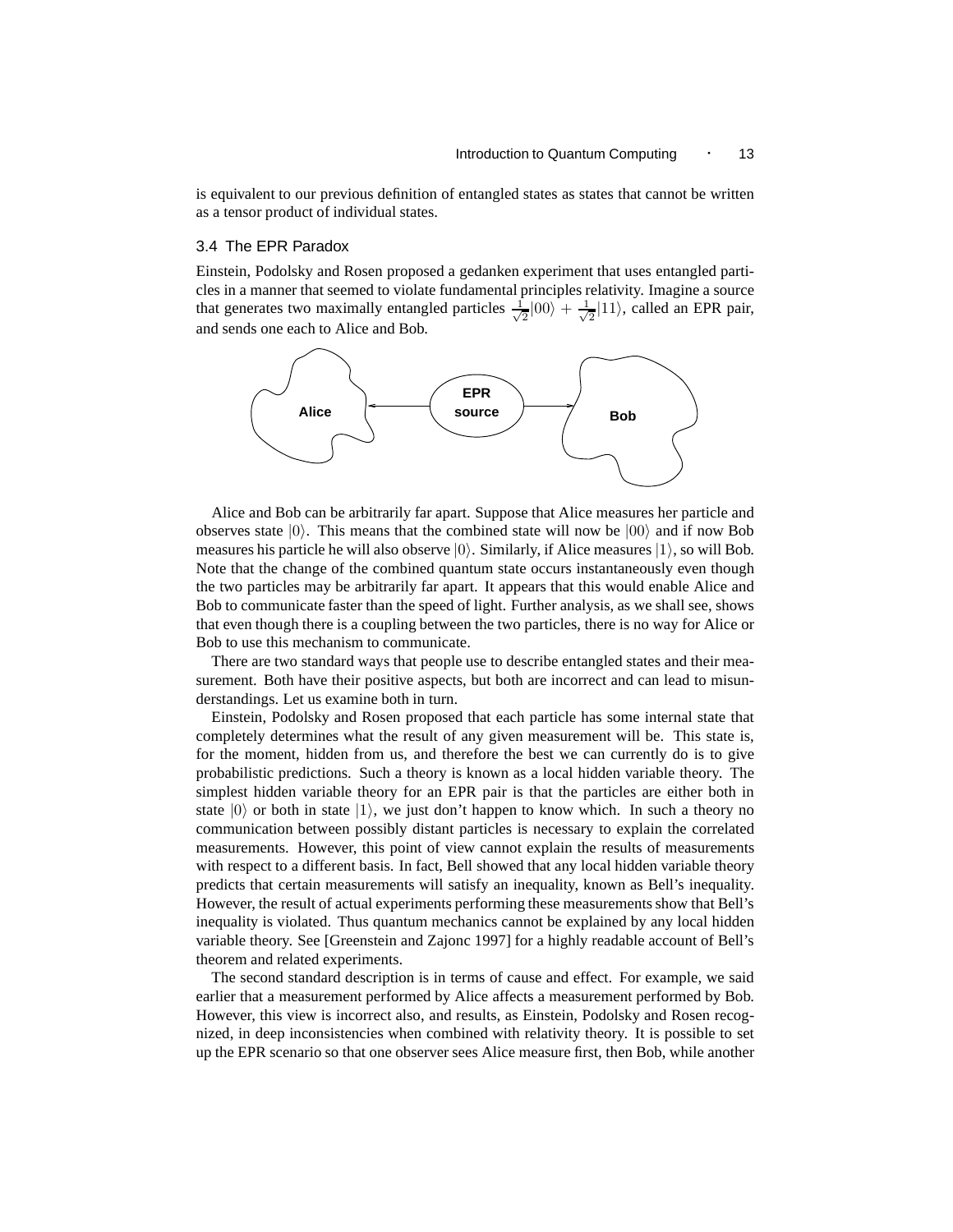observer sees Bob measure first, then Alice. According to relativity, physics must equally well explain the observations of the first observer as the second. While our terminology of cause and effect cannot be compatible with both observers, the actual experimental values are invariant under change of observer. The experimental results can be explained equally well by Bob's measuring first and causing a change in the state of Alice's particle, as the other way around. This symmetry shows that Alice and Bob cannot, in fact, use their EPR pair to communicate faster than the speed of light, and thus resolves the apparent paradox. All that can be said is that Alice and Bob will observe the same random behavior.

As we will see in the section on dense coding and teleportation, EPR pairs can be used to aid communication, albeit communication slower than the speed of light.

## 4. QUANTUM GATES

So far we have looked at static quantum systems which change only when measured. The dynamics of a quantum system, when not being measured, are governed by Schrödinger's equation; the dynamics must take states to states in a way that preserves orthogonality. For a complex vector space, linear transformations that preserve orthogonality are unitary transformations, defined as follows. Any linear transformation on a complex vector space can be described by a matrix. Let  $M^*$  denote the conjugate transpose of the matrix  $M$ . A matrix M is unitary (describes a unitary transformation) if  $MM^* = I$ . Any unitary transformation of a quantum state space is a legitimate quantum transformation, and vice versa. One can think of unitary transformations as being rotations of a complex vector space.

One important consequence of the fact that quantum transformations are unitary is that they are reversible. Thus quantum gates must be reversible. Bennett, Fredkin, and Toffoli had already looked at reversible versions of standard computing models showing that all classical computations can be done reversibly. See Feynman's *Lectures on Computation* [Feynman 1996] for an account of reversible computation and its relation to the energy of computation and information.

#### 4.1 Simple Quantum Gates

The following are some examples of useful single-qubit quantum state transformations. Because of linearity, the transformations are fully specified by their effect on the basis vectors. The associated matrix, with  $\{|0\rangle, |1\rangle\}$  as the preferred ordered basis, is also shown.

$$
I: |0\rangle \rightarrow |0\rangle \qquad (1 \ 0)
$$
  
\n
$$
|1\rangle \rightarrow |1\rangle \qquad (0 \ 1)
$$
  
\n
$$
X: |0\rangle \rightarrow |1\rangle \qquad (0 \ 1)
$$
  
\n
$$
|1\rangle \rightarrow |0\rangle \qquad (1 \ 0)
$$
  
\n
$$
Y: |0\rangle \rightarrow -|1\rangle \qquad (0 \ 1)
$$
  
\n
$$
|1\rangle \rightarrow |0\rangle \qquad (-1 \ 0)
$$
  
\n
$$
Z: |0\rangle \rightarrow |0\rangle \qquad (1 \ 0)
$$
  
\n
$$
|1\rangle \rightarrow -|1\rangle \qquad (0 \ -1)
$$

The names of these transformations are conventional.  $I$  is the identity transformation,  $X$ is negation, Z is a phase shift operation, and  $Y = ZX$  is a combination of both. The X transformation was discussed previously in section 2.2. It can be readily verified that these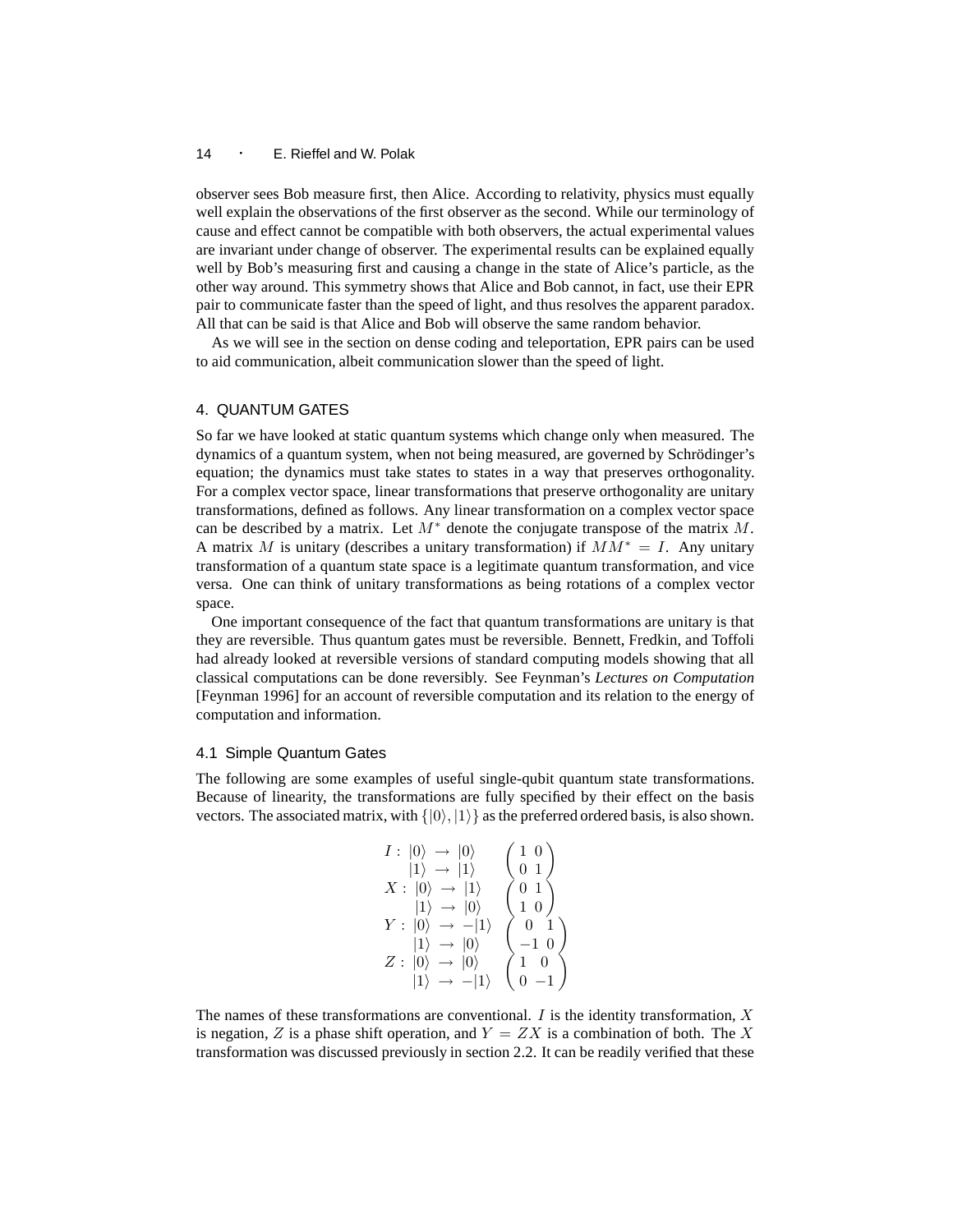gates are unitary. For example

$$
YY^* = \begin{pmatrix} 0 & -1 \\ 1 & 0 \end{pmatrix} \begin{pmatrix} 0 & 1 \\ -1 & 0 \end{pmatrix} = I.
$$

The controlled-NOT gate,  $C_{not}$ , operates on two qubits as follows: it changes the second bit if the first bit is 1 and leaves this bit unchanged otherwise. The vectors  $|00\rangle$ ,  $|01\rangle$ ,  $|10\rangle$ , and  $|11\rangle$  form an orthonormal basis for the state space of a two-qubit system, a 4dimensional complex vector space. In order to represent transformations of this space in matrix notation we need to choose an isomorphism between this space and the space of complex four tuples. There is no reason, other than convention, to pick one isomorphism over another. The one we use here associates  $|00\rangle$ ,  $|01\rangle$ ,  $|10\rangle$ , and  $|11\rangle$  to the standard 4tuple basis  $(1, 0, 0, 0)^T$ ,  $(0, 1, 0, 0)^T$ ,  $(0, 0, 1, 0)^T$  and  $(0, 0, 0, 1)^T$ , in that order. The  $C_{not}$ transformation has representations

$$
C_{not}: |00\rangle \rightarrow |00\rangle \{1 \ 0 \ 0 \ 0 \ 0 \} \{1 \ 0 \ 0 \ 0 \ 0 \ 0 \ 1 \ 0 \} \{10\rangle \rightarrow |11\rangle \{10\rangle \rightarrow |10\rangle} \{1 \ 0 \ 0 \ 0 \ 1 \ 0 \}.
$$

The transformation  $C_{not}$  is unitary since  $C_{not}^* = C_{not}$  and  $C_{not}C_{not} = I$ . The  $C_{not}$  gate cannot be decomposed into a tensor product of two single-bit transformations.

It is useful to have graphical representations of quantum state transformations, especially when several transformations are combined. The controlled-NOT gate  $C_{not}$  is typically represented by a circuit of the form



The open circle indicates the control bit, and the  $\times$  indicates the conditional negation of the subject bit. In general there can be multiple control bits. Some authors use a solid circle to indicate negative control, in which the subject bit is toggled when the control bit is 0.

Similarly, the controlled-controlled-NOT, which negates the last bit of three if and only if the first two are both 1, has the following graphical representation.



Single bit operations are graphically represented by appropriately labelled boxes as shown.

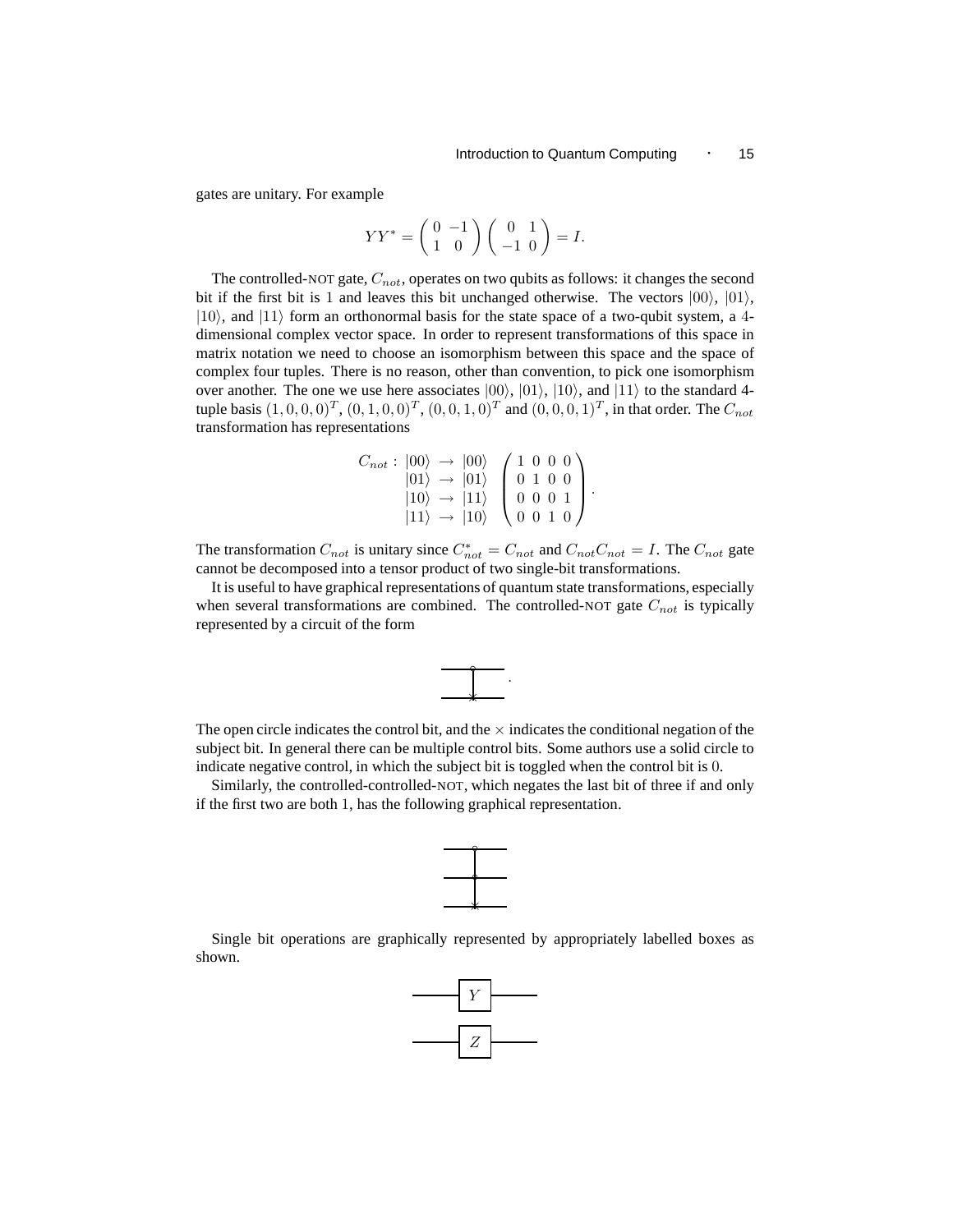4.1.1 *The Walsh-Hadamard Transformation.* Another important single-bit transformation is the Hadamard Transformation defined by

$$
H: |0\rangle \rightarrow \frac{1}{\sqrt{2}}(|0\rangle + |1\rangle)
$$
  

$$
|1\rangle \rightarrow \frac{1}{\sqrt{2}}(|0\rangle - |1\rangle).
$$

The transformation H has a number of important applications. When applied to  $|0\rangle$ , H creates a superposition state  $\frac{1}{\sqrt{2}}$  $\frac{1}{2}(|0\rangle + |1\rangle)$ . Applied to *n* bits individually, *H* generates a superposition of all  $2^n$  possible states, which can be viewed as the binary representation of the numbers from 0 to  $2^n - 1$ .

$$
(H \otimes H \otimes \ldots \otimes H)|00 \ldots 0\rangle
$$
  
=  $\frac{1}{\sqrt{2^n}} ((|0\rangle + |1\rangle) \otimes (|0\rangle + |1\rangle) \otimes \ldots \otimes (|0\rangle + |1\rangle))$   
=  $\frac{1}{\sqrt{2^n}} \sum_{x=0}^{2^n - 1} |x\rangle.$ 

The transformation that applies  $H$  to  $n$  bits is called the Walsh, or Walsh-Hadamard, transformation W. It can be defined as a recursive decomposition of the form

$$
W_1 = H, W_{n+1} = H \otimes W_n.
$$

4.1.2 *No Cloning.* The unitary property implies that quantum states cannot be copied or cloned. The no cloning proof given here, originally due to Wootters and Zurek [Wootters and Zurek 1982], is a simple application of the linearity of unitary transformations.

Assume that U is a unitary transformation that clones, in that  $U(|a0\rangle) = |aa\rangle$  for all quantum states  $|a\rangle$ . Let  $|a\rangle$  and  $|b\rangle$  be two orthogonal quantum states. Say  $U(|a0\rangle) = |aa\rangle$ and  $U(|b0\rangle) = |bb\rangle$ . Consider  $|c\rangle = (1/\sqrt{2})(|a\rangle + |b\rangle)$ . By linearity,

$$
U(|c0\rangle) = \frac{1}{\sqrt{2}} (U(|a0\rangle) + U(|b0\rangle))
$$
  
= 
$$
\frac{1}{\sqrt{2}} (|aa\rangle + |bb\rangle).
$$

But if  $U$  is a cloning transformation then

$$
U(|c0\rangle) = |cc\rangle = 1/2(|aa\rangle + |ab\rangle + |ba\rangle + |bb\rangle),
$$

which is not equal to  $(1/\sqrt{2})(|aa\rangle + |bb\rangle)$ . Thus there is no unitary operation that can reliably clone unknown quantum states. It is clear that cloning is not possible by using measurement since measurement is both probabalistic and destructive of states not in the measuring device's associated subspaces.

It is important to understand what sort of cloning is and isn't allowed. It is possible to clone a known quantum state. What the no cloning principle tells us is that it is impossible to reliably clone an unknown quantum state. Also, it is possible to obtain  $n$  particles in an entangled state  $a|00...0\rangle + b|11...1\rangle$  from an unknown state  $a|0\rangle + b|1\rangle$ . Each of these particles will behave in exactly the same way when measured with respect to the standard basis for quantum computation  $\{|00...0\rangle, |00...01\rangle, ..., |11...1\rangle\}$ , but not when measured with respect to other bases. It is not possible to create the  $n$  particle state  $(a|0\rangle + b|1\rangle) \otimes \ldots \otimes (a|0\rangle + b|1\rangle)$  from an unknown state  $a|0\rangle + b|1\rangle$ .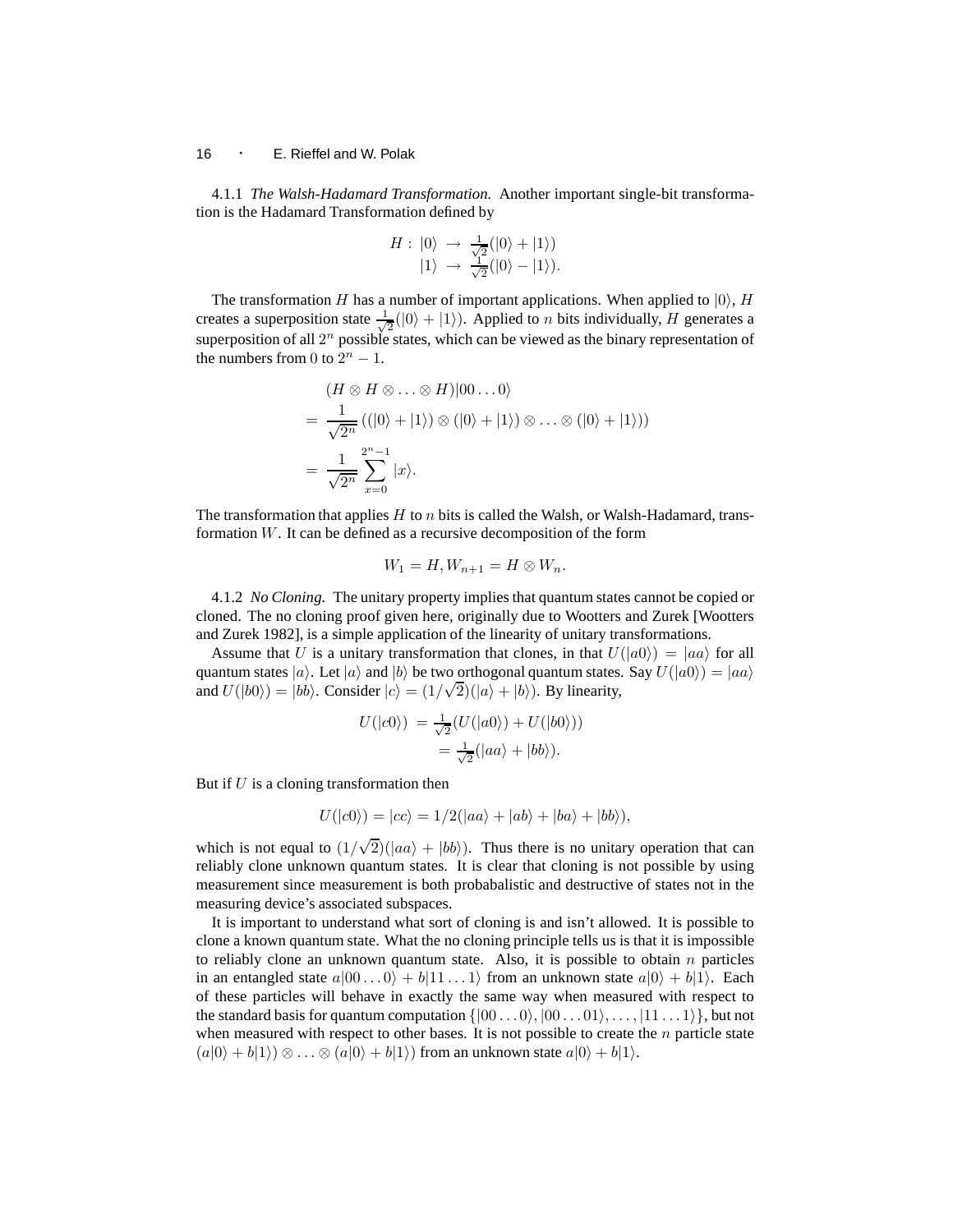## 4.2 Examples

The use of simple quantum gates can be studied with two simple examples: dense coding and teleportation.

Dense coding uses one quantum bit together with an EPR pair to encode and transmit two classical bits. Since EPR pairs can be distributed ahead of time, only one qubit (particle) needs to be physically transmitted to communicate two bits of information. This result is surprising since, as was discussed in section 3, only one classical bit's worth of information can be extracted from a qubit. Teleportation is the opposite of dense coding, in that it uses two classical bits to transmit a single qubit. Teleportation is surprising in light of the no cloning principle of quantum mechanics, in that it enables the transmission of an unknown quantum state.

The key to both dense coding and teleportation is the use of entangled particles. The initial set up is the same for both processes. Alice and Bob wish to communicate. Each is sent one of the entangled particles making up an EPR pair,

$$
\psi_0 = \frac{1}{\sqrt{2}}(|00\rangle + |11\rangle).
$$

Say Alice is sent the first particle, and Bob the second. So until a particle is transmitted, only Alice can perform transformations on her particle, and only Bob can perform transformations on his.

4.2.1 *Dense Coding*



*Alice.* Alice receives two classical bits, encoding the numbers 0 through 3. Depending on this number Alice performs one of the transformations  $\{I, X, Y, Z\}$  on her qubit of the entangled pair  $\psi_0$ . Transforming just one bit of an entangled pair means performing the identity transformation on the other bit. The resulting state is shown in the table.

| Value    | Transformation                 | New state                                                                                                                                                                |
|----------|--------------------------------|--------------------------------------------------------------------------------------------------------------------------------------------------------------------------|
| $^{(1)}$ | $\psi_0 = (I \otimes I)\psi_0$ |                                                                                                                                                                          |
|          | $\psi_1 = (X \otimes I)\psi_0$ |                                                                                                                                                                          |
| 2        | $\psi_2 = (Y \otimes I)\psi_0$ | $\frac{\frac{1}{\sqrt{2}}( 00\rangle+ 11\rangle)}{\frac{1}{\sqrt{2}}( 10\rangle+ 01\rangle)}$<br>$\frac{\frac{1}{\sqrt{2}}(- 10\rangle+ 01\rangle)}{\frac{1}{\sqrt{2}}}$ |
| 3        | $\psi_3 = (Z \otimes I)\psi_0$ | $\frac{1}{\sqrt{2}}( 00\rangle -  11\rangle)$                                                                                                                            |

Alice then sends her qubit to Bob.

*Bob.* Bob applies a controlled-NOT to the two qubits of the entangled pair.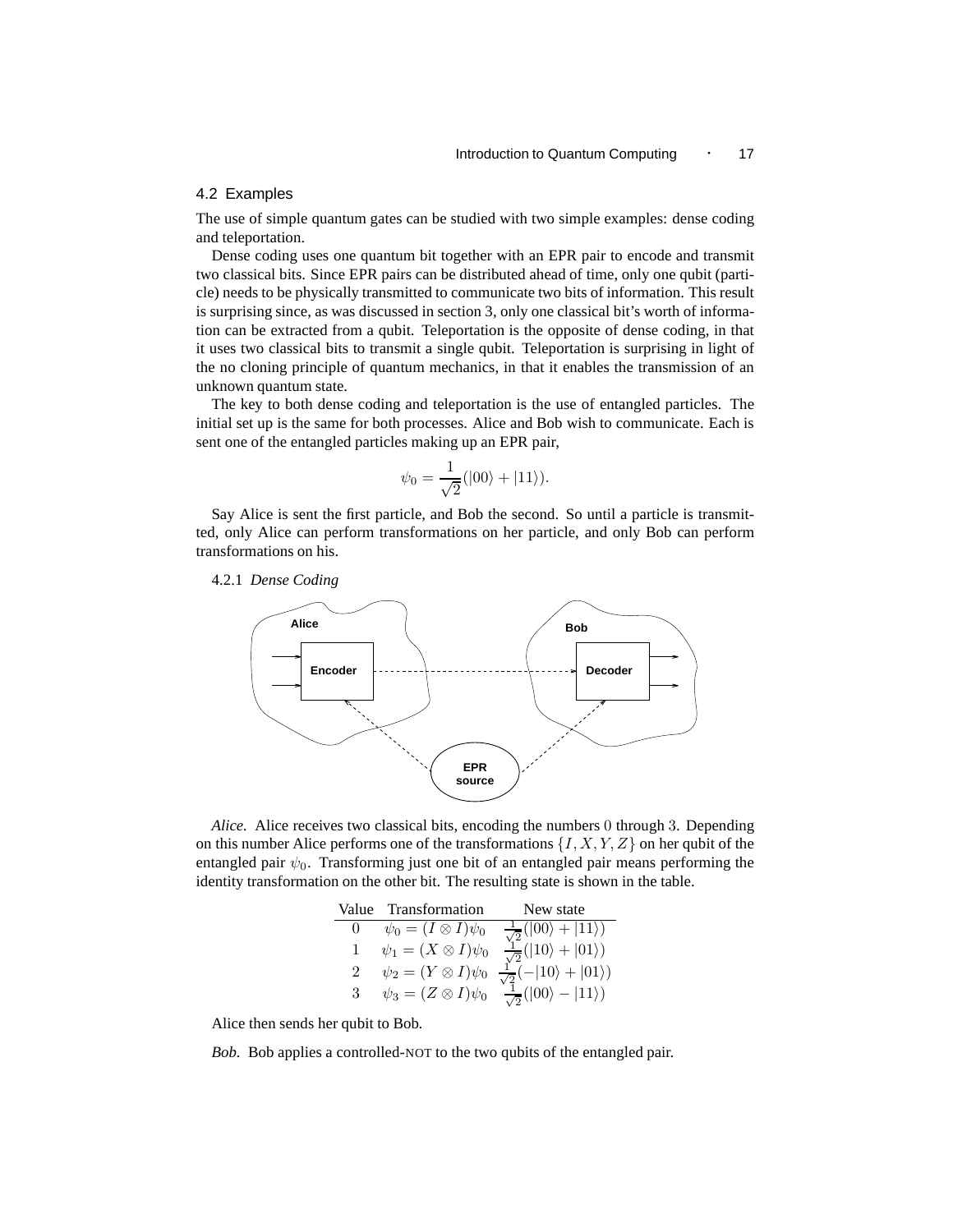| Initial state                                           | Controlled-NOT                                           | First bit                                   | Second bit  |
|---------------------------------------------------------|----------------------------------------------------------|---------------------------------------------|-------------|
| $\psi_0 = \frac{1}{\sqrt{2}}( 00\rangle +  11\rangle)$  | $\frac{1}{\sqrt{2}}( 00\rangle + \overline{ 10\rangle})$ | $\frac{1}{\sqrt{2}}( 0\rangle +  1\rangle)$ |             |
| $\psi_1 = \frac{1}{\sqrt{2}}( 10\rangle +  01\rangle)$  | $\frac{1}{\sqrt{2}}( 11\rangle+ 01\rangle)$              | $\frac{1}{\sqrt{2}}( 1\rangle+ 0\rangle)$   | $ 1\rangle$ |
| $\psi_2 = \frac{1}{\sqrt{2}}(- 10\rangle +  01\rangle)$ | $\frac{1}{\sqrt{2}}(- 11\rangle+ 01\rangle)$             | $\frac{1}{\sqrt{2}}(- 1\rangle+ 0\rangle)$  | $ 1\rangle$ |
| $\psi_3 = \frac{1}{\sqrt{2}}( 00\rangle -  11\rangle)$  | $\frac{1}{\sqrt{2}}( 00\rangle -  10\rangle)$            | $\frac{1}{\sqrt{2}}( 0\rangle -  1\rangle)$ | $ 0\rangle$ |

Note that Bob can now measure the second qubit without disturbing the quantum state. If the measurement returns  $|0\rangle$  then the encoded value was either 0 or 3, if the measurement returns  $|1\rangle$  then the encoded value was either 1 or 2.

Bob now applies  $H$  to the first bit:

| Initial state | First bit | $H$ (First bit)                                                                                                                                           |
|---------------|-----------|-----------------------------------------------------------------------------------------------------------------------------------------------------------|
| $\psi_0$      | $+$ (1))  | $\frac{1}{\sqrt{2}}\left(\frac{1}{\sqrt{2}}( 0\rangle+ 1\rangle)+\frac{1}{\sqrt{2}}( 0\rangle- 1\rangle)\right)= 0\rangle$                                |
| $\psi_1$      |           | $\frac{1}{\sqrt{2}}( 0\rangle -  1\rangle) + \frac{1}{\sqrt{2}}( 0\rangle +  1\rangle) =  0\rangle$                                                       |
| $\psi_2$      |           | $\frac{1}{\sqrt{2}}( 0\rangle -  1\rangle) + \frac{1}{\sqrt{2}}( 0\rangle +  1\rangle) =  1\rangle$                                                       |
| $\psi_3$      |           | $\frac{1}{\sqrt{2}}\left(\frac{1}{\sqrt{2}}\left( 0\rangle+ 1\rangle\right)-\right.$<br>$\lambda - \frac{1}{\sqrt{2}}( 0\rangle -  1\rangle) =  1\rangle$ |

Finally, Bob measures the resulting bit which allows him to distinguish between 0 and 3, and 1 and 2.

4.2.2 *Teleportation.* The objective is to transmit the quantum state of a particle using classical bits and reconstruct the exact quantum state at the receiver. Since quantum state cannot be copied, the quantum state of the given particle will necessarily be destroyed. Single bit teleportation has been realized experimentally [Bouwmeester et al. 1997; Nielsen et al. 1998; Boschi et al. 1998].



*Alice.* Alice has a qubit whose state she doesn't know. She wants to send the state of ths qubit

$$
\phi = a|0\rangle + b|1\rangle
$$

to Bob through classical channels. As with dense coding, Alice and Bob each possess one qubit of an entangled pair

$$
\psi_0 = \frac{1}{\sqrt{2}}(|00\rangle + |11\rangle).
$$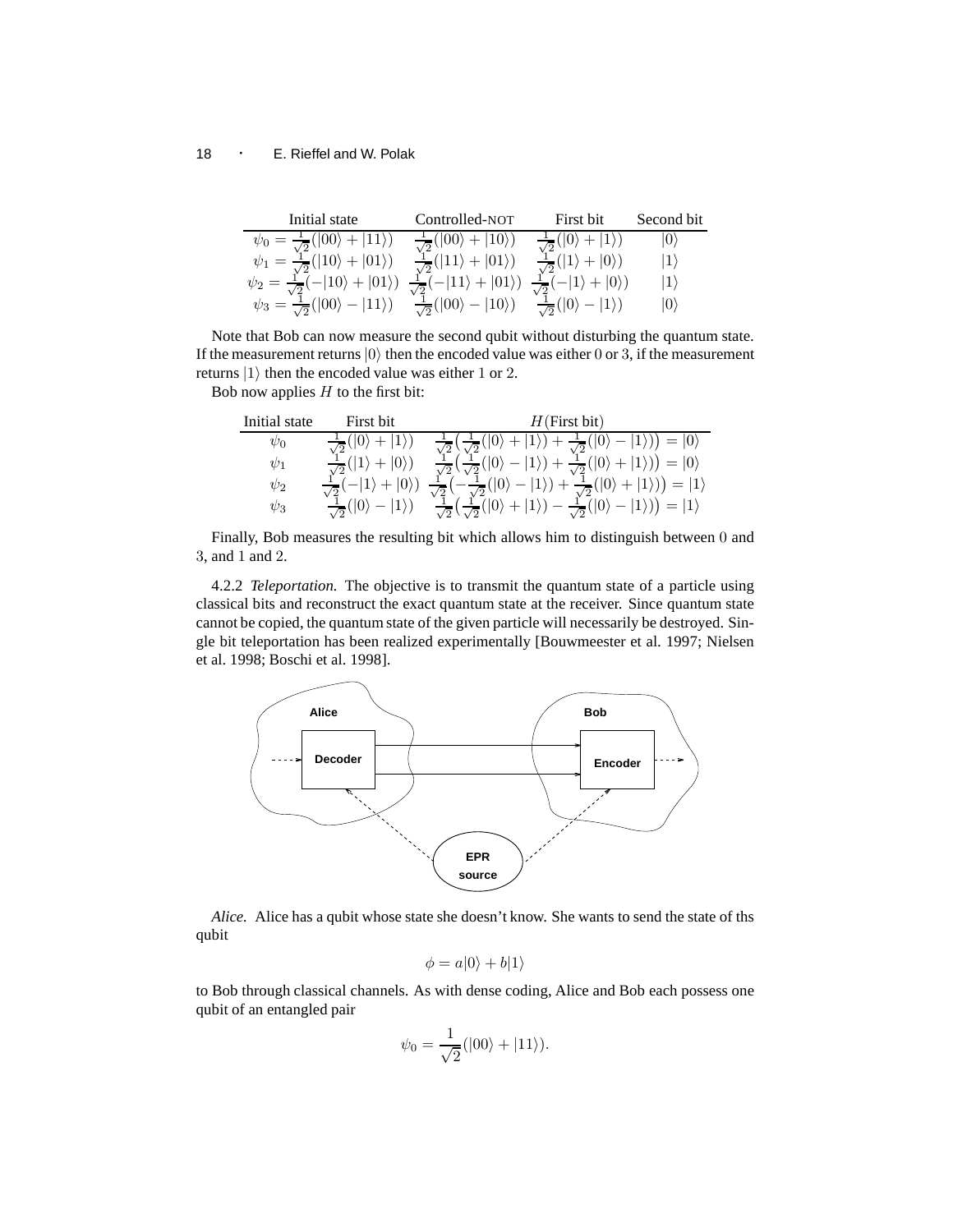Alice applies the decoding step of dense coding to the qubit  $\phi$  to be transmitted and her half of the entangled pair. The starting state is quantum state

$$
\phi \otimes \psi_0 = \frac{1}{\sqrt{2}} (a|0\rangle \otimes (|00\rangle + |11\rangle) + b|1\rangle \otimes (|00\rangle + |11\rangle))
$$
  
= 
$$
\frac{1}{\sqrt{2}} (a|000\rangle + a|011\rangle + b|100\rangle + b|111\rangle),
$$

of which Alice controls the first two bits and Bob controls the last one. Alice now applies  $C_{not} \otimes I$  and  $H \otimes I \otimes I$  to this state:

$$
(H \otimes I \otimes I)(C_{not} \otimes I)(\phi \otimes \psi_0)
$$
  
=  $(H \otimes I \otimes I)(C_{not} \otimes I)\frac{1}{\sqrt{2}}(a|000\rangle + a|011\rangle + b|100\rangle + b|111\rangle)$   
=  $(H \otimes I \otimes I)\frac{1}{\sqrt{2}}(a|000\rangle + a|011\rangle + b|110\rangle + b|101\rangle)$   
=  $\frac{1}{2}(a(|000\rangle + |011\rangle + |100\rangle + |111\rangle) + b(|010\rangle + |001\rangle - |110\rangle - |101\rangle))$   
=  $\frac{1}{2}(|00\rangle(a|0\rangle + b|1\rangle) + |01\rangle(a|1\rangle + b|0\rangle) + |10\rangle(a|0\rangle - b|1\rangle) + |11\rangle(a|1\rangle - b|0\rangle))$ 

Alice measures the first two qubits to get one of  $|00\rangle$ ,  $|01\rangle$ ,  $|10\rangle$ , or  $|11\rangle$  with equal probability. Depending on the result of the measurement, the quantum state of Bob's qubit is projected to  $a|0\rangle + b|1\rangle$ ,  $a|1\rangle + b|0\rangle$ ,  $a|0\rangle - b|1\rangle$ , or  $a|1\rangle - b|0\rangle$  respectively. Alice sends the result of her measurement as two classical bits to Bob.

Note that when she measured it, Alice irretrievably altered the state of her original qubit  $\phi$ , whose state she is in the process of sending to Bob. This loss of the original state is the reason teleportation does not violate the no cloning principle.

*Bob.* When Bob receives the two classical bits from Alice he knows how the state of his half of the entangled pair compares to the original state of Alice's qubit.

| bits received | state                     | decoding |
|---------------|---------------------------|----------|
| 00            | $a 0\rangle + b 1\rangle$ | $\prime$ |
| 01            | $a 1\rangle + b 0\rangle$ | X        |
| 10            | $a 0\rangle - b 1\rangle$ | Z        |
| 11            | $a 1\rangle - b 0\rangle$ | Y        |
|               |                           |          |

Bob can reconstruct the original state of Alice's qubit,  $\phi$ , by applying the appropriate decoding transformation to his part of the entangled pair. Note that this is the encoding step of dense coding.

## 5. QUANTUM COMPUTERS

This section discusses how quantum mechanics can be used to perform computations and how these computations are qualitatively different from those performed by a conventional computer. Recall from section 4 that all quantum state transformations have to be reversible. While the classical NOT gate is reversible, AND, OR and NAND gates are not. Thus it is not obvious that quantum transformations can carry out all classical computations. The first subsection describes complete sets of reversible gates that can perform any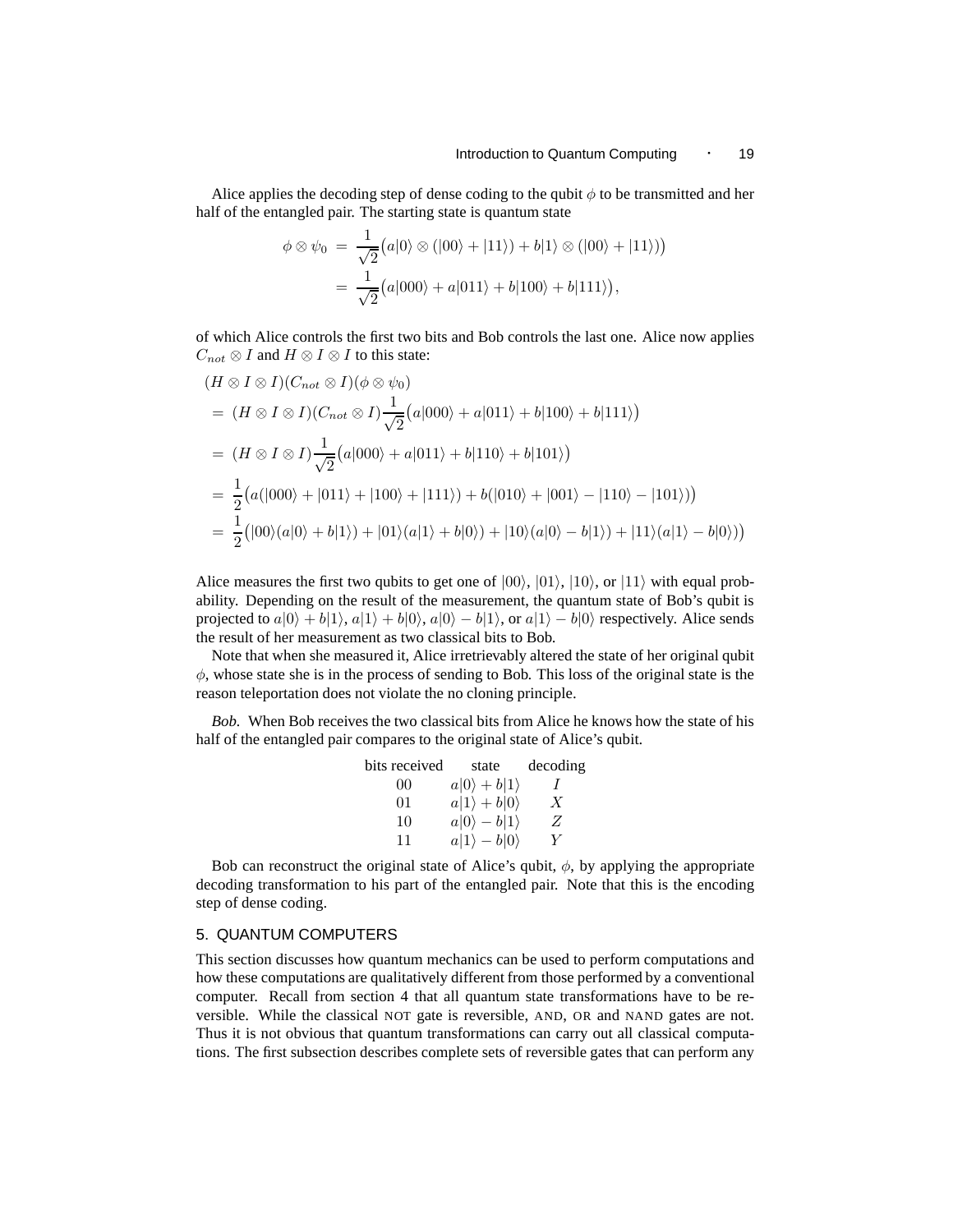classical computation on a quantum computer. Furthermore, it describes sets of gates with which all quantum computations can be done. The second subsection discusses quantum parallelism.

# 5.1 Quantum Gate Arrays

The bra/ket notation is useful in defining complex unitary operations. For two arbitrary unitary transformations  $U_1$  and  $U_2$ , the "conditional" transformation  $|0\rangle\langle0|\otimes U_1+|1\rangle\langle1|\otimes$  $U_2$  is also unitary. The controlled-NOT gate can defined by

$$
C_{not} = |0\rangle\langle 0| \otimes I + |1\rangle\langle 1| \otimes X.
$$

The three-bit controlled-controlled-NOT gate or Toffoli gate of section 4 is also an instance of this conditional definition:

$$
T = |0\rangle\langle 0| \otimes I \otimes I + |1\rangle\langle 1| \otimes C_{not}.
$$

The Toffoli gate  $T$  can be used to construct complete set of boolean connectives, as can be seen from the fact that it can be used to construct the AND and NOT operators in the following way:

$$
T|1, 1, x\rangle = |1, 1, \neg x\rangle
$$
  

$$
T|x, y, 0\rangle = |x, y, x \land y\rangle
$$

The T gate is sufficient to construct arbitrary combinatorial circuits.

The following quantum circuit, for example, implements a 1 bit full adder using Toffoli and controlled-NOT gates:



where x and y are the data bits, s is their sum (modulo 2), c is the incoming carry bit, and  $c'$  is the new carry bit. Vedral, Barenco and Ekert [Vedral et al. 1996] define more complex circuits that include in-place addition and modular addition.

The Fredkin gate is a "controlled swap" and can be defined as

$$
F = |0\rangle\langle 0| \otimes I \otimes I + |1\rangle\langle 1| \otimes S
$$

where  $S$  is the swap operation

$$
S = |00\rangle\langle00| + |01\rangle\langle10| + |10\rangle\langle01| + |11\rangle\langle11|.
$$

The reader can verify that  $F$ , like  $T$ , is complete for combinatorial circuits.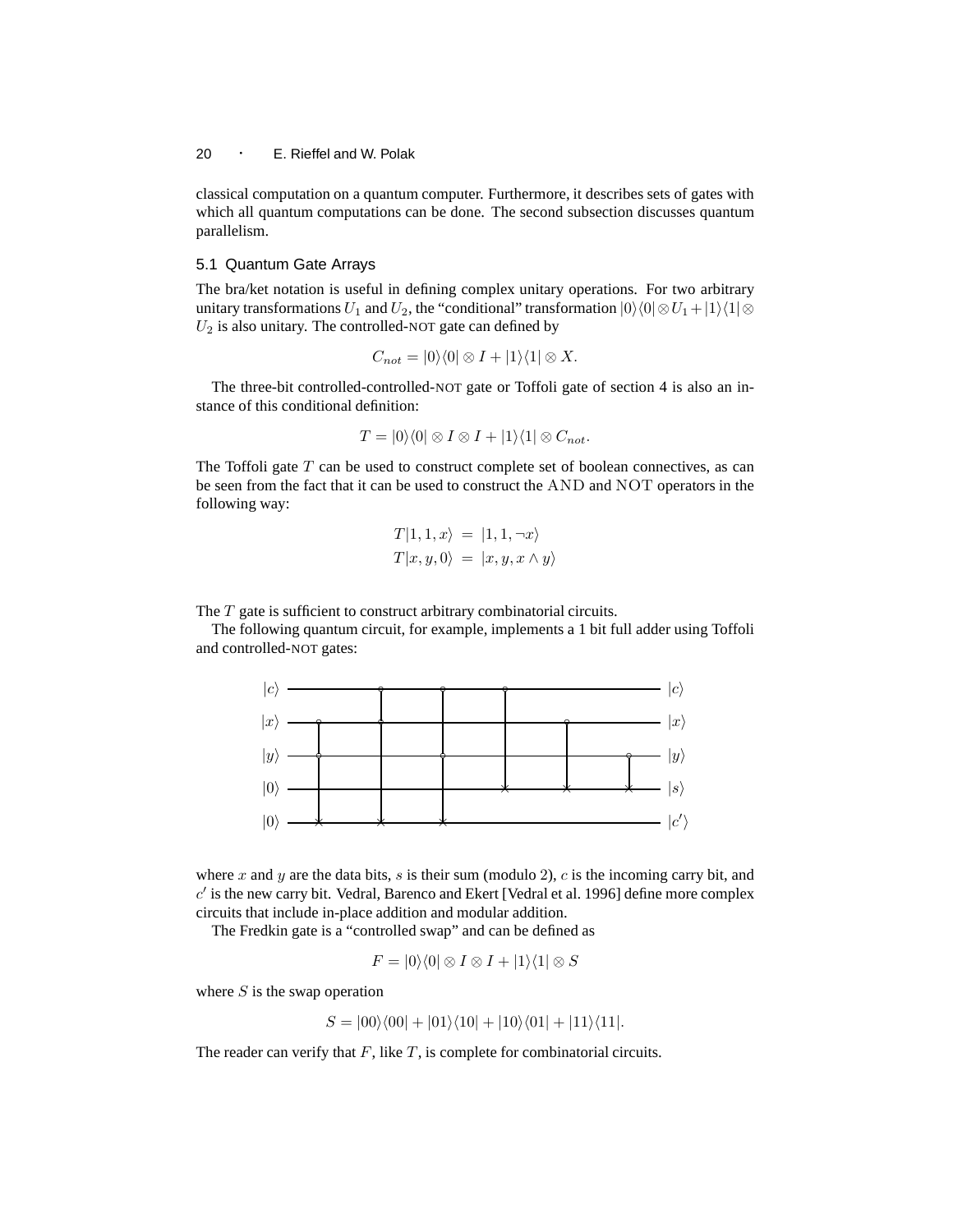Deutsch has shown [Deutsch 1985] that it is possible to construct reversible quantum gates for any classically computable function. In fact, it is possible to conceive of a universal quantum Turing machine [Bernstein and Vazirani 1997]. In this construction we must assume a sufficient supply of bits that correspond to the tape of a Turing machine.

Knowing that an arbitrary classical function  $f$  with  $m$  input and  $k$  output bits can be implemented on quantum computer, we assume the existence of a *quantum gatearray*  $U_f$  that implements f.  $U_f$  is a  $m + k$  bit transformation of the form  $U_f : |x, y\rangle \rightarrow |x, y \oplus f(x)\rangle$ where  $\oplus$  denotes the bitwise exclusive-OR<sup>6</sup>. Quantum gate arrays  $U_f$ , defined in this way, are unitary for any function f. To compute  $f(x)$  we apply  $U_f$  to  $|x\rangle$  tensored with k zores  $|x, 0\rangle$ . Since  $f(x) \oplus f(x) = 0$  we have  $U_f U_f = I$ . Graphically the transformation  $U_f$  :  $|x, y\rangle \rightarrow |x, y \oplus f(x)\rangle$  is depicted as

$$
|x\rangle \longrightarrow U_f
$$
  

$$
|y\rangle \longrightarrow U_f
$$
  

$$
|y\oplus f(x)\rangle.
$$

While the  $T$  and  $F$  gates are complete for combinatorial circuits, they cannot achieve arbitrary quantum state transformations. In order to realize arbitrary unitary transformations<sup>7</sup>, single bit rotations need to be included. Barenco et. al. [Barenco et al. 1995] show that  $C_{not}$  together with all 1-bit quantum gates is a universal gate set. It suffices to include the following one-bit transformations

$$
\left(\begin{array}{cc} \cos\alpha & \sin\alpha \\ -\sin\alpha & \cos\alpha \end{array}\right), \left(\begin{array}{cc} e^{i\alpha} & 0 \\ 0 & e^{-i\alpha} \end{array}\right)
$$

for all  $0 \le \alpha \le 2\pi$  together with the  $C_{not}$  to obtain a universal set of gates. As we shall see, such non-classical transformations are crucial for exploiting the power of quantum computers.

#### 5.2 Quantum Parallelism

What happens if  $U_f$  is applied to input which is in a superposition? The answer is easy but powerful: since  $U_f$  is a linear transformation, it is applied to all basis vectors in the superposition simultaneously and will generate a superposition of the results. In this way, it is possible to compute  $f(x)$  for n values of x in a single application of  $U_f$ . This effect is called quantum parallelism.

The power of quantum algorithms comes from taking advantage of quantum parallelism and entanglement. So most quantum algorithms begin by computing a function of interest on a superposition of all values as follows. Start with an n-qubit state  $|00...0\rangle$ . Apply the

 $6\oplus$  is not the direct sum of vectors.

<sup>7</sup>More precisely, we mean arbitrary unitary transformations up to a constant phase factor. A constant phase shift of the state has no physical, and therefore no computational, significance.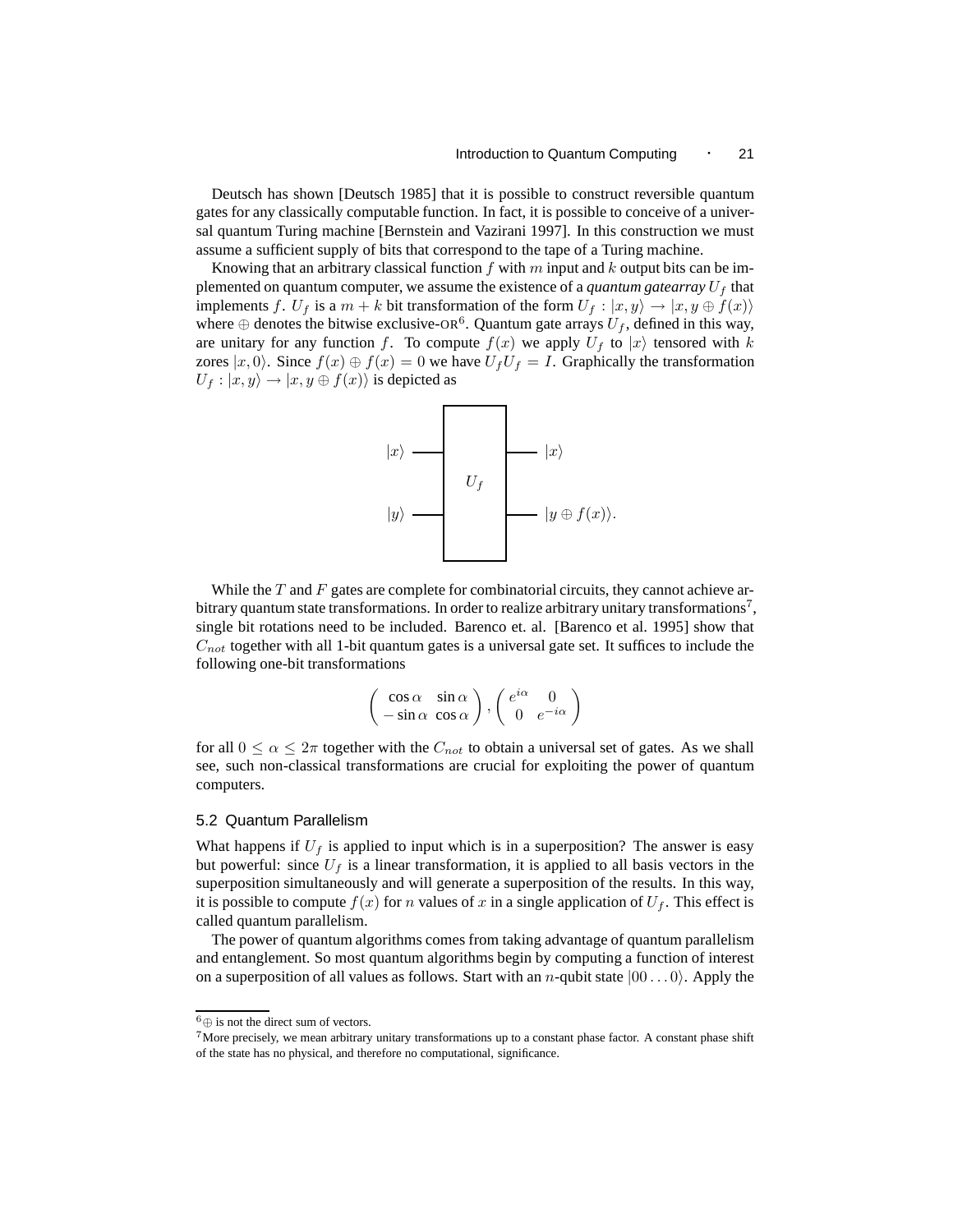Walsh-Hadamard transformation  $W$  of section 4.1.1 to get a superposition

$$
\frac{1}{\sqrt{2^n}}(|00\ldots0\rangle+|00\ldots1\rangle+\ldots+|11\ldots1\rangle)=\frac{1}{\sqrt{2^n}}\sum_{x=0}^{2^n-1}|x\rangle
$$

which should be viewed as the superposition of all integers  $0 \le x < 2^n$ . Add a k-bit register  $|0\rangle$  then by linearity

$$
U_f(\frac{1}{\sqrt{2^n}} \sum_{x=0}^{2^n - 1} |x, 0\rangle) = \frac{1}{\sqrt{2^n}} \sum_{x=0}^{2^n - 1} U_f(|x, 0\rangle)
$$

$$
= \frac{1}{\sqrt{2^n}} \sum_{x=0}^{2^n - 1} |x, f(x)\rangle
$$

where  $f(x)$  is the function of interest. Note that since n qubits enable working simultaneously with  $2^n$  states, quantum parallelism circumvents the time/space trade-off of classical parallelism through its ability to provide an exponential amount of computational space in a linear amount of physical space.

Consider the trivial example of a controlled-controlled-NOT (Toffoli) gate, T , that computes the conjunction of two values:



Now take as input a superposition of all possible bit combinations of x and y together with the necessary 0:

$$
H|0\rangle \otimes H|0\rangle \otimes |0\rangle = \frac{1}{\sqrt{2}}(|0\rangle + |1\rangle) \otimes \frac{1}{\sqrt{2}}(|0\rangle + |1\rangle) \otimes |0\rangle
$$

$$
= \frac{1}{2}(|000\rangle + |010\rangle + |100\rangle + |110\rangle).
$$

Apply  $T$  to the superposition of inputs to get a superposition of the results, namely

$$
T(H|0\rangle \otimes H|0\rangle \otimes |0\rangle) = \frac{1}{2}(|000\rangle + |010\rangle + |100\rangle + |111\rangle).
$$

The resulting superposition can be viewed as a truth table for the conjunction, or more generally as the graph of a function. In the output the values of x, y, and  $x \wedge y$  are entangled in such a way that measuring the result will give one line of the truth table, or more generally one point of graph of the function. Note that the bits can be measured in any order: measuring the result will project the state to a superposition of the set of all input values for which  $f$  produces this result and measuring the input will project the result to the corresponding function value.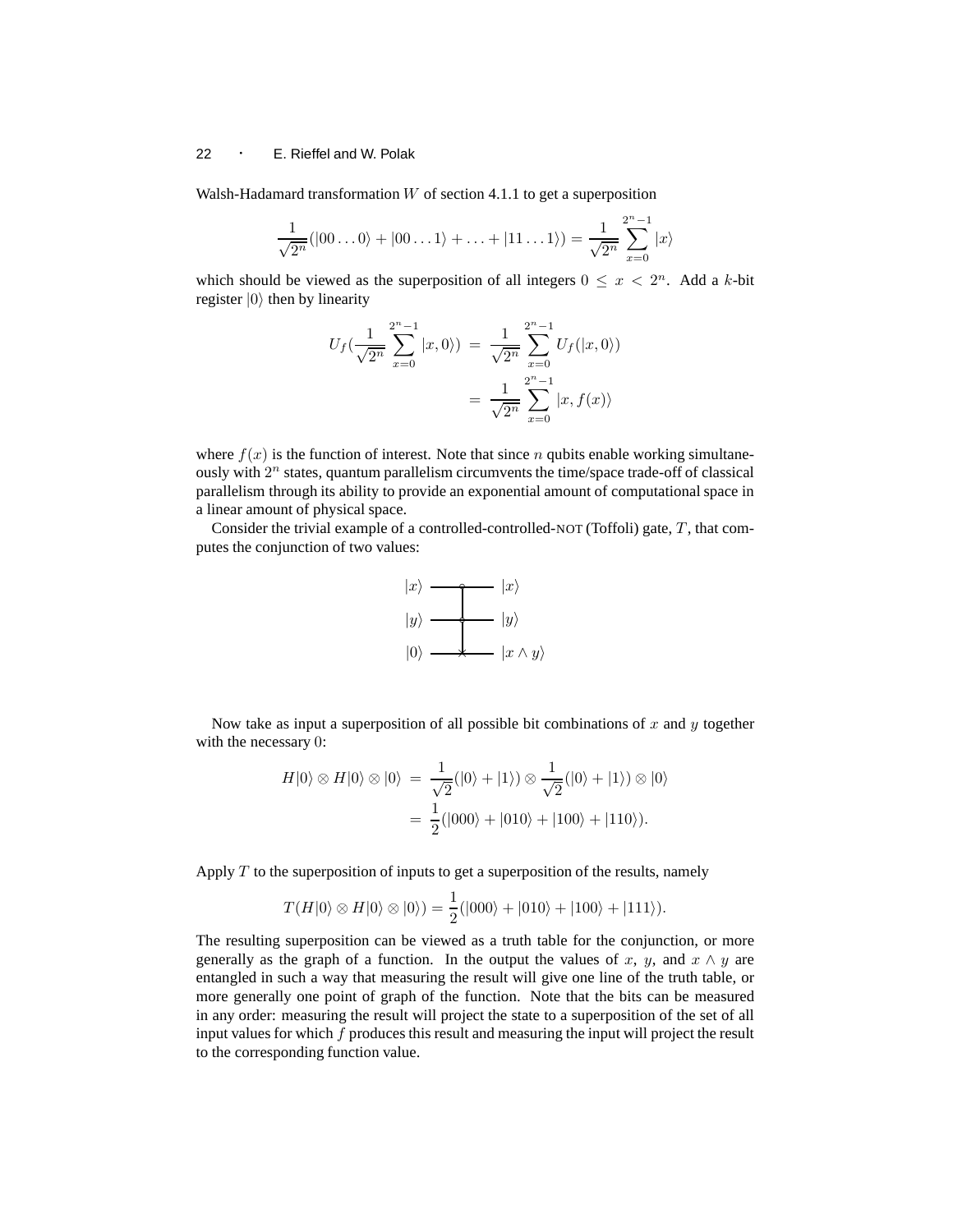Measuring at this point gives no advantage over classical parallelism as only one result is obtained, and worse still one cannot even choice which result one gets. The heart of any quantum algorithm is the way in which it manipulates quantum parallelism so that desired results will be measured with high probability. This sort of manipulation has no classical analog, and requires non-traditional programming techniques. We list a couple of the techniques currently known.

- —Amplify output values of interest. The general idea is to transform the state in such a way that values of interest have a larger amplitude and therefore have a higher probability of being measured. Examples of this approach will be described in section 7.
- -Find common properties of all the values of  $f(x)$ . This idea is exploited in Shor's algorithm which uses a quantum Fourier transformation to obtain the period of  $f$ .

#### 6. SHOR'S ALGORITHM

In 1994, inspired by work of Daniel Simon (later published in [Simon 1997]), Peter Shor found a bounded probability polynomial time algorithm for factoring n-digit numbers on a quantum computer. Since the 1970's people have searched for efficient algorithms for factoring integers. The most efficient classical algorithm known today is that of Lenstra and Lenstra [Lenstra and Lenstra 1993] which is exponential in the size of the input. The input is the list of digits of M, which has size  $n \sim \log M$ . People were confident enough that no efficient algorithm existed, that the security of cryptographic systems, like the widely used RSA algorithm, depend on the difficulty of this problem. Shor's result surprised the community at large, prompting widespread interest in quantum computing.

Most factoring algorithms, including Shor's, use a standard reduction of the factoring problem to the problem of finding the period of a function. Shor uses quantum parallelism in the standard way to obtain a superposition of all the values of the function in one step. He then computes the quantum Fourier transform of the function, which like classical Fourier transforms, puts all the amplitude of the function into multiples of the reciprocal of the period. With high probability, measuring the state yields the period, which in turn is used to factor the integer M.

The above description captures the essence of the quantum algorithm, but is something of an oversimplification. The biggest complication is that the quantum Fourier transform is based on the fast Fourier transform and thus gives only approximate results in most cases. Thus extracting the period is trickier than outlined above, but the techniques for extracting the period are classical.

We will first describe the quantum Fourier transform and then give a detailed outline of Shor's algorithm.

## 6.1 The Quantum Fourier Transform

Fourier transforms in general map from the time domain to the frequency domain. So Fourier transforms map functions of period  $r$  to functions which have non-zero values only at multiples of the frequency  $\frac{2\pi}{r}$ . Discrete Fourier transform (DFT) operates on N equally spaced samples in the interval  $[0, 2\pi)$  for some N and outputs a function whose domain is the integers between 0 and  $N-1$ . The discrete Fourier transform of a (sampled) function of period r is a function concentrated near multiples of  $\frac{N}{r}$ . If the period r divides N evenly, the result is a function that has non-zero values only at multiples of  $\frac{N}{r}$ . Otherwise, the result will approximate this behavior, and there will be non-zero terms at integers close to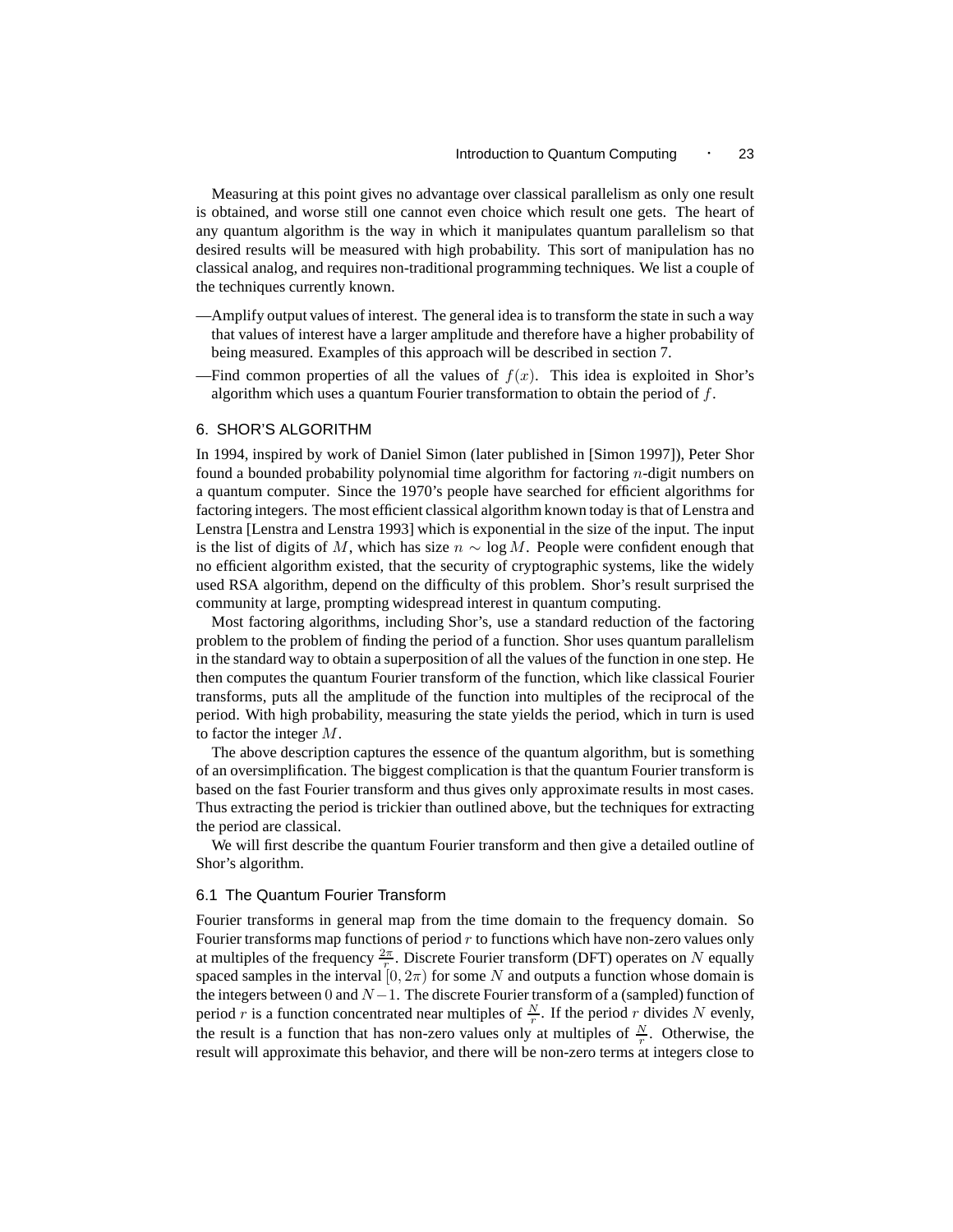multiples of  $\frac{N}{r}$ .

The Fast Fourier transform (FFT) is a version of DFT where  $N$  is a power of 2. The quantum Fourier transform (QFT) is a variant of the discrete Fourier transform which, like FFT, uses powers of 2. The quantum Fourier transform operates on the amplitude of the quantum state, by sending

$$
\sum_x g(x) |x\rangle \to \sum_c G(c) |c\rangle
$$

where  $G(c)$  is the discrete Fourier transform of  $q(x)$ , and x and c both range over the binary representations for the integers between 0 and  $N - 1$ . If the state were measured after the Fourier transform was performed, the probability that the result was  $|c\rangle$  would be  $|G(c)|^2$ . Note that the quantum Fourier transform does not output a function the way the  $U_f$  transformation does; no output appears in an extra register.

Applying the quantum Fourier transform to a periodic function  $g(x)$  with period r, we would expect to end up with  $\sum_{c} G(c)|c\rangle$ , where  $G(c)$  is zero except at multiples of  $\frac{N}{r}$ . Thus, when the state is measured, the result would be a multiple of  $\frac{N}{r}$ , say  $j\frac{N}{r}$ . But as described above, the quantum Fourier transform only gives approximate results for periods which are not a power of two, i.e. do not divide  $N$ . However the larger the power of two used as a base for the transform, the better the approximation. The quantum Fourier transform  $U_{QFT}$  with base  $N = 2^m$  is defined by

$$
U_{QFT}: |x\rangle \rightarrow \frac{1}{\sqrt{2^m}} \sum_{c=0}^{2^m-1} e^{\frac{2\pi i c x}{2^m}} |c\rangle.
$$

In order for Shor's algorithm to be a polynomial algorithm, the quantum Fourier transform must be efficiently computable. Shor shows that the quantum Fourier transform with base  $2^m$  can be constructed using only  $\frac{m(m+1)}{2}$  gates. The construction makes use of two types of gates. One is a gate to perform the familiar Hadamard transformation  $H$ . We will denote by  $H_j$  the Hadamard transformation applied to the jth bit. The other type of gate performs two-bit transformations of the form

$$
S_{j,k} = \begin{pmatrix} 1 & 0 & 0 & 0 \\ 0 & 1 & 0 & 0 \\ 0 & 0 & 1 & 0 \\ 0 & 0 & 0 & e^{i\theta_{k-j}} \end{pmatrix}
$$

where  $\theta_{k-j} = \pi/2^{k-j}$ . This transformation acts on the *k*th and *j*th bits of a larger register. The quantum Fourier transform is given by

$$
H_0S_{0,1}\ldots S_{0,m-1}H_1\ldots H_{m-3}S_{m-3,m-2}S_{m-3,m-1}H_{m-2}S_{m-2,m-1}H_{m-1}
$$

followed by a bit reversal transformation. If FFT is followed by measurement, as in Shor's algorithm, the bit reversal can be performed classically. See [Shor 1997] for more details.

## 6.2 A Detailed Outline of Shor's algorithm

The detailed steps of Shor's algorithm are illustrated with a running example where we factor  $M = 21$ .

*Step 1. Quantum parallelism.* Choose an integer a arbitrarily. If a is not relatively prime to  $M$ , we have found a factor of  $M$ . Otherwise apply the rest of the algorithm.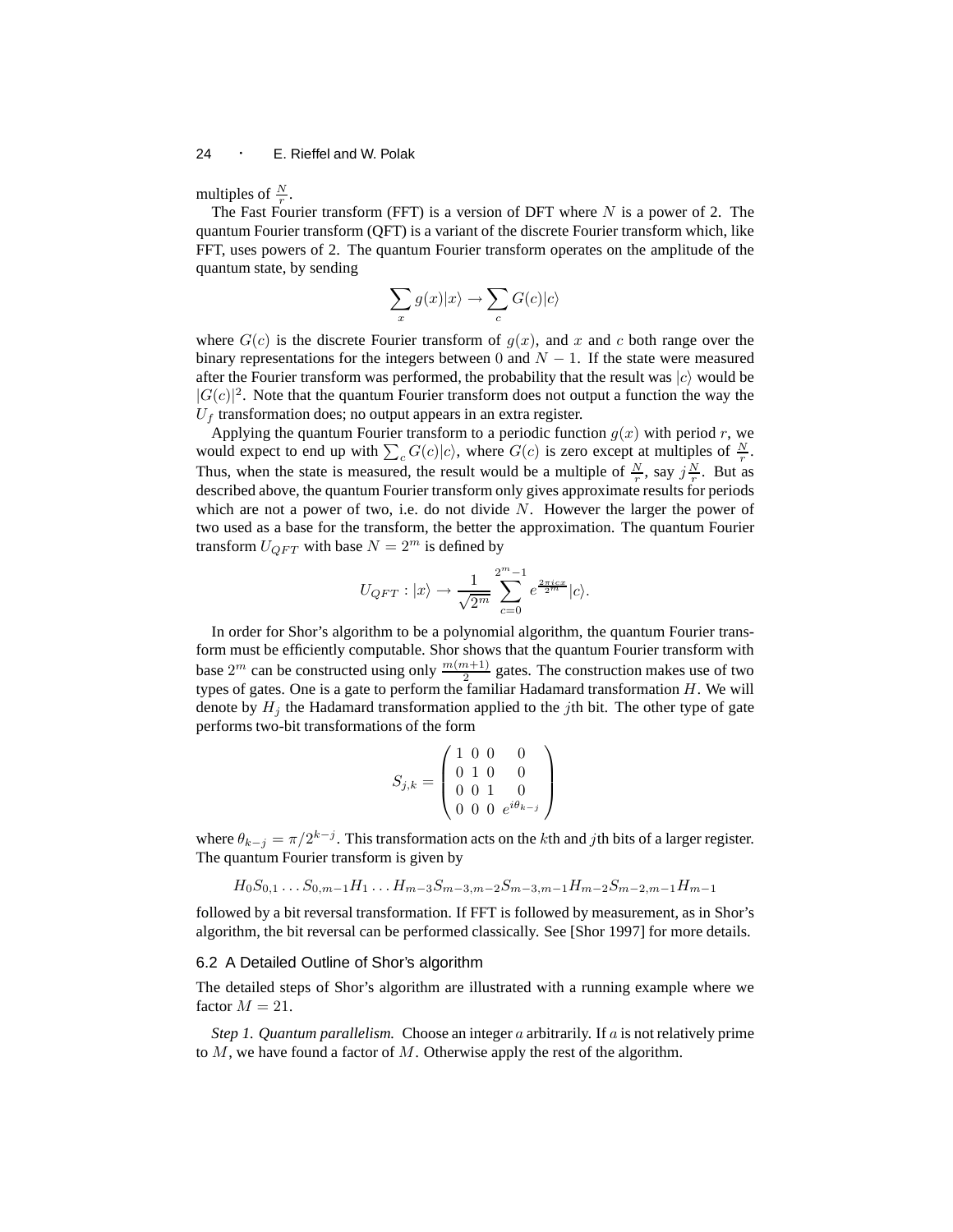Let m be such that  $M^2 \le 2^m < 2M^2$ . [This choice is made so that the approximation used in Step 3 for functions whose period is not a power of 2 will be good enough for the rest of the algorithm to work.] Use quantum parallelism as described in 5.2 to compute  $f(x) = a^x \mod M$  for all integers from 0 to  $2^m - 1$ . The function is thus encoded in the quantum state

$$
\frac{1}{\sqrt{2^m}} \sum_{x=0}^{2^m - 1} |x, f(x) \rangle.
$$
 (1)

*Example.* Suppose  $a = 11$  were randomly chosen. Since  $M^2 = 441 \leq 2^9 < 882 = 2^9$  $2M^2$  we find  $m = 9$ . Thus, a total of 14 quantum bits, 9 for x and 5 for  $f(x)$  are required to compute the superposition of equation 1.

*Step 2. A state whose amplitude has the same period as* f*.* The quantum Fourier transform acts on the amplitude function associated with the input state. In order to use the quantum Fourier transform to obtain the period of  $f$ , a state is constructed whose amplitude function has the same period as  $f$ .

To construct such a state, measure the last  $\lceil log_2M \rceil$  qubits of the state of equation 1 that encode  $f(x)$ . A random value u is obtained. The value u is not of interest in itself; only the effect the measurement has on our set of superpositions is of interest. This measurement projects the state space onto the subspace compatible with the measured value, so the state after measurement is

$$
C\sum_x g(x)|x,u\rangle,
$$

for some scale factor C where

$$
g(x) = \begin{cases} 1 & \text{if } f(x) = u \\ 0 & \text{otherwise.} \end{cases}
$$

Note that the x's that actually appear in the sum, those with  $g(x) \neq 0$ , differ from each other by multiples of the period, thus  $g(x)$  is the function we are looking for. If we could measure two successive  $x$ 's in the sum, we would have the period. Unfortunately the laws of quantum physics permit only one measurement.

*Example.* Suppose that random measurement of the superposition of equation 1 produces 8. The state after this measurement<sup>8</sup> (Figure 2) clearly shows the periodicity of f.

*Step 3. Applying a quantum Fourier transform.* The  $|u\rangle$  part of the state will not be used, so we will no longer write it. Apply the quantum Fourier transform to the state obtained in Step 2.

$$
U_{QFT}: \sum_{x} g(x)|x\rangle \rightarrow \sum_{c} G(c)|c\rangle
$$

Standard Fourier analysis tells us that when the period r of the function  $q(x)$  defined in Step 2 is a power of two, the result of the quantum Fourier transform is

$$
\sum_j c_j |j \frac{2^m}{r} \rangle,
$$

<sup>&</sup>lt;sup>8</sup>Only the 9 bits of x are shown in Figure 2; the bits of  $f(x)$  are known from the measurement.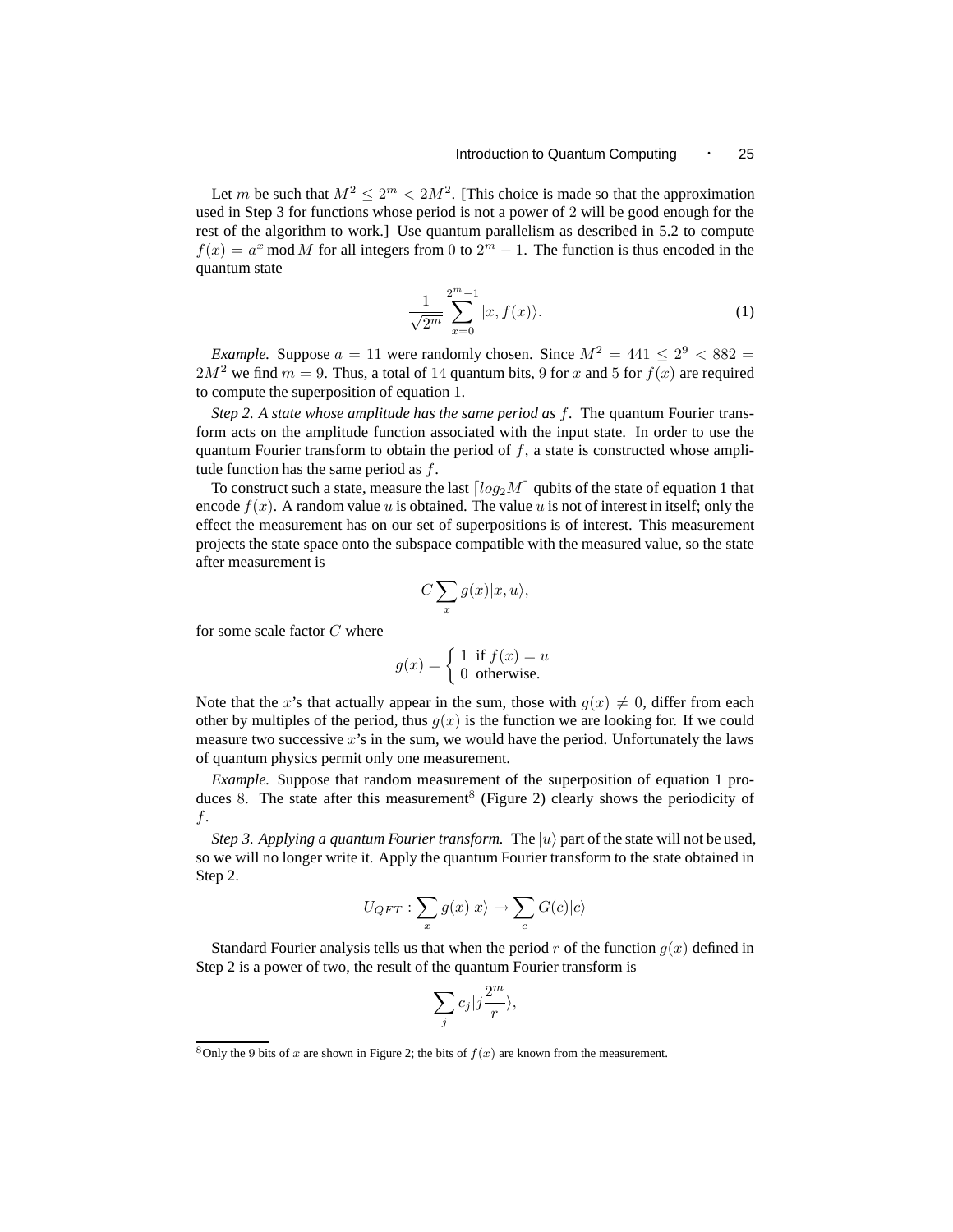

Fig. 2. Probabilities for measuring x when measuring the state  $C\sum_{x\in X}|x,8\rangle$  obtained in Step 2, where  $X = \{x|211^x \mod 21 = 8\}$ 



Fig. 3. Probability distribution of the quantum state after Fourier Transformation.

where the amplitude is 0 except at multiples of  $2<sup>m</sup>/r$ . When the period r does not divide  $2<sup>m</sup>$ , the transform approximates the exact case so most of the amplitude is attached to integers close to multiples of  $\frac{2^m}{r}$ .

*Example.* Figure 3 shows the result of applying the quantum Fourier Transform to the state obtained in Step 2. Note that Figure 3 is the graph of the fast Fourier transform of the function shown in Figure 2. In this particular example the period of  $f$  does not divide  $2^m$ .

*Step 4. Extracting the period.* Measure the state in the standard basis for quantum computation, and call the result  $v$ . In the case where the period happens to be a power of 2, so that the quantum Fourier transform gives exactly multiples of  $2<sup>m</sup>/r$ , the period is easy to extract. In this case,  $v = j\frac{2^m}{r}$  for some j. Most of the time j and r will be relatively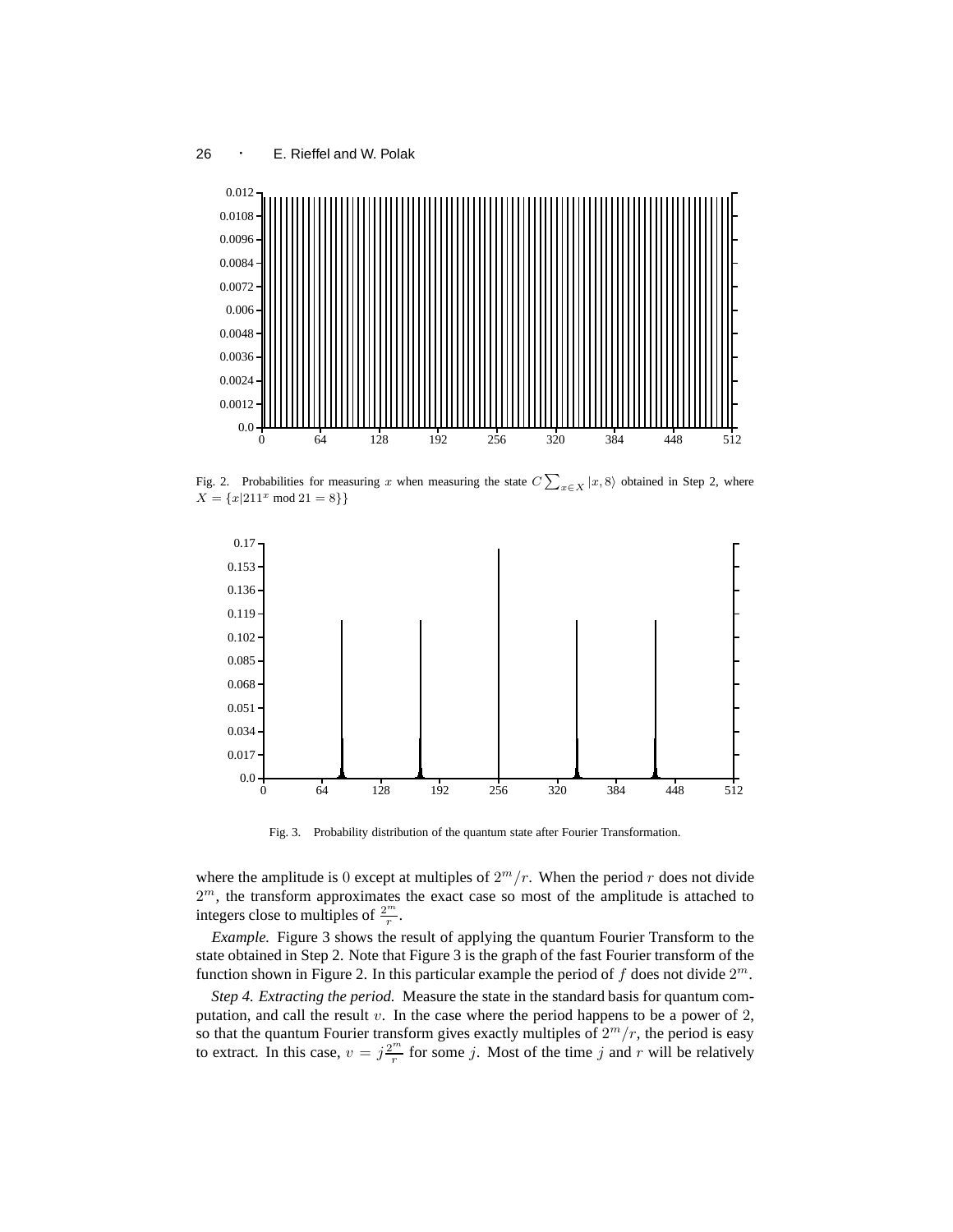prime, in which case reducing the fraction  $\frac{v}{2^m} (= \frac{j}{r})$  to its lowest terms will yield a fraction whose denominator  $q$  is the period  $r$ . The fact that in general the quantum Fourier transform only approximately gives multiples of the scaled frequency complicates the extraction of the period from the measurement. When the period is not a power of 2, a good guess for the period can be obtained using the continued fraction expansion of  $\frac{v}{2^m}$ . This classical technique is described in Appendix B.

*Example.* Say that measurement of the state returns  $v = 427$ . Since v and  $2^m$  are relative prime the period  $r$  will most likely not divide  $2<sup>m</sup>$  and the continued fraction expansion described in Appendix B needs to be applied. The following is a trace of the algorithm described in Appendix B:

| $\dot{\imath}$ | $a_i$ | $p_i$ | $q_i$      | $\epsilon_i$ |
|----------------|-------|-------|------------|--------------|
|                |       |       |            | 0.8339844    |
|                |       |       |            | 0.1990632    |
| $\overline{2}$ | 5     | 5     | 6.         | 0.02352941   |
| 3              |       |       | 42 211 253 | 0.5          |

which terminates with  $6 = q_2 < M \leq q_3$ . Thus,  $q = 6$  is likely to be the period of f.

*Step 5. Finding a factor of* M*.* When our guess for the period, q, is even, use the Euclidean algorithm to efficiently check whether either  $a^{q/2} + 1$  or  $a^{q/2} - 1$  has a non-trivial common factor with M.

The reason why  $a^{q/2} + 1$  or  $a^{q/2} - 1$  is likely to have a non-trivial common factor with M is as follows. If q is indeed the period of  $f(x) = a^x \mod M$ , then  $a^q = 1 \mod M$  since  $a^q a^x = a^x \mod M$  for all x. If q is even, we can write

$$
(a^{q/2} + 1)(a^{q/2} - 1) = 0 \mod M.
$$

Thus, so long as neither  $a^{q/2} + 1$  nor  $a^{q/2} - 1$  is a multiple of M, either  $a^{q/2} + 1$  or  $a^{q/2} - 1$ has a non-trivial common factor with M.

*Example.* Since 6 is even either  $a^{6/2} - 1 = 11^3 - 1 = 1330$  or  $a^{6/2} + 1 = 11^3 + 1 =$ 1332 will have a common factor with  $M$ . In this particular example we find two factors  $gcd(21, 1330) = 7$  and  $gcd(21, 1332) = 3$ .

*Step 6. Repeating the algorithm, if necessary.* Various things could have gone wrong so that this process does not yield a factor of  $M$ :

- (1) The value v was not close enough to a multiple of  $\frac{2^m}{r}$ .
- (2) The period r and the multiplier j could have had a common factor so that the denominator  $q$  was actually a factor of the period not the period itself.
- (3) Step 5 yields  $M$  as  $M$ 's factor.
- (4) The period of  $f(x) = a^x \text{ mod } M$  is odd.

Shor shows that few repetitions of this algorithm yields a factor of M with high probability.

6.2.1 *A Comment on Step 2 of Shor's Algorithm.* The measurement in Step 2 can be skipped entirely. More generally Bernstein and Vazirani [Bernstein and Vazirani 1997] show that measurements in the middle of an algorithm can always be avoided. If the measurement in Step 2 is omitted, the state consists of a superpositions of several periodic functions all of which have the same period. By the linearity of quantum algorithms, applying the quantum Fourier transformation leads to a superposition of the Fourier transforms of these functions, each of which is entangled with the corresponding  $u$  and therefore do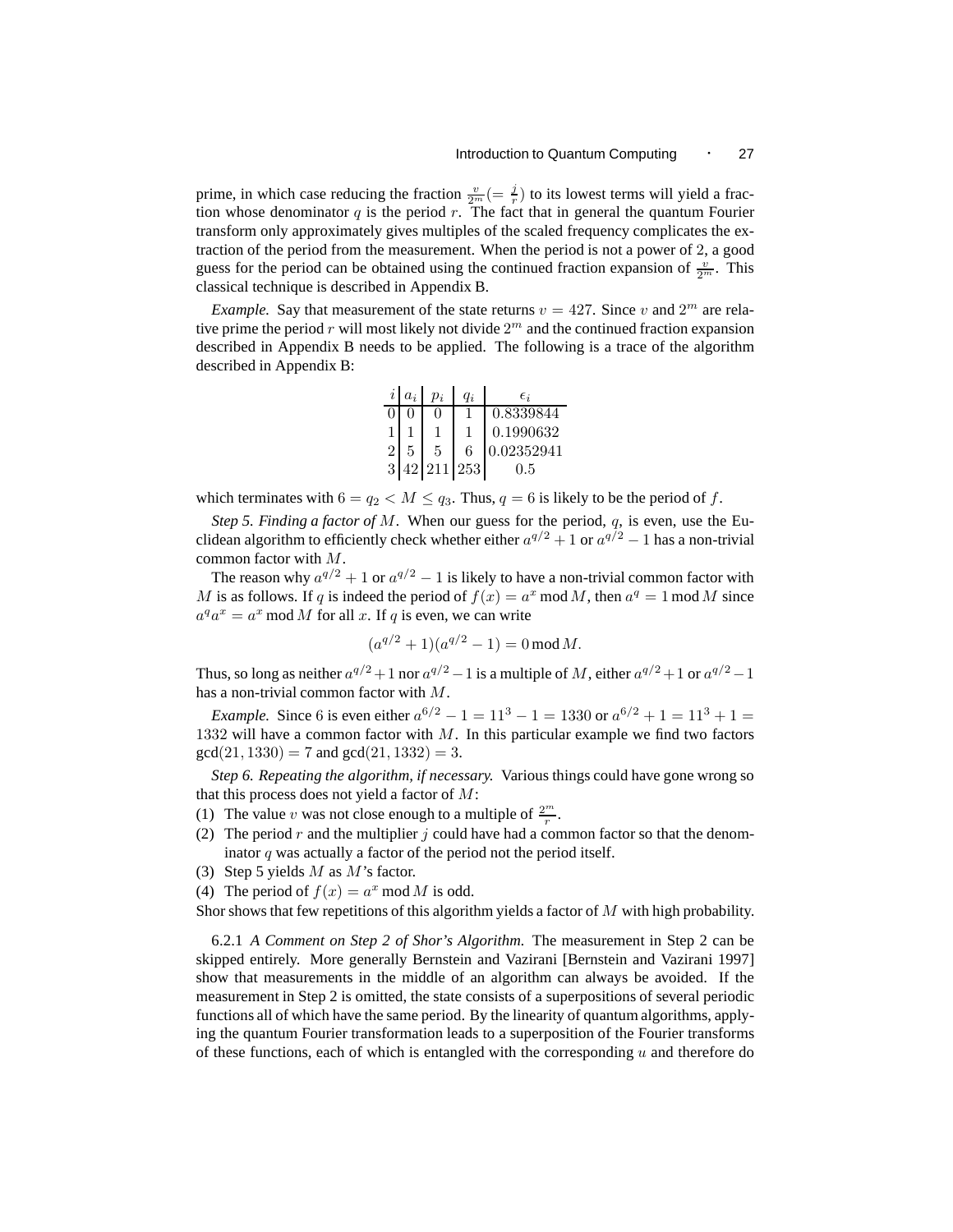not interfere with each other. Measurement gives a value from one of these Fourier transforms. Seeing how this argument can be formalized illustrates some of the subtleties of working with quantum superpostions. Apply the quantum Fourier transform tensored with the identity,  $U_{QFT} \otimes I$ , to  $C \sum_{x=0}^{2^n-1} |x, f(x) \rangle$  to get

$$
C' \sum_{x=0}^{2^n - 1} \sum_{c=0}^{2^m - 1} e^{\frac{2\pi i x c}{2^m}} |c, f(x) \rangle,
$$

which is equal to

$$
C' \sum_{u} \sum_{x | f(x) = u} \sum_{c} e^{\frac{2\pi i x c}{2^m}} |c, u\rangle
$$

for u in the range of  $f(x)$ . What results is a superposition of the results of Step 3 for all possible  $u$ 's. The quantum Fourier transform is being applied to a family of separate functions  $g_u$  indexed by u where

$$
g_u = \begin{cases} 1 & \text{if } f(x) = u \\ 0 & \text{otherwise,} \end{cases}
$$

all with the same period. Note that the amplitudes in states with different  $u$ 's never interfere (add or cancel) with each other. The transform  $U_{QFT} \otimes I$  as applied above can be written

$$
U_{QFT} \otimes I : C \sum_{u \in R} \sum_{x=0}^{2^n - 1} g_u(x)|x, f(x) \rangle \to C' \sum_{u \in R} \sum_{x=0}^{2^n - 1} \sum_{c=0}^{2^n - 1} G_u(c)|c, u \rangle,
$$

where  $G_u(c)$  is the discrete Fourier transform of  $g_u(x)$  and R is the range of  $f(x)$ . Measure  $c$  and run Steps 4 and 5 as before.

#### 7. SEARCH PROBLEMS

A large class of problems can be specified as search problems of the form "find some  $x$  in a set of possible solutions such that statement  $P(x)$  is true." Such problems range from database search to sorting to graph coloring. For example, the graph coloring problem can be viewed as a search for an assignment of colors to vertices so that the statement "all adjacent vertices have different colors" is true. Similarly, a sorting problem can be viewed as a search for a permutation for which the statement "the permutation  $x$  takes the initial state to the desired sorted state" is true.

An *unstructured* search problem is one where nothing is know (or no assumption are used) about the structure of the solution space and the statement  $P$ . For example, determining  $P(x_0)$  provides no information about the possible value of  $P(x_1)$  for  $x_0 \neq x_1$ . A *structured* search problem is one where information about the search space and statement P can be exploited.

For instance, searching an alphabetized list is a structured search problem and the structure can be exploited to construct efficient algorithms. In other cases, like constraint satisfaction problems such as 3-SAT or graph colorability, the problem structure can be exploited for heuristic algorithms that yield efficient solution for some problem instances. But in the general case of an unstructured problem, randomly testing the truth of statements  $P(x_i)$  one by one is the best that can be done classically. For a search space of size N, the general unstructured search problem requires  $O(N)$  evaluations of P. On a quantum computer, however, Grover showed that the unstructured search problem can be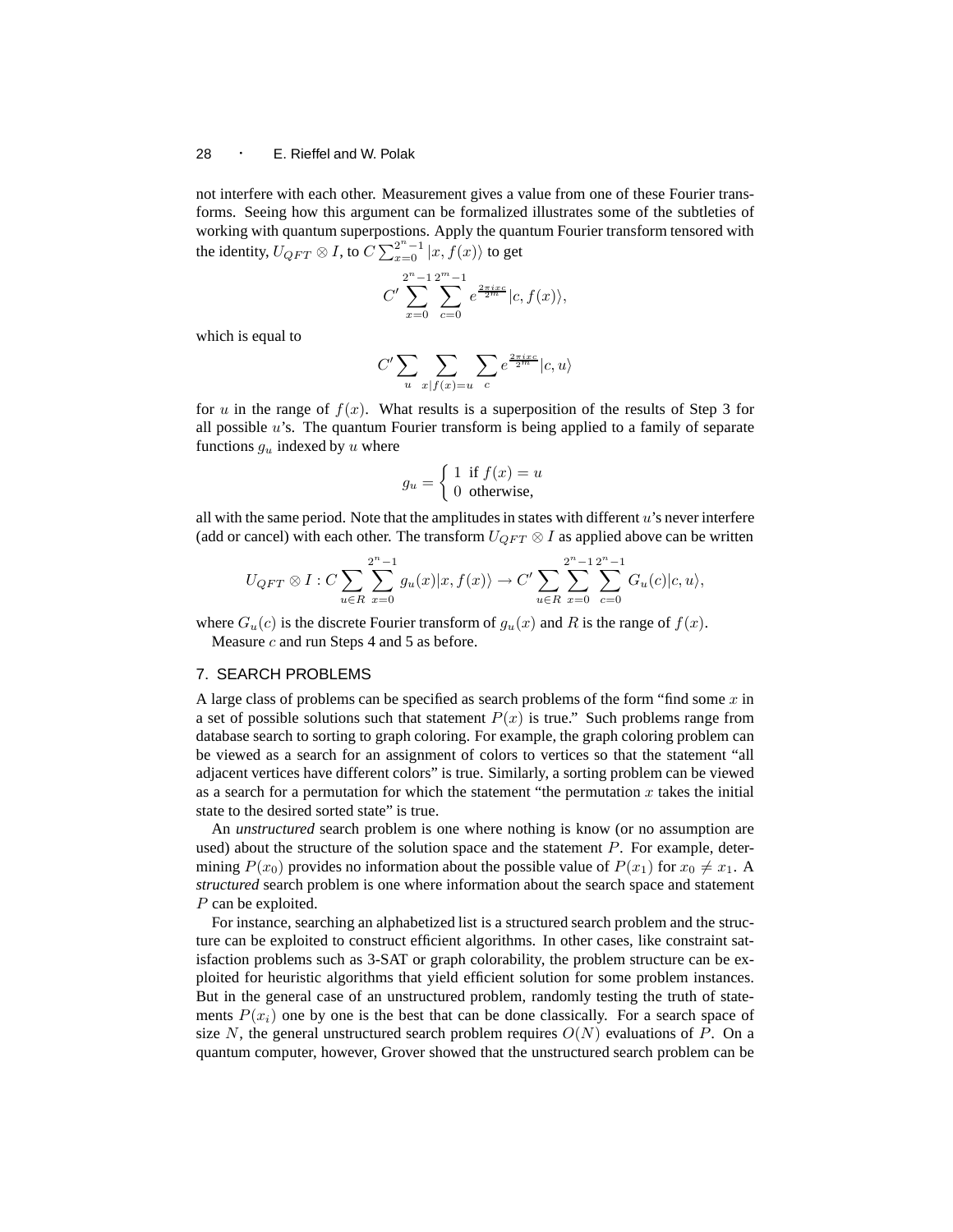solved with bounded probability within  $O(\sqrt{N})$  evaluations of P. Thus Grover's search algorithm [Grover 1996] is provably more efficient than any algorithm that could run on a classical computer.

While Grover's algorithm is optimal [Bennett et al. 1997; Boyer et al. 1996; Zalka 1997] for completely unstructured searches, most search problems involve searching a structured solution space. Just as there are classical heuristic algorithms that exploit problem structure, one would expect that there are more efficient quantum algorithms for certain structured problem instances. Grover et.al. [Cerf et al. 1998] uses Grover's search algorithm in place of classical searches within a heuristic algorithm to show that a quadratic speedup is possible over a particularly simple classical heuristic for solving NP-hard problems. Brassard et.al. [Brassard et al. 1998], using the techniques of Grover's search algorithm in a less obvious way, show that general heuristic searches have quantum analogs with quadratic speed-up.

There is hope that for certain structured problems a speed-up greater than quadratic is possible. Such algorithms will likely require new approaches that are not merely quantum implementations of classical algorithms. Shor's algorithm, when viewed as a search for factors, is an example of an algorithm that achieves exponential speed-up by using problem structure (number theory) in new ways unique to quantum computation.

Tad Hogg has developed heuristic quantum search algorithmsthat exploit problem structure. His approach is distincly non-classical and uses unique properties of quantum computation. One problem with this approach is that, like most heuristic algorithms, the use of problem structure is complicated enough that it is hard to determine the probability that a single iteration of an algorithm will give a correct answer. Therefore it is unknown how efficient Hogg's algorithms are. Classically the efficiency of heuristic algorithms is estimated by empirically testing the algorithm. But as there is an exponential slow down when simulating a quantum computer on a classical one, empirical testing of quantum algorithms is currently infeasible except in small cases. Small cases indicate that Hogg's algorithms are more efficient than Grover's algorithm applied to structured search problems, but that the speed-up is likely to be only polynomial. While less interesting theoretically, even a small polynomial speed-up on average for these computational difficult problems is of significant practical interest. Until sufficiently large quantum computers are built, or better techniques for analyzing such algorithms are found, the efficiency cannot be determined for sure.

#### 7.1 Grover's Search Algorithm

Grover's algorithm searches an unstructured list of size  $N$  for an  $x$  that makes a statement true. Let *n* be such that  $2^n \geq N$ , and let  $U_p$  be the quantum gate that implements the classical function  $P(x)$  that tests the truth of the statement, where true is encoded as 1.

$$
U_P: |x,0\rangle \to |x,P(x)\rangle
$$

The first step is the standard one for quantum computing described in section 5.2. Compute P for all possible inputs  $x_i$ , by applying  $U_P$  to a register containing the superposition  $\frac{1}{\sqrt{2^n}}\sum_{x=0}^{n-1}|x\rangle$  of all  $2^n$  possible inputs x together with a register set to 0, leading to the superposition

$$
\frac{1}{\sqrt{2^n}}\sum_{x=0}^{n-1}|x,P(x)\rangle.
$$
 (2)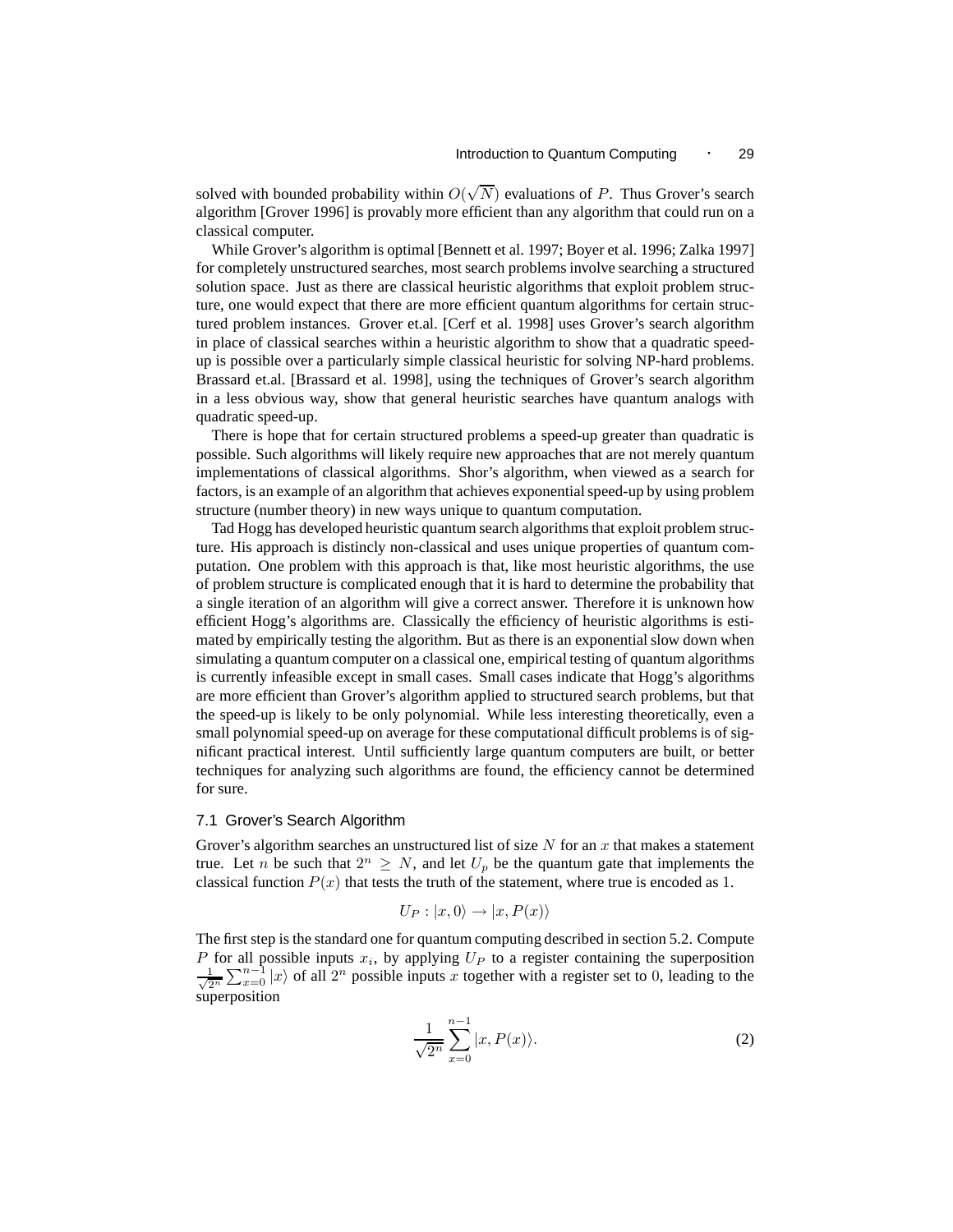The difficult step is to obtain a useful result from this superposition.

For any  $x_0$  such that  $P(x_0)$  is true,  $|x_0, 1\rangle$  will be part of the superposition of Eq. 2. Since the amplitude of such a state is  $\frac{1}{\sqrt{2^n}}$ , the probability that a random measurement of the superposition produces  $x_0$  is only  $2^{-n}$ . The trick is to change the quantum state in Eq. 2 so as to greatly increase the amplitude of vectors  $|x_0, 1\rangle$  for which P is true and decrease the amplitude of vectors  $|x, 0\rangle$  for which P is false.

Once such a transformation of the quantum state has been performed, one can simply measure the last qubit of the quantum state which represents  $P(x)$ . Because of the amplitude change, there is a high probability that the result will be 1. If this is the case, the measurement has projected the state of Eq. 2 onto the subspace  $\frac{1}{\sqrt{6}}$  $\frac{1}{2^k} \sum_{i=1}^k |x_i, 1\rangle$  where  $k$  is the number of solutions. Further measurement of the remaining bits will provide one of these solutions. If the measurement of qubit  $P(x)$  yields 0, then the whole process is started over and the superposition of Eq. 2 must be computed again.

Grover's algorithm then consists of the following steps:

- (1) Prepare a register containing a superposition of all possible values  $x_i \in [0 \dots 2^n 1]$ .
- (2) Compute  $P(x_i)$  on this register.
- (3) Change amplitude  $a_j$  to  $-a_j$  for  $x_j$  such that  $P(x_j) = 1$ . An efficient algorithm for changing selected signs is described in section 7.1.2. A plot of the amplitudes after this step is shown here.



(4) Apply inversion about the average to increase amplitude of  $x_j$  with  $P(x_j) = 1$ . The quantum algorithm to efficiently perform inversion about the average is given in section 7.1.1. The resulting amplitudes look as shown, where the amplitude of all the  $x_i$ 's with  $P(x_i) = 0$  have been diminished imperceptibly.



(5) Repeat steps 2 through  $4 \frac{\pi}{4} \sqrt{2^n}$  times.

(6) Read the result.

Boyer et.al. [Boyer et al. 1996] provide a detailed analysis of the performance of Grover's algorithm. They prove that Grover's algorithm is optimal up to a constant factor; no quantum algorithm can perform an unstructured search faster. They also show that if there is only a single  $x_0$  such that  $P(x_0)$  is true, then after  $\frac{\pi}{8} \sqrt{2^n}$  iterations of steps 2 through 4 the failure rate is 0.5. After iterating  $\frac{\pi}{4}\sqrt{2^n}$  times the failure rate drops to  $2^{-n}$ . Interestingly, additional iterations will increase the failure rate. For example, after  $\frac{\pi}{2}\sqrt{2^n}$  iterations the failure rate is close to 1.

There are many classical algorithms in which a procedure is repeated over and over again for ever better results. Repeating quantum procedures may improve results for a while, but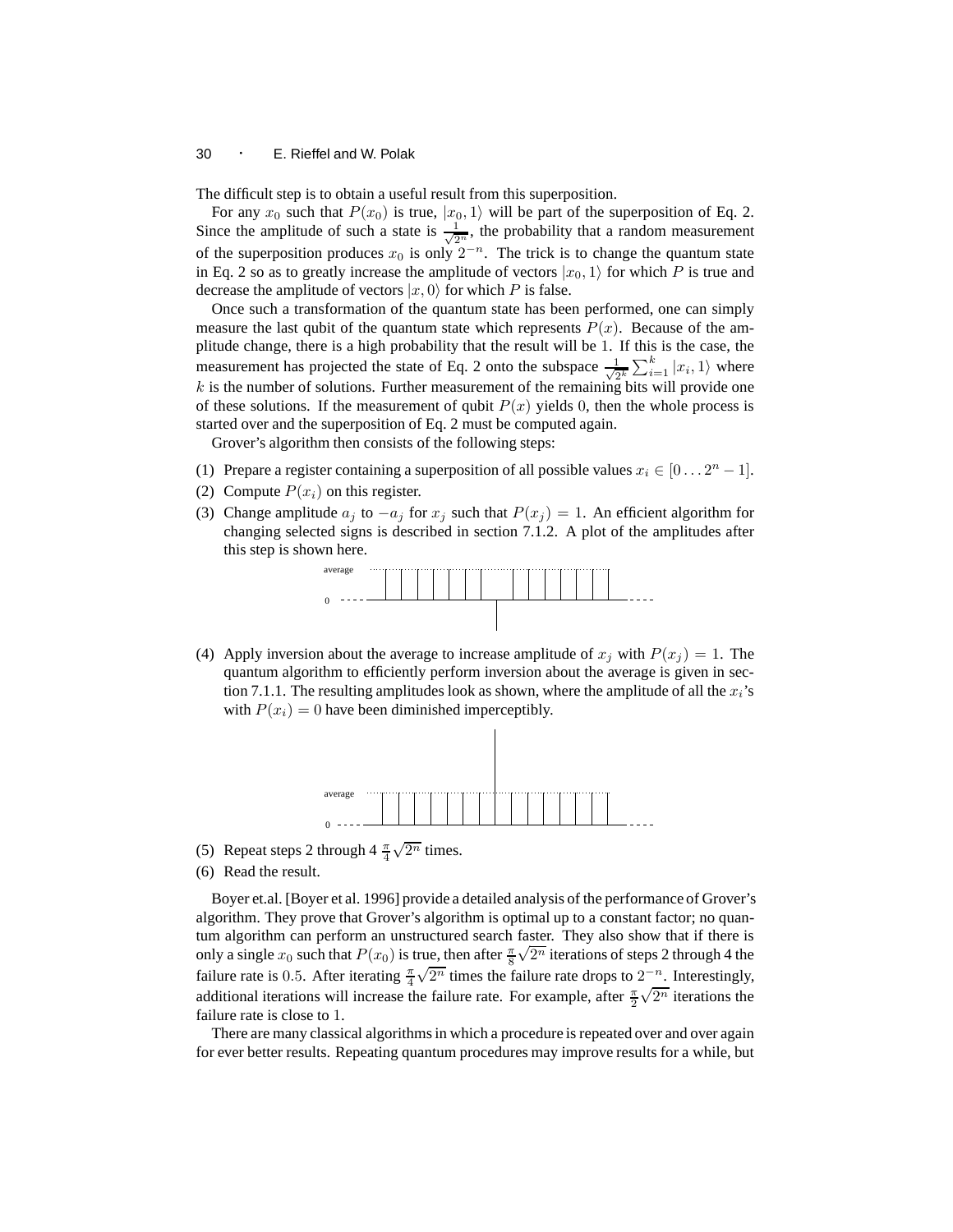after a sufficient number of repetitions the results will get worse again. Quantum procedures are unitary transformations, which are rotations of complex space, and thus while a repeated applications of a quantum transform may rotate the state closer and closer to the desired state for a while, eventually it will rotate past the desired state to get farther and farther from the desired state. Thus to obtain useful results from a repeated application of a quantum transformation, one must know when to stop. Brassard et.al. [Brassard et al. 1998] describe an extension of Grover's algorithm that uses Fourier Transforms to determine the number of solutions and the optimal number of iterations. The extension does not increase the overall complexity of the algorithm.

Grover has extended his algorithm to achieve quadratic speed-up for other non-search problems such as computing the mean and median of a function [Grover 1998]. Using similar techniques grover has also shown that certain search problems that classically run in  $O(log N)$  can be solved in  $O(1)$  on a quantum computer. Grover's search can used as a subroutine in other quantum computations since Biron et.al. [Biron et al. 1998] show how the technique can be used with arbitrary initial amplitude distributions, while still maintaining  $O(\sqrt{N})$  complexity.

7.1.1 *Inversion about the Average.* To perform inversion about the average on a quantum computer the inversion must be a unitary transformation. Furthermore, in order for the algorithm as a whole to solve the problem in  $O(\sqrt{N})$  time, the inversion must be able to be performed efficiently. As will be shown shortly, the inversion can be accomplished with  $O(n) = O(\log(N))$  quantum gates.

It is easy to see that the transformation

$$
\sum_{i=0}^{N-1} a_i |x_i\rangle \rightarrow \sum_{i=0}^{N-1} (2A - a_i) |x_i\rangle,
$$

where A denotes the average of the  $a_i$ 's, is performed by the  $N \times N$  matrix

$$
D = \begin{pmatrix} \frac{2}{N} - 1 & \frac{2}{N} & \cdots & \frac{2}{N} \\ \frac{2}{N} & \frac{2}{N} - 1 & \cdots & \frac{2}{N} \\ \cdots & \cdots & \cdots & \cdots \\ \frac{2}{N} & \frac{2}{N} & \cdots & \frac{2}{N} - 1 \end{pmatrix}.
$$

Since  $DD^* = I$ , D is unitary and is therefore a possible quantum state transformation.

We now turn to the question of how efficiently the transformation can be performed, and show that it can be decomposed into  $O(n) = O(\log(N))$  elementary quantum gates. Following Grover, D can be defined as  $D = WRW$  where W is the Walsh-Hadamard transform defined in section 4 and

$$
R = \begin{pmatrix} 1 & 0 & \dots & 0 \\ 0 & -1 & 0 & \dots \\ 0 & \dots & \dots & 0 \\ 0 & \dots & 0 & -1 \end{pmatrix}.
$$

To see that  $D = WRW$ , consider  $R = R' - I$  where I is the identity and

$$
R' = \begin{pmatrix} 2 & 0 & \dots & 0 \\ 0 & 0 & 0 & \dots \\ 0 & \dots & \dots & 0 \\ 0 & \dots & 0 & 0 \end{pmatrix}.
$$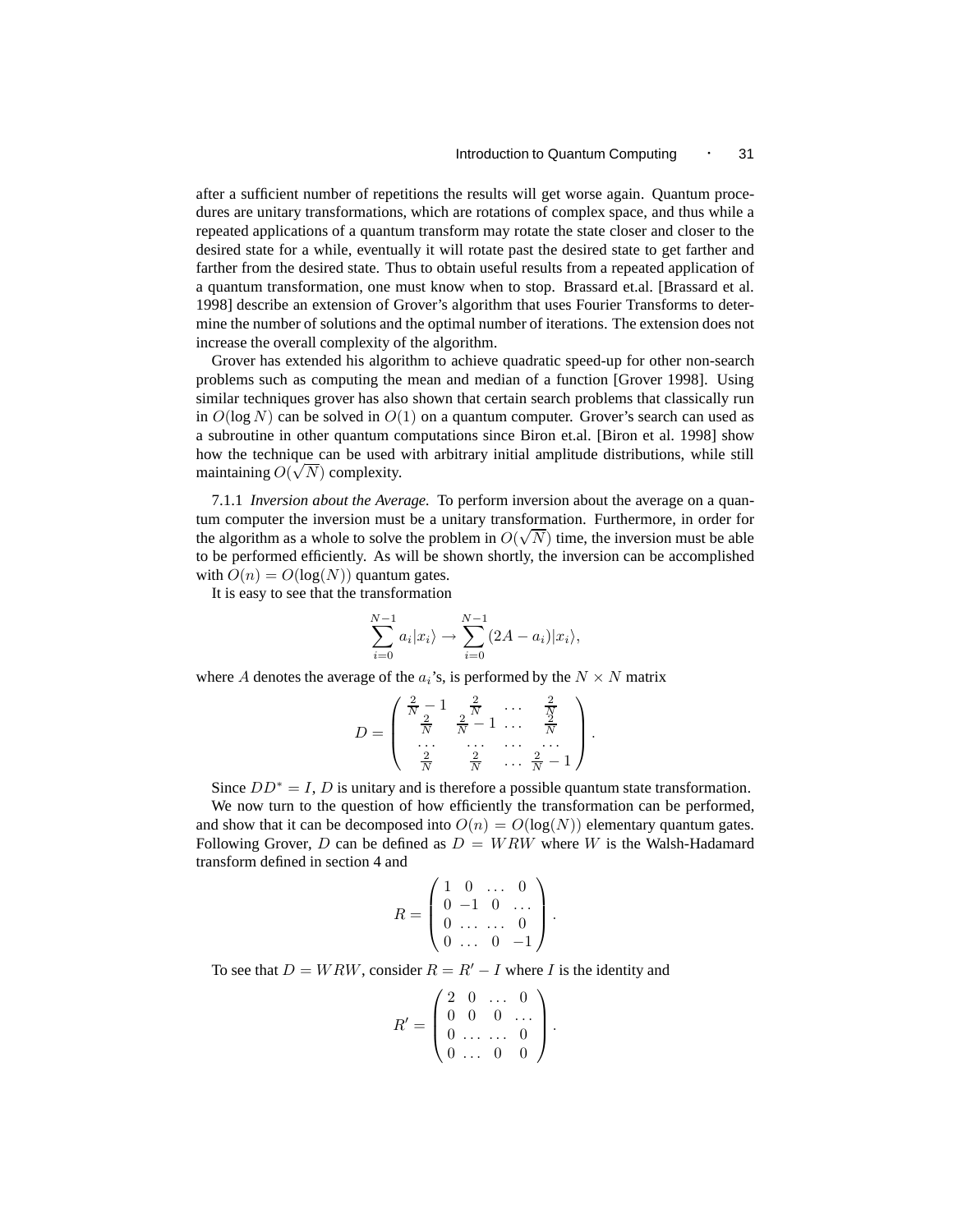Now  $WRW = W(R' - I)W = WR'W - I$ . It is easily verified that

$$
WR'W = \begin{pmatrix} \frac{2}{N} & \frac{2}{N} & \cdots & \frac{2}{N} \\ \frac{2}{N} & \frac{2}{N} & \frac{2}{N} & \cdots \\ \frac{2}{N} & \cdots & \frac{2}{N} & \frac{2}{N} \end{pmatrix}
$$

and thus  $WR'W - I = D$ .

7.1.2 *Changing the Sign.* We still have to explain how to invert the amplitude of the desired result. We show, more generally, a surprising simple way to invert the amplitude of exactly those states with  $P(x) = 1$  for a general P.

Let  $U_P$  be the gate array that performs the computation  $U_P : |x, b\rangle \rightarrow |x, b \oplus P(x)\rangle$ . Apply  $U_P$  to the superposition  $|\psi\rangle = \frac{1}{\sqrt{2^n}} \sum_{x=0}^{n-1} |x\rangle$  and choose  $b = \frac{1}{\sqrt{2^n}}$  $\frac{1}{2}|0\rangle - |1\rangle$  to end up in a state where the sign of all x with  $P(x) = 1$  has been changed, and b is unchanged.

To see this, let  $X_0 = \{x|P(x) = 0\}$  and  $X_1 = \{x|P(x) = 1\}$  and consider the application of  $U_P$ .

$$
U_P(|\psi, b\rangle)
$$
  
=  $\frac{1}{\sqrt{2^{n+1}}} U_P(\sum_{x \in X_0} |x, 0\rangle + \sum_{x \in X_1} |x, 0\rangle - \sum_{x \in X_0} |x, 1\rangle - \sum_{x \in X_1} |x, 1\rangle)$   
=  $\frac{1}{\sqrt{2^{n+1}}} (\sum_{x \in X_0} |x, 0 \oplus 0\rangle + \sum_{x \in X_1} |x, 0 \oplus 1\rangle - \sum_{x \in X_0} |x, 1 \oplus 0\rangle - \sum_{x \in X_1} |x, 1 \oplus 1\rangle)$   
=  $\frac{1}{\sqrt{2^{n+1}}} (\sum_{x \in X_0} |x, 0\rangle + \sum_{x \in X_1} |x, 1\rangle - \sum_{x \in X_0} |x, 1\rangle - \sum_{x \in X_1} |x, 0\rangle)$   
=  $\frac{1}{\sqrt{2^n}} (\sum_{x \in X_0} |x\rangle - \sum_{x \in X_1} |x\rangle) \otimes b$ 

Thus the amplitude of the states in  $X_1$  have been inverted as desired.

## 7.2 Heuristic Search

7.2.1 *A Note on the Walsh-Hadamard Transform.* There is another representation for the Walsh-Hadamard transformation of section 4.1.1 that is useful for understanding how to use the Walsh-Hadamard transformation in constructing quantum algorithms. The  $n$  bit Walsh-Hadamard transformation is a  $2^n \times 2^n$  matrix W with entries  $W_{rs}$  where both r and s range from 0 to  $2^n - 1$ . We will show that

$$
W_{rs} = \frac{1}{\sqrt{2^n}} (-1)^{r \cdot s}
$$

where  $r \cdot s$  is the number of common 1 bits in the the binary representations of r and s. To see this equality, note that

$$
W(|r\rangle) = \sum_{s} W_{rs}|s\rangle.
$$

Let  $r_{n-1} \ldots r_0$  be the binary representation of r, and  $s_{n-1} \ldots s_0$  be the binary representation of s.

$$
W(|r\rangle) = (H \otimes \ldots \otimes H)(|r_{n-1}\rangle \otimes \ldots \otimes |r_0\rangle)
$$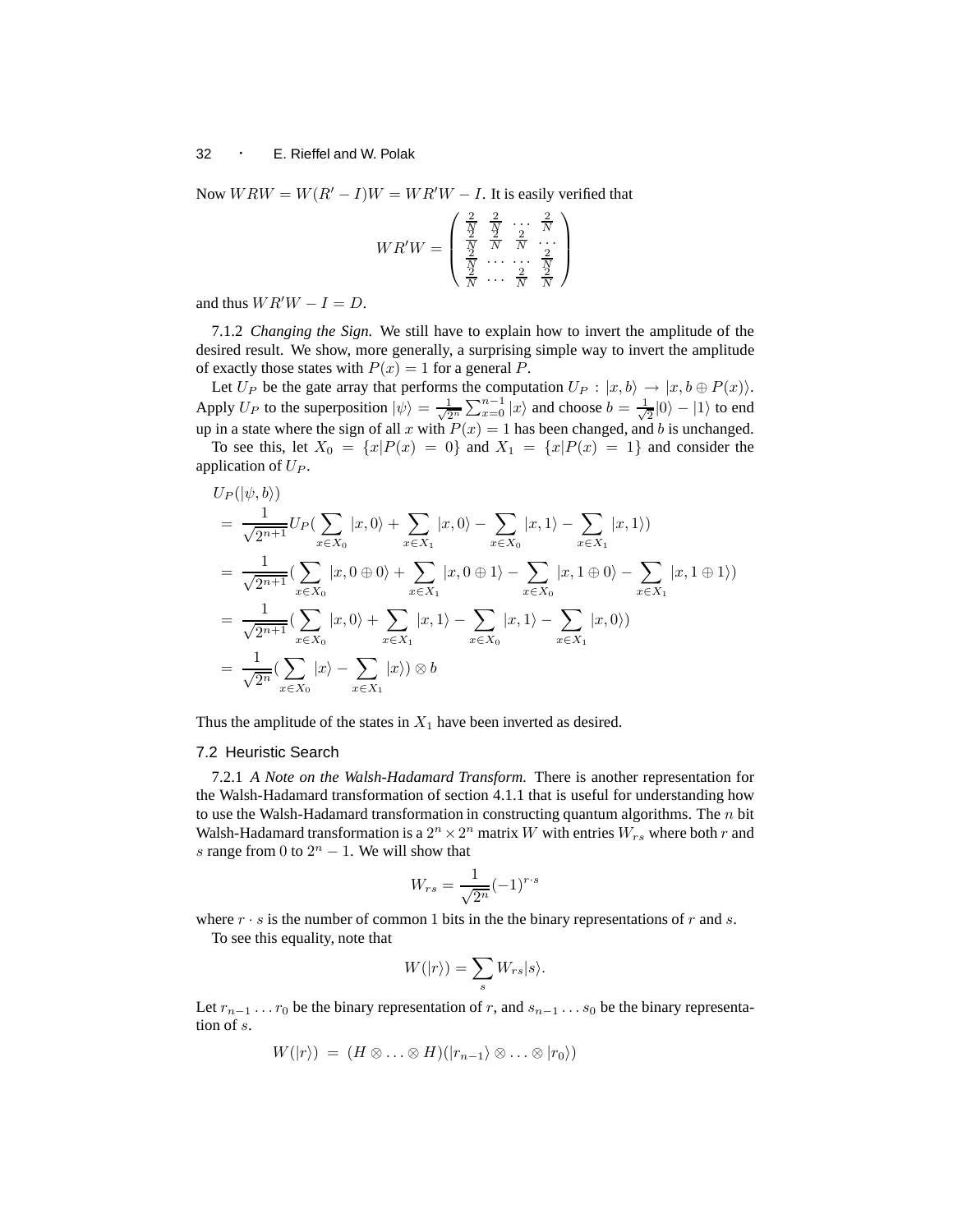

Fig. 4. Lattice of variable assignments in a CSP

$$
= \frac{1}{\sqrt{2^n}} (|0\rangle + (-1)^{r_{n-1}} |1\rangle) \otimes \ldots \otimes (|0\rangle + (-1)^{r_0} |1\rangle)
$$
  
= 
$$
\frac{1}{\sqrt{2^n}} \sum_{s=0}^{2^n - 1} (-1)^{s_{n-1}r_{n-1}} |s_{n-1}\rangle \otimes \ldots \otimes (-1)^{s_0 r_0} |s_0\rangle
$$
  
= 
$$
\frac{1}{\sqrt{2^n}} \sum_{s=0}^{2^n - 1} (-1)^{s \cdot r} |s\rangle.
$$

7.2.2 *Overview of Hogg's algorithms.* A constraint satisfaction problem (CSP) has n variables  $V = \{v_1, \ldots, v_n\}$  which can take m different values  $X = \{x_1, \ldots, x_m\}$  subject to certain constraints  $C_1, \ldots, C_l$ . Solutions to a constraint satisfaction problem lie in the space of assignments of  $x_i$ 's to  $v_j$ 's,  $V \times X$ . There is a natural lattice structure on this space given by set containment. Figure 4 shows the assignment space and its lattice structure for  $n = 2$ ,  $m = 2$ ,  $x_1 = 0$ , and  $x_2 = 1$ . Note that the lattice includes both incomplete and inconsistent assignments.

Using the standard correspondence between sets of enumerated elements and binary sequences, in which a 1 in the nth place corresponds to inclusion of the nth element and a 0 corresponds to exclusion, standard basis vectors for a quantum state space can be put in one to one correspondence with the sets. For example, Figure 5 shows the lattice of Figure 4 rewritten in ket notation where the elements  $v_1 = 0$ ,  $v_1 = 1$ ,  $v_2 = 0$  and  $v_2 = 1$  have been enumerated in that order.

If a state violates a constraint, then so do all states above it in the lattice. The approach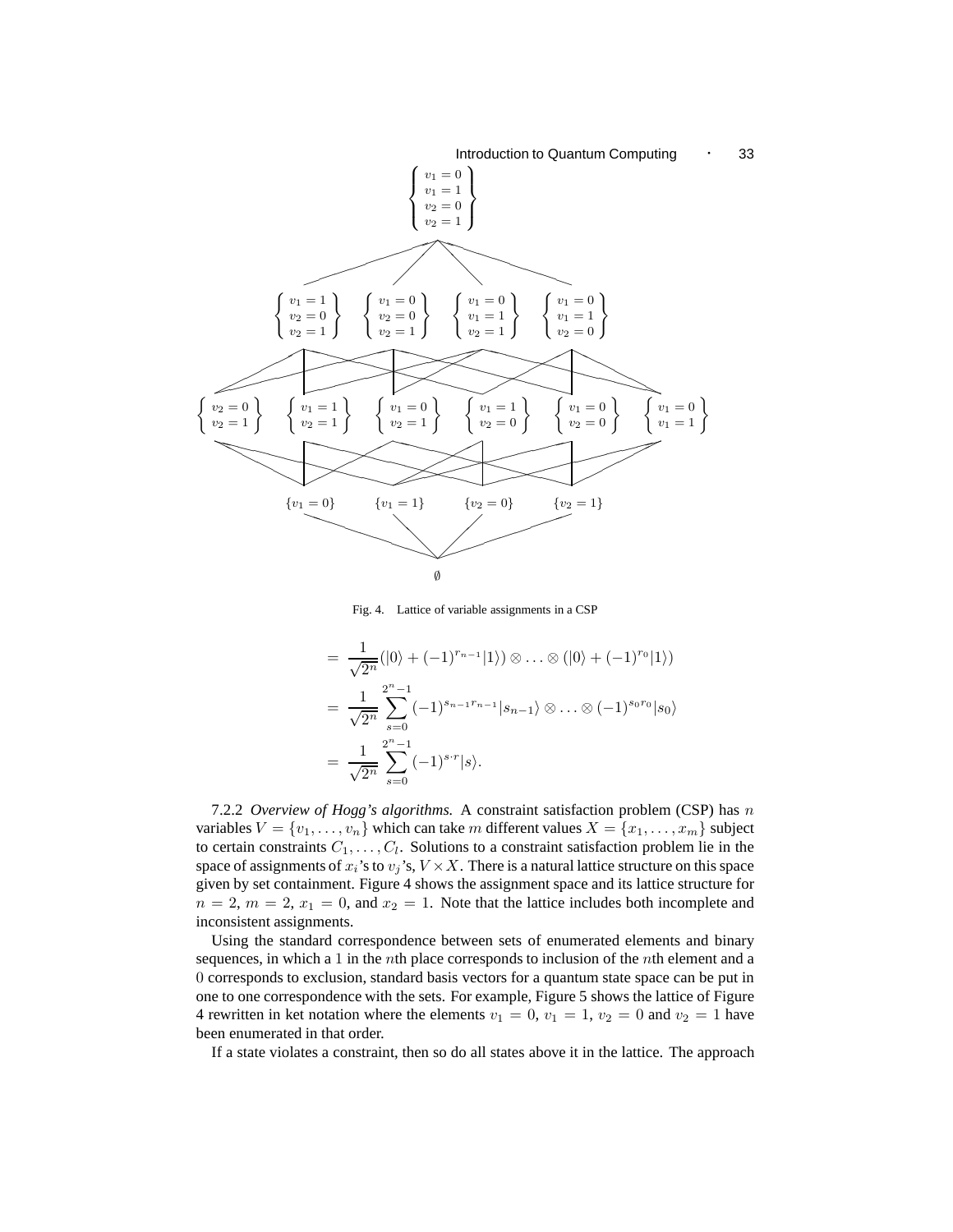

Fig. 5. Lattice of variable assignments in ket form

Hogg takes in designing quantum algorithms for constraint satisfaction problems is to begin with all the amplitude concentrated in the  $|0 \dots 0\rangle$  state and to iteratively move amplitude up the lattice from sets to supersets and away from sets that violate the constraints. Note that this algorithm begins differently than Shor's algorithm and Grover's algorithm, which both begin by computing a function on a superposition of all the input values at once.

Hogg gives two ways [Hogg 1996; Hogg 1998] of constructing a unitary matrix for moving amplitude up the lattice. We will describe both methods, and then describe how he moves amplitude away from bad sets.

**Moving amplitude up: Method 1.** There is an obvious transformation that moves amplitude from sets to supersets. Any amplitude associated to the empty set is evenly distributed among all sets with a single element. Any amplitude associated to a set with a single element is evenly distributed among all two element sets which contain that element and so on. For the lattice of a three element set



We want to transform

 $|000\rangle \rightarrow 1/\sqrt{3}(|001\rangle + |010\rangle + |100\rangle$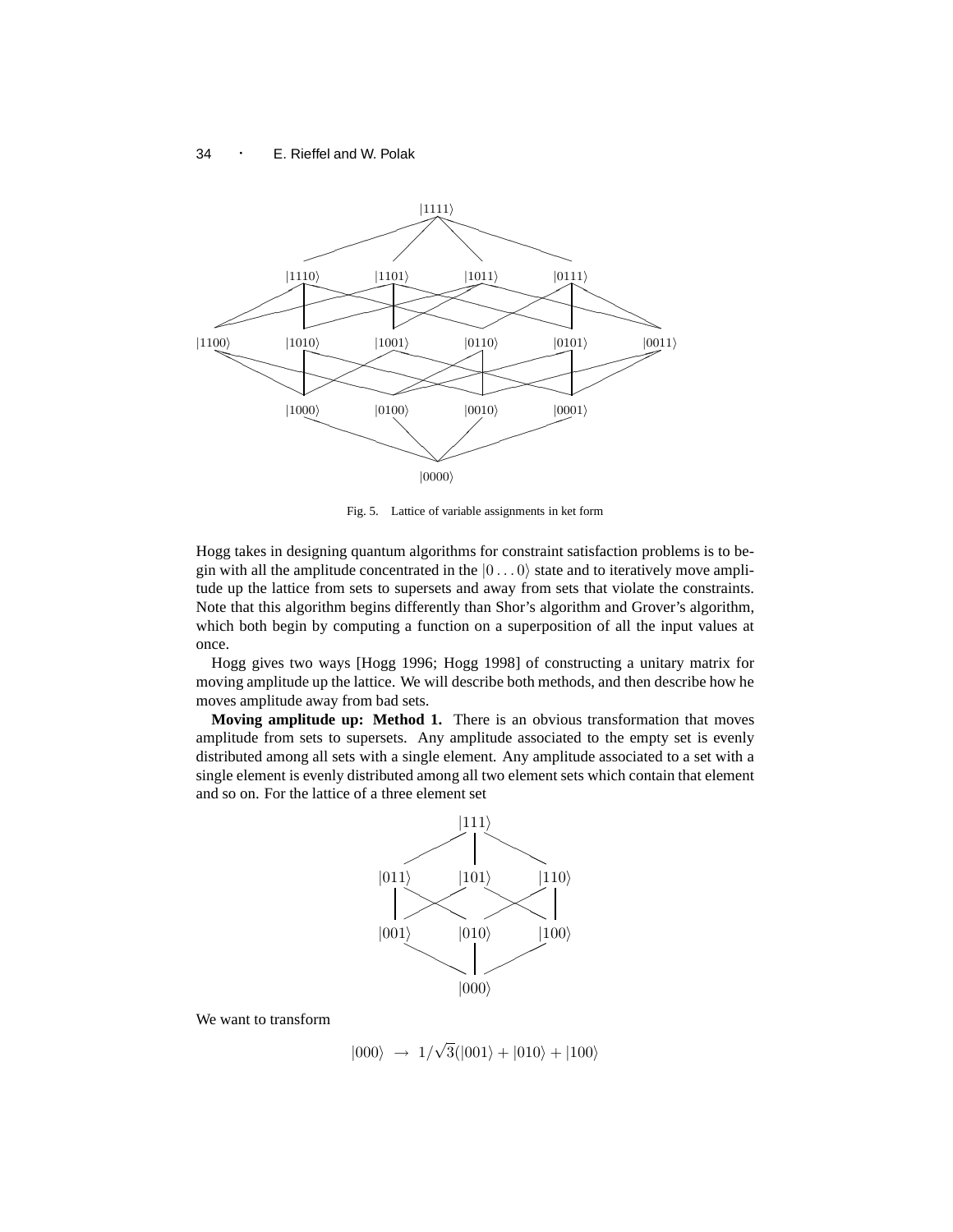Introduction to Quantum Computing  $\cdot$  35

$$
|001\rangle \ \rightarrow \ 1/\sqrt{3}(|011\rangle + |110\rangle + |101\rangle
$$

. . .

The complete matrix for this transformation looks like (as usual the basis vectors are ordered according to their binary representation)

| 0  |            |                      | 0                | 0                    | 0 | $\overline{0}$ | $\mathbf{1}$ |
|----|------------|----------------------|------------------|----------------------|---|----------------|--------------|
| ୍ଟ | 0          | 0                    | 0                | 0                    | 0 | 0              | 0            |
| 3  | 0          | $\left( \right)$     | 0                | 0                    | 0 | 0              | 0            |
| 0  | $\sqrt{2}$ | $\frac{1}{\sqrt{2}}$ | $\boldsymbol{0}$ | 0                    | 0 | $\overline{0}$ | 0            |
|    |            | 0                    | 0                | 0                    | 0 | 0              | 0            |
| 0  | $\sqrt{2}$ | 0                    | 0                | $\frac{1}{2}$<br>/2  | 0 | 0              | 0            |
| 0  |            |                      |                  | $\frac{1}{\sqrt{2}}$ | 0 | O              | 0            |
|    |            |                      |                  |                      |   |                |              |

Unfortunately this transformation is not unitary. Hogg [Hogg 1996] uses the fact that the closest (in a suitable metric) unitary matrix  $U_M$  to an arbitrary matrix M can be found using M's singular value decomposition  $M = U D V^T$  where D is a diagonal matrix, and U and V are unitary matrices. The product  $U_M = UV^T$  gives the closest unitary matrix to M. Provided that  $U_M$  is sufficiently close to  $M, U_M$  will behave in a similar way to M and will therefore do a reasonably job of moving amplitude from sets to their supersets.

**Moving amplitude up: Method 2.**The second approach [Hogg 1998] uses the Walsh-Hadamard transformation. Hogg assumes that the desired matrix has form  $WDW$  where W is the Walsh-Hadamard transformation and  $D$  is a diagonal matrix whose entries depend only on the size of the sets. Hogg calculates the entries for  $D$  which maximize the movement of amplitude from a set to its supersets. This calculation exploits the property

$$
W_{rs} = \frac{1}{\sqrt{N}}(-1)^{|r \cdot s|} = \frac{1}{\sqrt{N}}(-1)^{|r \cap s|}
$$

shown in section 7.2.1.

**Moving amplitude away from bad sets.** To effect moving amplitude away from sets that violate the constraints, Hogg suggests adjusting the phases of the sets, depending on the extent to which they violate the constraints, in such a way that amplitude distributed to sets that have bad subsets cancels, where as the amplitude distributed to sets from all good subsets adds. Different choices here will work more or less effectively depending on the particular problem. One choice he suggests is inverting the phase of all bad sets which will result in some cancelation in the amplitude of supersets between the amplitude coming from good subsets and bad subsets. This phase inversion can be done as in Grover's algorithm  $(7.1.2)$  with a P that tests whether a given state satisfies all of the constraints or not. Another suggestion is to give random phases to the bad sets so that on average the contribution to the amplitude of a superset from bad subsets is zero. Other choices are possible.

Because the canceling resulting from the phase changes varies from problem to problem, the probability of obtaining a solution is difficult to analyse. A few small experiments have been done and the guess is that the cost of the search still grows exponentially, but considerably more slowly than in the unstructured case. But until sufficiently large quan-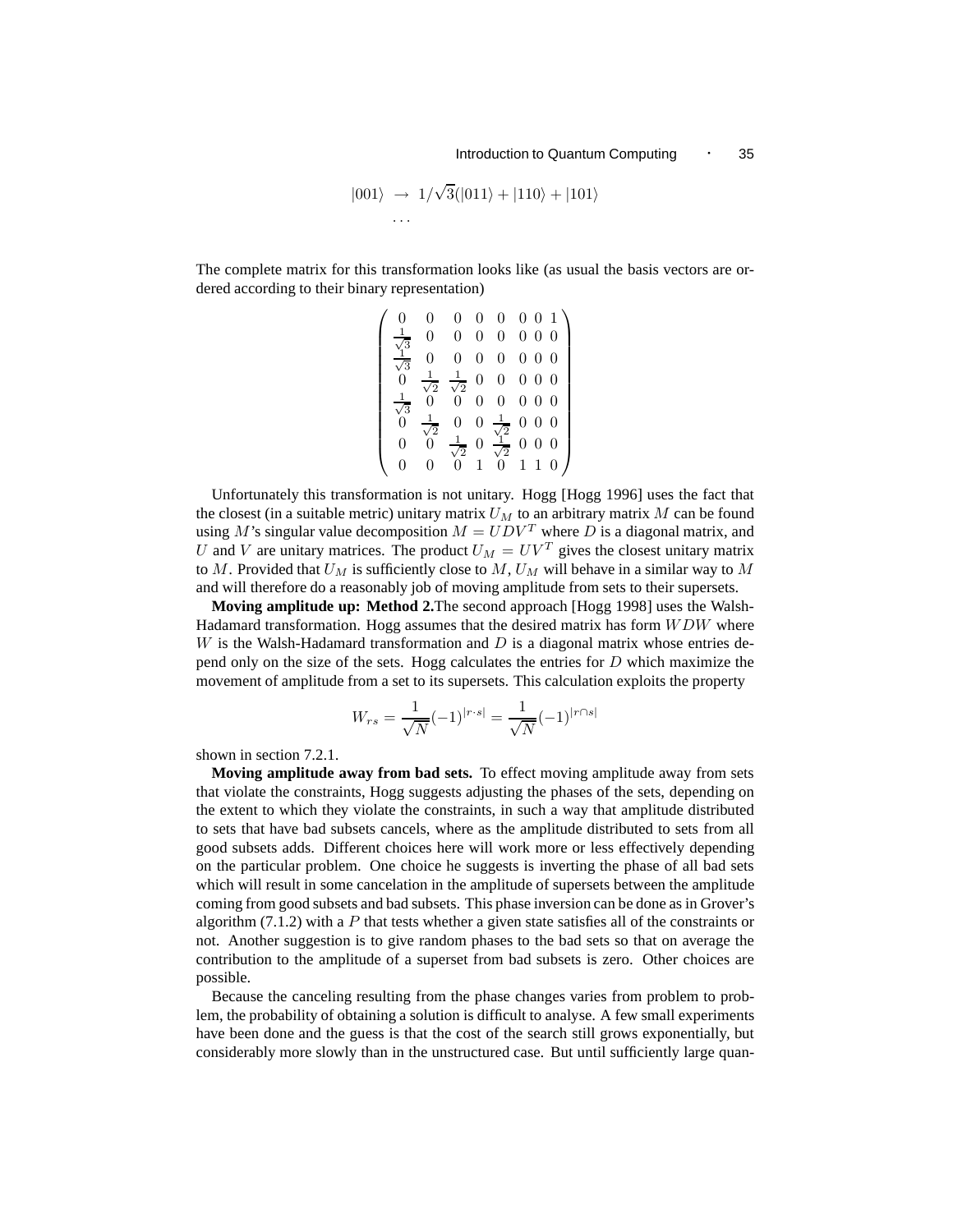tum computers are built, or better techniques for analyzing such algorithms are found, the efficiency cannot be determined for sure.

# 8. QUANTUM ERROR CORRECTION

One fundamental problem in building quantum computers is the need to isolate the quantum state. An interaction of particles representing qubits with the external environment disturbs the quantum state, and causes it to decohere, or transform in an unintended and often non-unitary fashion.

Steane [Steane 1998] estimates that the decoherence of any system likely to be built is 10<sup>7</sup> times too large to be able to run Shor's algorithm as it stands on a 130 digit number. However, adding error correction algorithms to Shor's algorithm mitigates the effect of decoherence, making it again look possible that a system could be built on which Shor's algorithm could be run for large numbers.

On the surface quantum error correction is similar to classical error correcting codes in that redundant bits are used to detect and correct errors. But the situation for quantum error correction is somewhat more complicated than in the classical case since we are not dealing with binary data but with quantum states.

Quantum error correction must reconstruct the exact encoded quantum state. Given the impossibility of cloning or copying the quantum state, this reconstruction appears harder than in the classical case. However, it turns out that classical techniques can be modified to work for quantum systems.

#### 8.1 Characterization of Errors

In the following it is assumed that all errors are the result of quantum interaction between a set of qubits and the environment. The possible errors for each single qubit considered are linear combinations of no errors  $(I)$ , bit flip errors  $(X)$ , phase errors  $(Z)$ , and bit flip phase errors (Y). A general single bit error is thus a transformation  $e_1I + e_2X + e_3Y + e_4Z$ . Interaction with the environment transforms single qubits according to

$$
|\psi\rangle \rightarrow (e_1I + e_2X + e_3Y + e_4Z)|\psi\rangle = \sum_i e_iE_i|\psi\rangle.
$$

For the general case of quantum registers, possible errors are expressed as linear combinations of unitary error operators  $E_i$ . These could be combinations of single bit errors, like tensor products of the single bit error transformations  $\{I, X, Y, Z\}$ , or more general multi-bit transformations. In any case, an error can be written as  $\sum_i e_i E_i$  for some error operators  $E_i$  and coefficients  $e_i$ .

## 8.2 Recovery of Quantum State

An error correcting code for a set of errors  $E_i$  consists of a mapping C that embeds n data bits in  $n + k$  code bits together with a syndrome extraction operators  $S_C$  that maps  $n + k$ code bits to the set of indices of correctable errors  $E_i$  such that  $i = S_C(E_i(C(x)))$ . If  $y = E_j(C(x))$  for some unknown but correctable error, then error  $S_C(y)$  can be used to recover a properly encoded value  $C(x)$ , i.e.  $E_{S_{C}(y)}^{-1}(y) = C(x)$ .

Now consider the case of a quantum register. First, the state of the register can be in a superposition of basis vectors. Furthermore, the error can be a combination of correctable error operators  $E_i.$  It turns out that it is still possible to recover the encoded quantum state.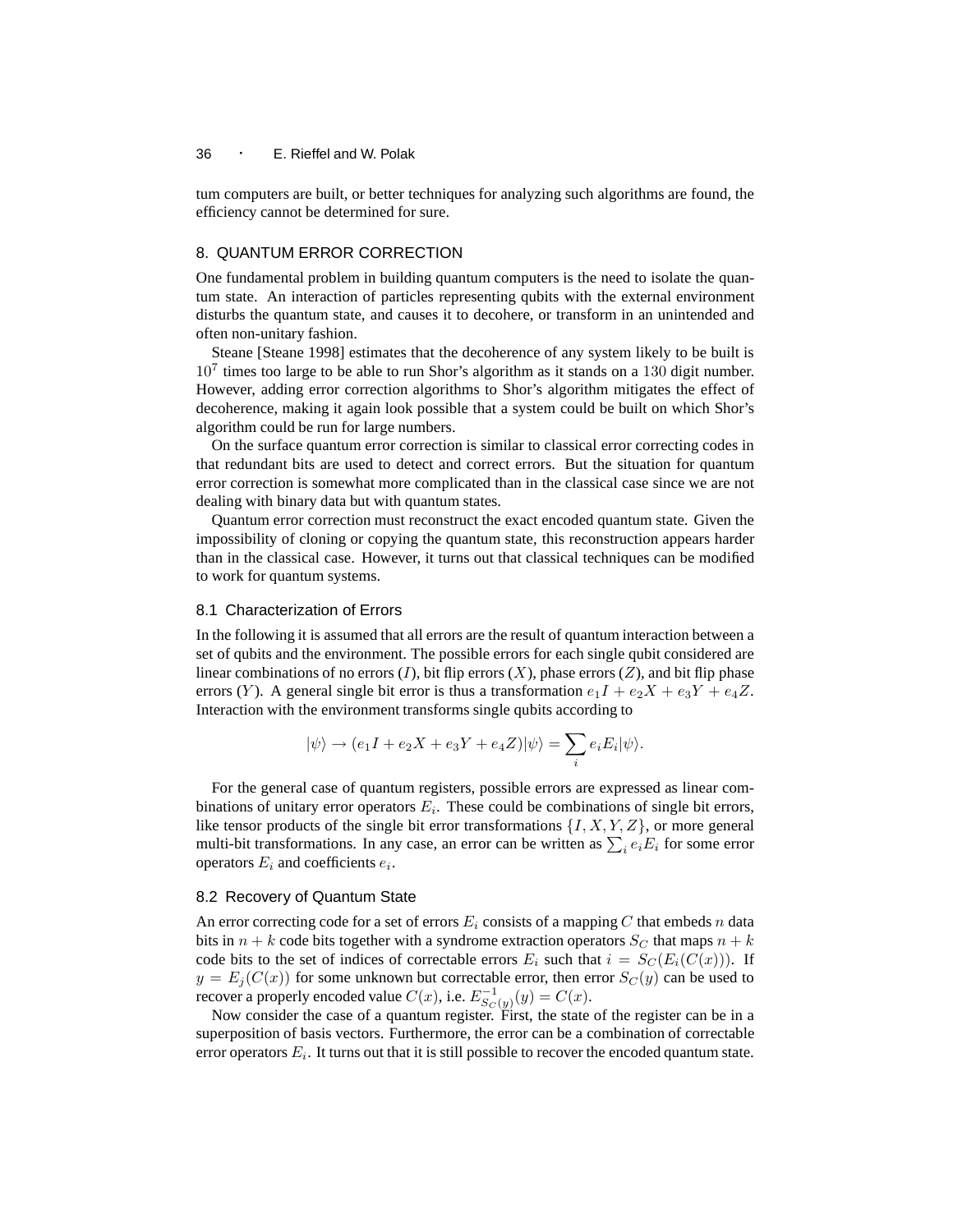Given an error correcting code C with syndrome extraction operator  $S_C$ , an n-bit quantum state  $|\psi\rangle$  is encoded in a  $n+k$  bit quantum state  $|\phi\rangle = C|\psi\rangle$ . Assume that decoherence leads to an error state  $\sum_i e_i E_i |\phi\rangle$  for some combination of correctable errors  $E_i$ . The original encoded state  $|\phi\rangle$  can be recovered as follows:

(1) Apply the syndrome extraction operator  $S_C$  to the quantum state padded with sufficient  $|0\rangle$  bits:

$$
S_C(\sum_i e_i E_i |\phi\rangle) \otimes |0\rangle = \sum_i e_i (E_i |\phi\rangle \otimes |i\rangle).
$$

Quantum parallelism gives a superposition of different errors each associated with their respective error index i.

(2) Measure the  $|i\rangle$  component of the result. This yields some (random) value  $i_0$  and projects the state to

$$
E_{i_0}|\phi,i_0\rangle
$$

(3) Apply the inverse error transformation  $E_{i_0}^{-1}$  to the first  $n + k$  qubits of  $E_{i_0} | \phi, i_0 \rangle$  to get the corrected state  $|\phi\rangle$ .

Note that step 2 projects a superposition of multiple error transformations into a single error. Consequently, only one inverse error transformation is required in step 3.

# 8.3 Error Correction Example

Consider the trivial error correcting code C that maps  $|0\rangle \rightarrow |000\rangle$  and  $|1\rangle \rightarrow |111\rangle$ . C can correct single bit flip errors

$$
E = \{I \otimes I \otimes I, X \otimes I \otimes I, I \otimes X \otimes I, I \otimes I \otimes X\}.
$$

The syndrome extraction operator is

$$
S: |x_0, x_1, x_2, 0, 0, 0\rangle \rightarrow |x_0, x_1, x_2, x_0 \text{ for } x_1, x_0 \text{ for } x_2, x_1 \text{ for } x_2\rangle,
$$

with the corresponding error correction operators shown in the table. Note that  $E_i = E_i^{-1}$ for this example.

| Bit flipped $\vert$ | Syndrome      | Error correction        |
|---------------------|---------------|-------------------------|
| none                | 000           | none                    |
|                     | $ 110\rangle$ | $X \otimes I \otimes I$ |
|                     | $ 101\rangle$ | $I\otimes X\otimes I$   |
| 2                   |               | $I \otimes I \otimes X$ |

Consider the quantum bit  $|\psi\rangle = \frac{1}{\sqrt{2}}$  $\frac{1}{2}(|0\rangle - |1\rangle)$  that is encoded as

$$
C|\psi\rangle=|\phi\rangle=\frac{1}{\sqrt{2}}(|000\rangle-|111\rangle)
$$

and the error

$$
E = \frac{4}{5}X \otimes I \otimes I + \frac{3}{5}I \otimes X \otimes I.
$$

The resulting error state is

$$
E|\phi\rangle = (\frac{4}{5}X \otimes I \otimes I + \frac{3}{5}I \otimes X \otimes I)(\frac{1}{\sqrt{2}}(|000\rangle - |111\rangle))
$$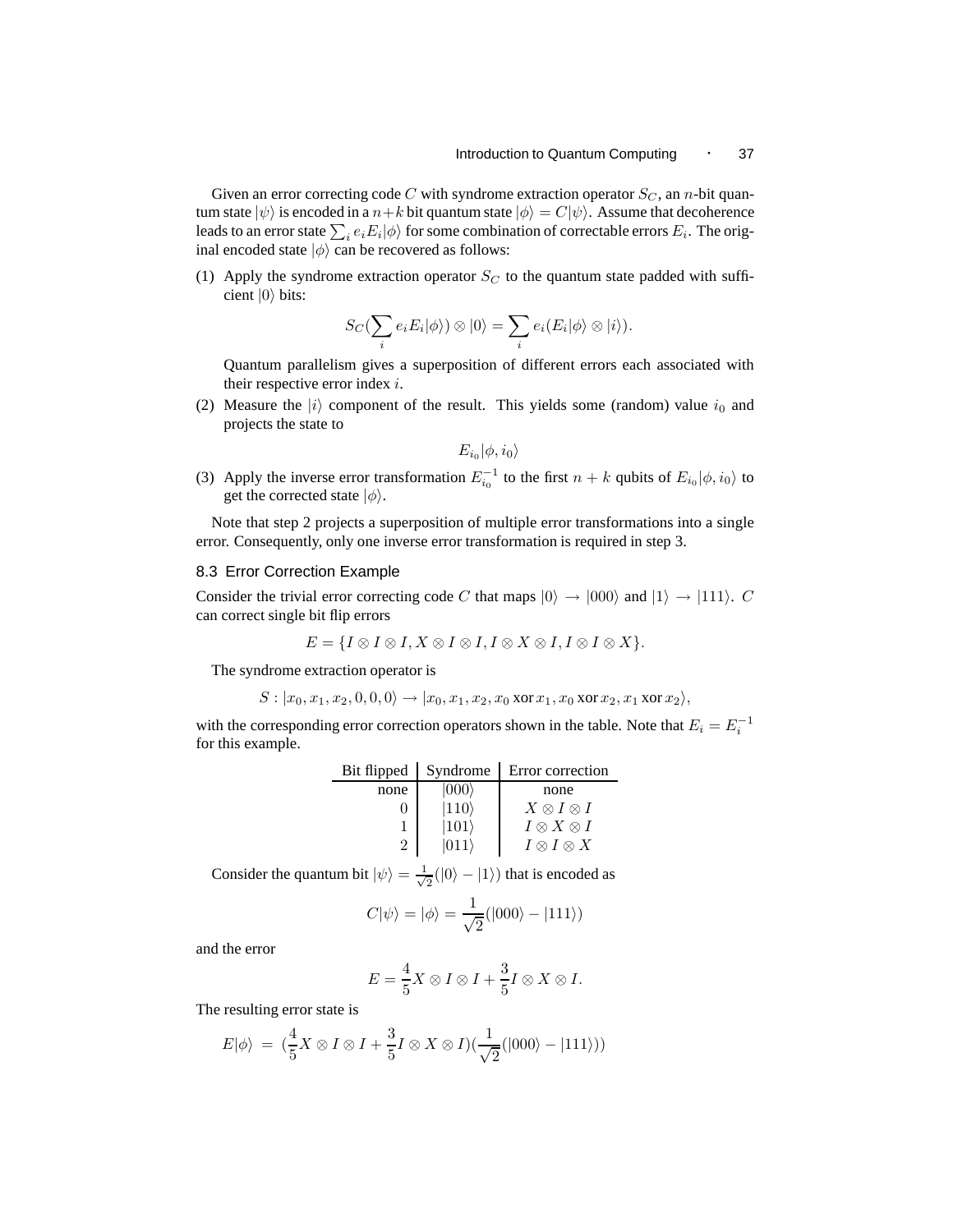$$
= \frac{4}{5}X \otimes I \otimes I(\frac{1}{\sqrt{2}}(|000\rangle - |111\rangle)) + \frac{3}{5}I \otimes X \otimes I(\frac{1}{\sqrt{2}}(|000\rangle - |111\rangle))
$$
  

$$
= \frac{4}{5\sqrt{2}}X \otimes I \otimes I(|000\rangle - |111\rangle) + \frac{3}{5\sqrt{2}}I \otimes X \otimes I(|000\rangle - |111\rangle)
$$
  

$$
= \frac{4}{5\sqrt{2}}(|100\rangle - |011\rangle) + \frac{3}{5\sqrt{2}}(|010\rangle - |101\rangle)
$$

Next apply the syndrome extraction to  $(E|\phi\rangle) \otimes |000\rangle$  as follows:

$$
S_C((E|\phi\rangle) \otimes |000\rangle)
$$
  
=  $S_C(\frac{4}{5\sqrt{2}}(|100000\rangle - |011000\rangle) + \frac{3}{5\sqrt{2}}(|010000\rangle - |101000\rangle))$   
=  $\frac{4}{5\sqrt{2}}(|100110\rangle - |011110\rangle) + \frac{3}{5\sqrt{2}}(|010101\rangle - |101101\rangle)$   
=  $\frac{4}{5\sqrt{2}}(|100\rangle - |011\rangle) \otimes |110\rangle + \frac{3}{5\sqrt{2}}(|010\rangle - |101\rangle) \otimes |101\rangle$ 

Measuring the last three bits of this state yields either  $|110\rangle$  or  $|101\rangle$ . Assuming the measurement produces the former, the state becomes

$$
\frac{1}{\sqrt{2}}(|100\rangle - |011\rangle) \otimes |110\rangle.
$$

The measurement has the almost magical effect of causing all but one summand of the error to disappear. The remaining part of the error can be removed by applying the inverse error operator  $X \otimes I \otimes I$ , corresponding to the measured value  $|110\rangle$ , to the first three bits, to produce

$$
\frac{1}{\sqrt{2}}(|000\rangle - |111\rangle) = C|\psi\rangle = |\phi\rangle.
$$

## 9. CONCLUSIONS

Quantum computing is a new, emerging field that has the potential to dramatically change the way we think about computation, programming and complexity. The challenge for computer scientists and others is to develop new programming techniques appropriate for quantum computers. Quantum entanglement and phase cancellation introduce a new dimension to computation. Programming no longer consists of merely formulating step-bystep algorithms but requires new techniques of adjusting phases, and mixing and diffusing amplitudes to extract useful output.

We have tried to give an accurate account of the state-of-the-art of quantum computing for computer scientists and other non-physicists. We have described some of the quantum mechanical effects, like the exponential state space, the entangled states, and the linearity of quantum state transformations, that make quantum parallelism possible. Even though quantum computations must be linear and reversible, any classical algorithm can be implemented on a quantum computer. But the real power of these new machines, the exponential parallelism, can only be exploited using new, innovative programming techniques. People have only recently begun to research such techniques.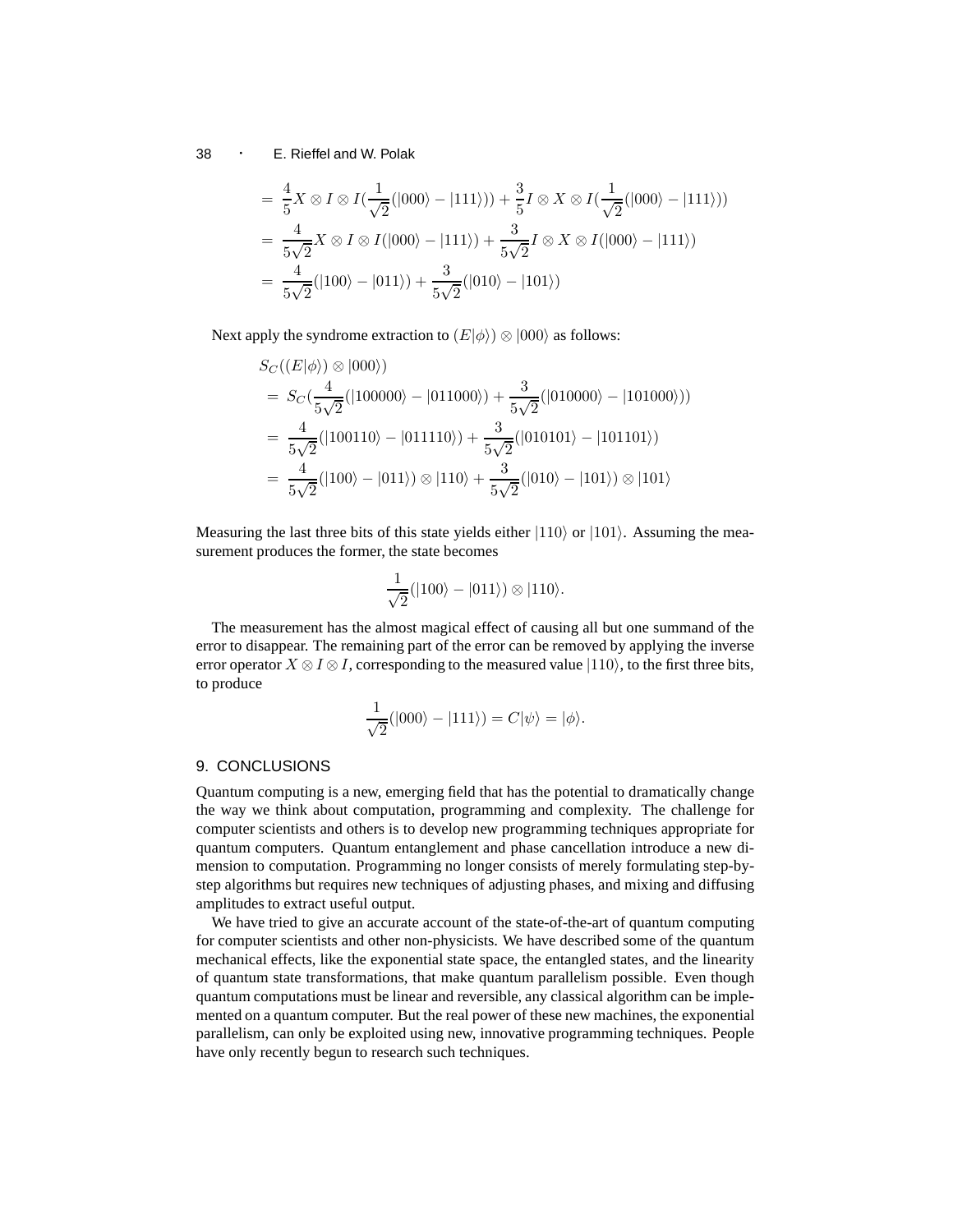We have described Shor's polynomial-time factorization algorithm that stimulated the field of quantum computing. Given a practical quantum computer, Shor's algorithm would make many present cryptographic methods obsolete. Grover's search algorithm, while only providing a polynomial speed-up, proves that quantum computers are strictly more powerful than classical ones. Even though Grover's algorithm has been shown to be optimal, there is hope that faster algorithms can be found by exploiting properties of the problem structure. We have described one such approach taken by Hogg.

There are a few other known quantum algorithms that we did not discuss. Jones and Mosca [Jones and Mosca 1998] describe the implementation on a 2-bit quantum computer of a constant time algorithm [Deutsch and Jozsa 1992] that can distinguish whether a function is balanced or constant. Grover [Grover 1998] describes an efficient algorithm for estimating the median of a set of values and both Grover [Grover 1998] and Terhal and Smolin [Terhal and Smolin 1997] using different methods can solve the coin weighing problem in a single step.

Beyond these algorithms not much more is known about what could be done with a practical quantum computer. It is an open question whether or not we can find quantum algorithms that provide exponential speed-up for problems other than factoring. There is some speculation among physicists that quantum transformations might be slightly nonlinear. So far all experiments that have been done are consistent with the standard linear quantum mechanics, but a slight non-linearity is still possible. Abrams and Lloyd [Abrams and Lloyd 1998] show that even a very slight non-linearity could be exploited to solve all NP hard problems on a quantum computer in polynomial time. This result further highlights the fact that computation is fundamentally a physical process, and that what can be computed efficiently may depend on subtle issues in physics.

The unique properties of quantum computers give rise to new kinds of complexity classes. For instance, BQP is the set of all languages accepted by a quantum Turing machine in polynomial time with bounded probability. Details of the extensive research done in the field of quantum complexity theory is beyond the scope of this paper. The interested reader may start by consulting [Bennett et al. 1997] and [Watrous 1998] respectively for analyses of time and space complexity of quantum computation. [Williams and Clearwater 1998] contains an introduction to early results in quantum complexity.

Of course, there are daunting physical problems that must be overcome if anyone is ever to build a useful quantum computer. Decoherence, the distortion of the quantum state due to interaction with the environment, is a key problem. A big breakthrough for dealing with decoherence came from the algorithmic, rather than the physical, side of the field with the development of quantum error correction techniques. We have described some of the principles involved. Further advances in quantum error correction and the development of robust algorithms will be as important for the development of practical quantum computers as advances in the hardware side.

#### 9.1 Further Reading

Andrew Steane's survey article "Quantum computing" [Steane 1998] is aimed at physicists. We recommend reading his paper for his viewpoint on this subject, particularly for his description of connections between information theory and quantum computing and for his discussion of error correction, of which he was one of the main developers. He also has an overview of the physics involved in actually building quantum computers, and a survey of what had been done up to July 1997. His article contains a more detailed history of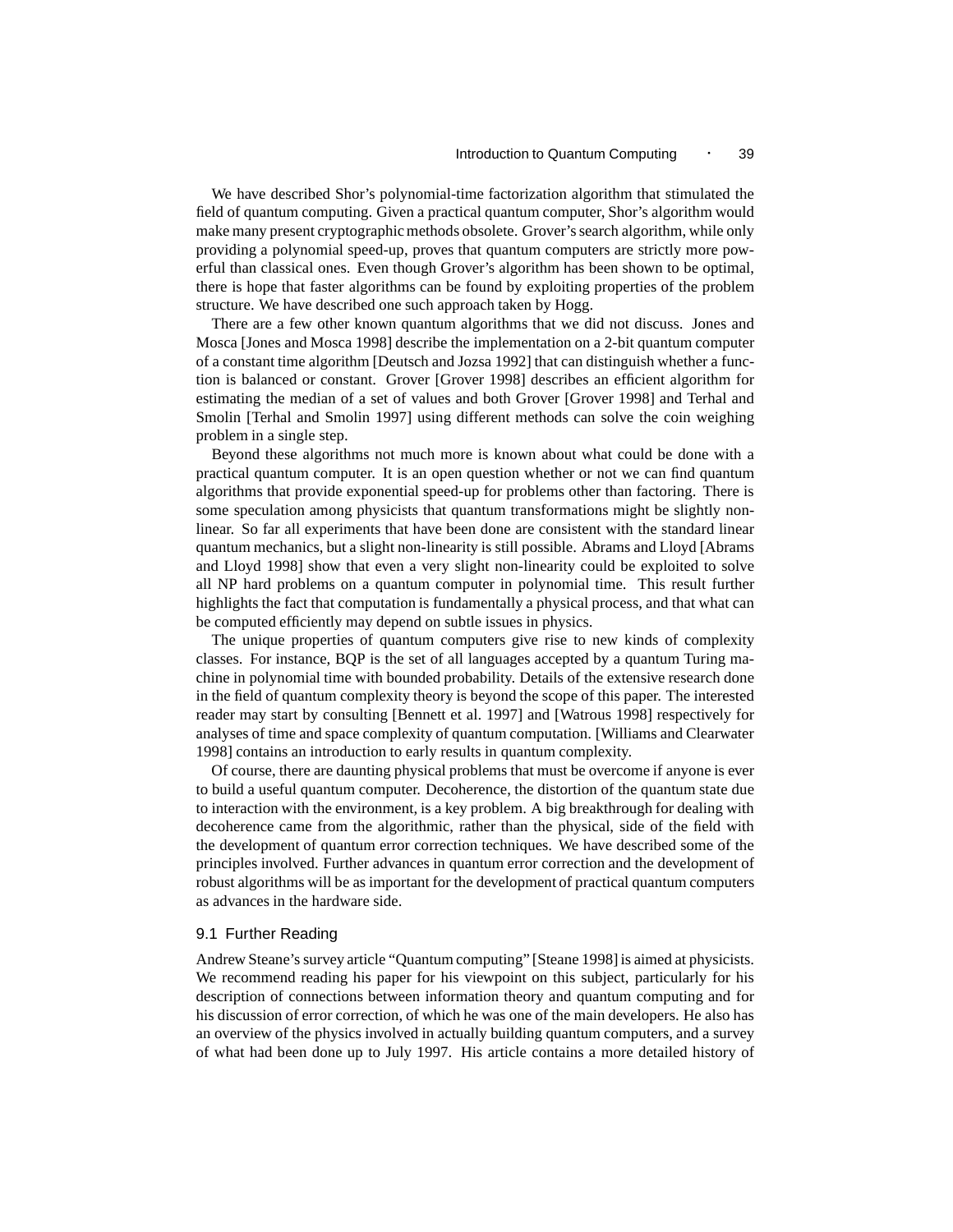the ideas related to quantum computing than the present paper, and has more references as well. Another shorter and very readable tutorial can be found in [Berthiaume 1997].

Richard Feynman's *Lectures on Computation* [Feynman 1996] contains a reprint of the lecture "Quantum Mechanical Computers" [Feynman 1985] which began the whole field. It also discusses the thermodynamics of computations which is closely tied with reversible computing and information theory.

Colin Williams and Scott Clearwater's book *Explorations in Quantum Computing* [Williams and Clearwater 1998] comes with software, in the form of Mathematica notebooks, that simulates some quantum algorithms like Shor's algorithm.

The second half of the October 1997 issue of the SIAM Journal of Computing contains six seminal articles on quantum computing, including four we have already cited [Bennett et al. 1997] [Bernstein and Vazirani 1997] [Shor 1997] [Simon 1997].

Most of the articles referenced in this paper, and many more, can be found at the Los Alamos preprint server: http://xxx.lanl.gov/archive/quant-ph. Links to research projects and other information about quantum computing can be found on our web site http://www.pocs.com/qc.html.

## REFERENCES

- ABRAMS, D. S. AND LLOYD, S. 1998. Nonlinear quantum mechanics implies polynomial-time solution for NP-complete and #p problems. Los Alamos Physics Preprint Archive, http://xxx.lanl.gov/ abs/quant-ph/9801041.
- BARENCO, A., BENNETT, C. H., CLEVE, R., DIVINCENZO, D. P., MARGOLUS, N. H., SHOR, P. W., SLEATOR, T., SMOLIN, J. A., AND WEINFURTER, H. 1995. Elementary gates for quantum computation. *Physical Review A 52*, 5, 3457–3467. Preprint at Los Alamos Physics Preprint Archive, http:/ /xxx.lanl.gov/abs/quant-ph/9503016 and at http://vesta.physics.ucla.edu/ cgi-bin/uncompress ps cgi?torgats1.ps.
- BENNETT, C. H. 1992. Quantum cryptography using any two nonorthogonal states. *Physical Review Letters 68*.
- BENNETT, C. H., BERNSTEIN, E., BRASSARD, G., AND VAZIRANI, U. V. 1997. Strengths and weaknesses of quantum computing. *Society for Industrial and Applied Mathematics Journal on Computing 26*, 5, 1510–1523. Preprint at Los Alamos Physics Preprint Archive, http://xxx.lanl.gov/ abs/quant-ph/9701001.
- BENNETT, C. H. AND BRASSARD, G. 1987. Quantum public key distribution reinvented. *SIGACTN: SIGACT News (ACM Special Interest Group on Automata and Computability Theory) 18*.
- BENNETT, C. H., BRASSARD, G., AND EKERT, A. K. 1992. Quantum cryptography. *Scientific American 267*, 4 (Oct.), 50.
- BERNSTEIN, E. AND VAZIRANI, U. V. 1997. Quantum complexity theory. *Society for Industrial and Applied Mathematics Journal on Computing 26*, 5, 1411–1473. A preliminary version of this paper appeared in the Proceedings of the 25th Association for Computing Machinery Symposium on the Theory of Computing.
- BERTHIAUME. 1997. Quantum computation. In *Alan L. Selman, Editor, Complexity Theory Retrospective, In Honor of Juris Hartmanis on the Occasion of His Sixtieth Birthday, July 5, 1988*, Volume 2.
- BIRON, D., BIHAM, O., BIHAM, E., GRASSEL, M., AND LIDAR, D. A. 1998. Generalized grover search algorithm for arbitrary initial amplitude distribution. Los Alamos Physics Preprint Archive, http://xxx.lanl.gov/abs/quant-ph/9801066.
- BOSCHI, D., BRANCA, S., MARTINI, F. D., HARDY, L., AND POPESCU, S. 1998. Experimental realization of teleporting an unknown pure quantum state via dual classical and einstein-podolski-rosen channels. *Physical Review Letters 80*, 1121 – 1125.
- BOUWMEESTER, D., PAN, J.-W., MATTLE, K., EIBL, M., WEINFURTER, H., AND ZEILINGER, A. 1997. Experimental quantum teleportation. *Nature 390*, 575.
- BOYER, M., BRASSARD, G., HØYER, P., AND TAPP, A. 1996. Tight bounds on quantum search. In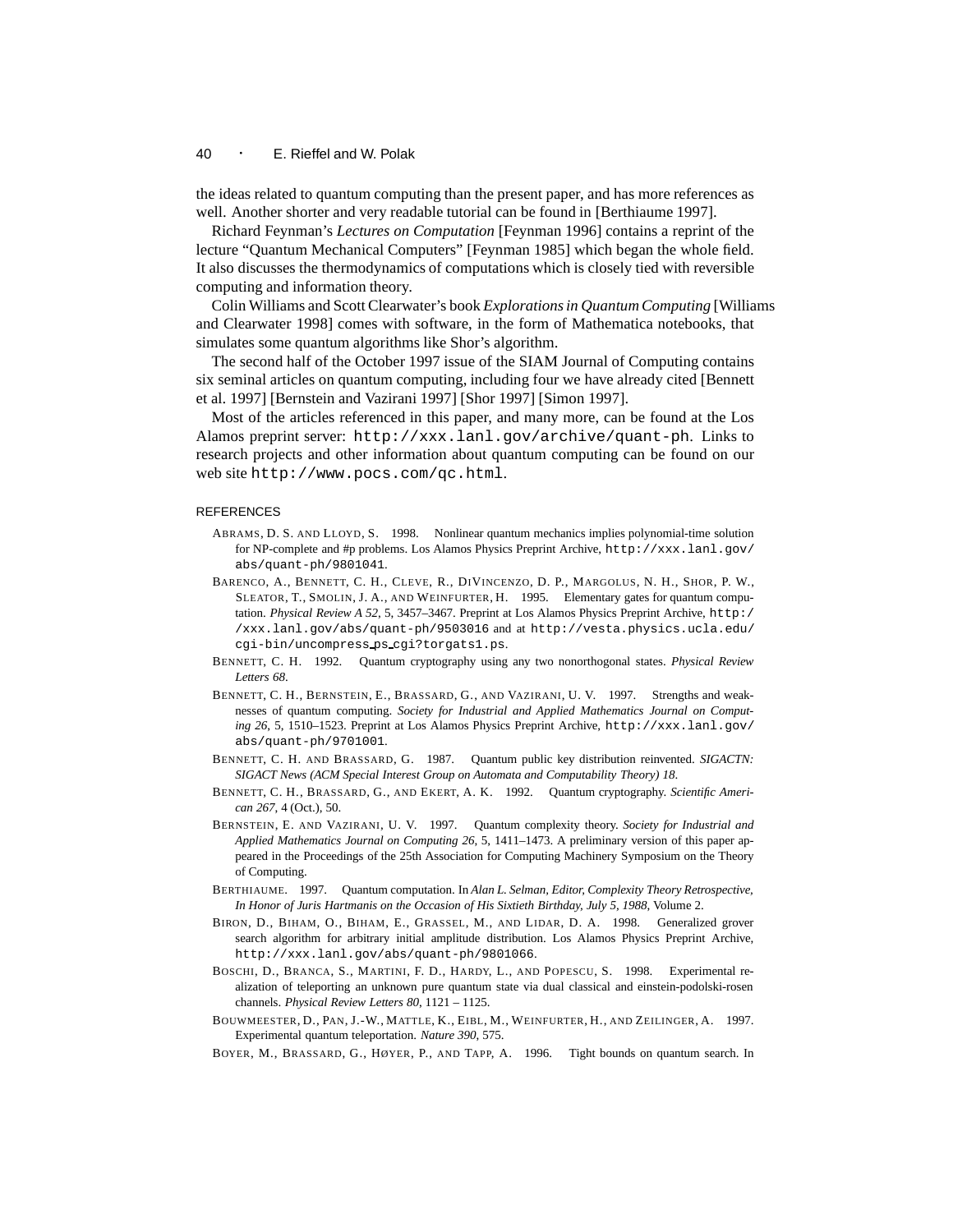*Proceedings of the Workshop on Physics of Computation: PhysComp '96* (Los Alamitos, CA, 1996). Institute of Electrical and Electronic Engineers Computer Society Press. Preprint at Los Alamos Physics Preprint Archive, http://xxx.lanl.gov/abs/quant-ph/9605034.

- BRASSARD, G., HØYER, P., AND TAPP, A. 1998. Quantum counting. Preprint at Los Alamos Physics Preprint Archive, http://xxx.lanl.gov/abs/quant-ph/9805082.
- CERF, N. J., GROVER, L. K., AND WILLIAMS, C. P. 1998. Nested quantum search and np-complete problems. Preprint at Los Alamos Physics Preprint Archive, http://xxx.lanl.gov/abs/quantph/9806078.
- CIRAC, J. I. AND ZOLLER, P. 1995. Quantum computations with cold trapped ions. *Physical Review Letters 74*, 4091–4094.
- CORY, D. G., MASS, W., PRICE, M., KNILL, E., LAFLAMME, R., ZUREK, W. H., HAVEL, T. F., AND SOMAROO, S. S. 1998. Experimental quantum error correction. Preprint at Los Alamos Physics Preprint Archive, http://xxx.lanl.gov/abs/quant-ph/9802018.
- DEUTSCH, D. 1985. Quantum theory, the Church-Turing principle and the universal quantum computer. *Proceedings of the Royal Society of London Ser. A A400*, 97–117.
- DEUTSCH, D. AND JOZSA, R. 1992. Rapid solution of problems by quantum computation. *Proceedings of the Royal Society of London Ser. A A439*, 553–558.
- DIRAC, P. 1958. *The Principles of Quantum Mechanics* (4th ed.). Oxford University Press.
- EKERT, A. K., RARITY, J., TAPSTER, P., AND PALMA, G. 1992. Practical quantum cryptography based on two-photon interferometry. *Physical Review Letters 69*.
- FEYNMAN, R. 1982. Simulating physics with computers. *International Journal of Theoretical Physics 21*, 6&7, 467–488.
- FEYNMAN, R. 1985. Quantum mechanical computers. *Optics News 11*. Also in *Foundations of Physics*, 16(6):507–531, 1986.
- FEYNMAN, R. 1996. In A. J. HEY AND R. W. ALLEN Eds., *Feynman Lectures on Computation*. Addison-Wesley.
- FEYNMAN, R. P., LEIGHTON, R. B., AND SANDS, M. 1965. *Lectures on Physics, Vol. III*. Addison-Wesley.
- GERSHENFELD, N. A. AND CHUANG, I. L. 1997. Bulk spin resonance quantum computing. *Science 275*, 350–356.
- GREENSTEIN, G. AND ZAJONC, A. G. 1997. *The Quantum Challenge*. Jones and Bartlett Publishers, Sudbury, Mass.
- GROVER, L. K. 1996. A fast quantum mechanical algorithm for database search. In *Proceedings of the Twenty-Eighth Annual ACM Symposium on the Theory of Computing* (Philadelphia, Pennsylvania, 22–24 May 1996), pp. 212–219.
- GROVER, L. K. 1998. A framework for fast quantum mechanical algorithms. *Proceedings of the 30th annual ACM symposium on the theory of computing*, 53–62. Preprint at Los Alamos Physics Preprint Archive, http://xxx.lanl.gov/abs/quant-ph/9711043.
- HARDY, G. H. AND WRIGHT, E. M. 1979. *An Introduction to the Theory of Numbers*. Oxford University Press.
- HOGG, T. 1996. Quantum computing and phase transitions in combinatorial search. *Journal of Artificial Intelligence Research 4*, 91–128. Preprint at Los Alamos Physics Preprint Archive, http://xxx. lanl.gov/abs/quant-ph/9508012.
- HOGG, T. 1998. Highly structured searches with quantum computers. *Physical Review Letters 80*, 2473– 2473.
- HUGHES, R. J., BUTTLER, W. T., KWIAT, P. G., LAMOREAUX, S. K., MORGAN, G. L., NORDHOLT, J. E., AND PETERSON, C. G. 1999. Practical quantum cryptography for secure free-space communications. Preprint at Los Alamos Physics Preprint Archive, http://xxx.lanl.gov/abs/quantph/9905009.
- HUGHES, R. J., BUTTLER, W. T., KWIAT, P. G., LUTHER, G. G., MORGAN, G. L., NORDHOLT, J. E., PETERSON, C. G., AND SIMMONS, C. M. 1997. Secure communications using quantum cryptography. In S. P. HOTALING AND A. R. PIRICH Eds., *Photonic Quantum Computing*, Volume 3076 (1997), pp. 2–11.
- HUNGERFORD, T. A. 1974. *Algebra*. Springer Verlag, New York, Heidelberg, Berlin.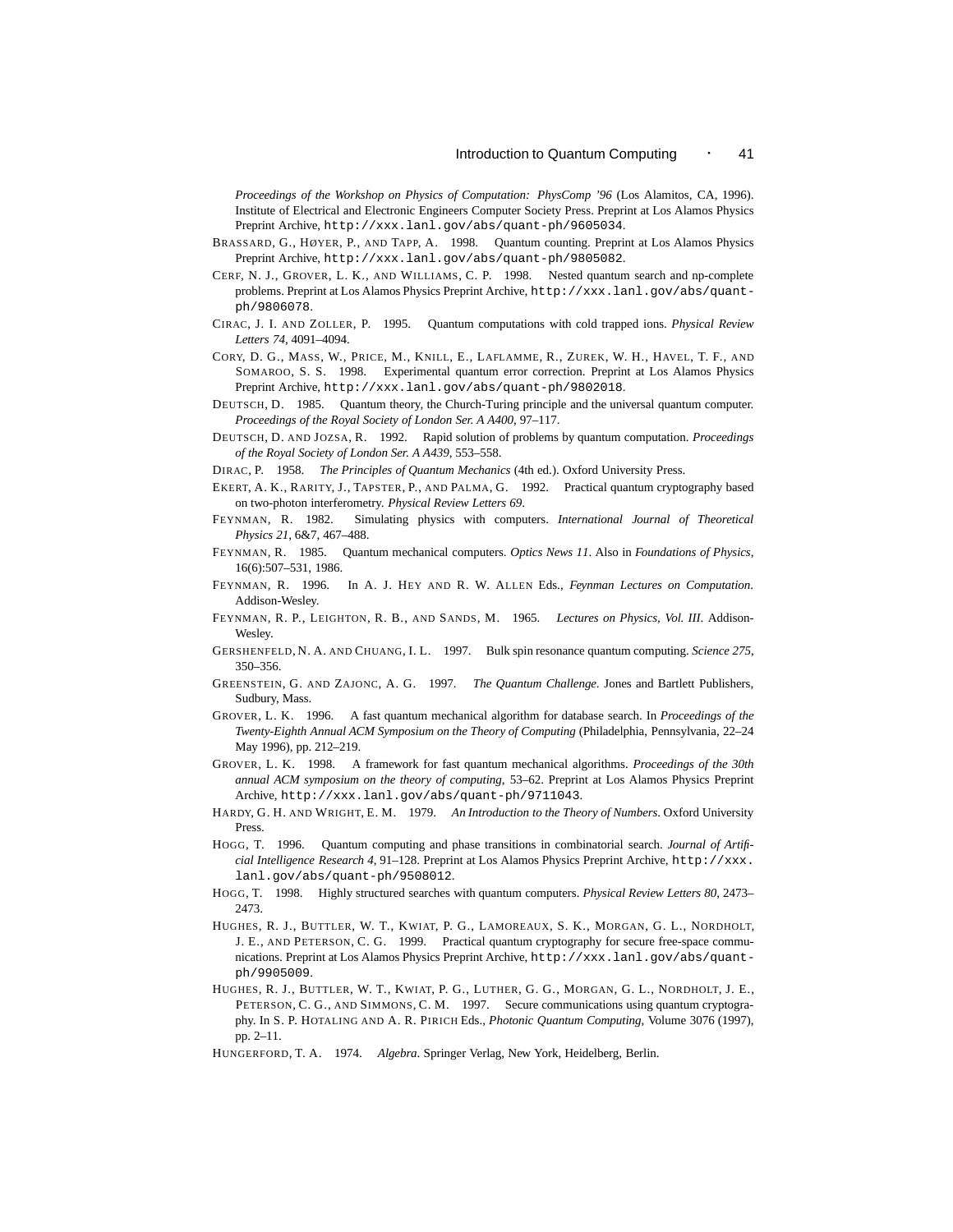- JONES, J. A. AND MOSCA, M. 1998. Implementation of a quantum algorithm on a nuclear magnetic resonance quantum computer. *Journal of Chemical Physics 109*, 5, 1648–1653. Preprint at Los Alamos Physics Preprint Archive, http://xxx.lanl.gov/abs/quant-ph/9801027.
- LAFLAMME, R., KNILL, E., ZUREK, W., CATASTI, P., AND MARIAPPAN, S. 1997. NMR GHZ. Los Alamos Physics Preprint Archive, http://xxx.lanl.gov/abs/quant-ph/9709025.
- LENSTRA, A. AND LENSTRA, H. Eds. 1993. *The Development of the Number Field Sieve*, Volume 1554 of *Lecture Notes in Mathematics*. Springer Verlag.
- LIBOFF, R. L. 1997. *Introductory Quantum Mechanics (3rd edition)*. Addison-Wesley, Reading, Mass.
- LO, H.-K. AND CHAU, H. F. 1999. Unconditional security of quantum key distribution over arbitrarily long distances. *Science 283*, 2050 – 2056.
- MAYERS, D. 1998. Unconditional security in quantum cryptography. Preprint at Los Alamos Physics Preprint Archive, http://xxx.lanl.gov/abs/quant-ph/9802025.
- NIELSEN, M. A., KNILL, E., AND LAFLAMME, R. 1998. Complete quantum teleportation using nuclear magnetic resonance. Preprint at Los Alamos Physics Preprint Archive, http://xxx.lanl.gov/ abs/quant-ph/9811020.
- SCHULMAN, L. J. AND VAZIRANI, U. 1998. Scalable NMR quantum computation. Los Alamos Physics Preprint Archive, http://xxx.lanl.gov/abs/quant-ph/9804060.
- SHOR, P. W. 1994. Algorithms for quantum computation: Discrete log and factoring. In *Proceedings of the 35th Annual Symposium on Foundations of Computer Science* (Nov. 1994), pp. 124–134. Institute of Electrical and Electronic Engineers Computer Society Press. ftp://netlib.att.com/netlib/ att/math/shor/quantum.algorithms.ps.Z.
- SHOR, P. W. 1997. Polynomial-time algorithms for prime factorization and discrete logarithms on a quantum computer. *Society for Industrial and Applied Mathematics Journal on Computing 26*, 5, 1484–1509. Expanded version of [Shor 1994].
- SIMON, D. R. 1997. On the power of quantum computation. *Society for Industrial and Applied Mathematics Journal on Computing 26*, 5, 1474–141483. A preliminary version of this paper appeared in the Proceedings of the 35th Annual Symposium on Foundations of Computer Science.
- STEANE, A. 1996. The ion trap quantum information processor. Los Alamos Physics Preprint Archive, http://xxx.lanl.gov/abs/quant-ph/9608011.
- STEANE, A. 1998. Quantum computing. *Reports on Progress in Physics 61*, 2, 117–173. Preprint at Los Alamos Physics Preprint Archive, http://xxx.lanl.gov/abs/quant-ph/9708022.
- TERHAL, B. M. AND SMOLIN, J. A. 1997. Single quantum querying of a database. Los Alamos Physics Preprint Archive, http://xxx.lanl.gov/abs/quant-ph/9705041.
- VANDERSYPEN, L. M. K., YANNONI, C. Y., SHERWOOD, M. H., AND CHUANG, I. L. 1999. Realization of effective pure states for bulk quantum computation. Preprint at Los Alamos Physics Preprint Archive, http://xxx.lanl.gov/abs/quant-ph/9905041.
- VEDRAL, V., BARENCO, A., AND EKERT, A. K. 1996. Quantum networks for elementary arithmetic operations. Physical Review A. Preprint at Los Alamos Physics Preprint Archive, http://xxx.lanl. gov/abs/quant-ph/9511018.
- WATROUS, J. 1998. Relationships between quantum and classical space-bounded complexity classes. In *Thirteenth Annual IEEE Conference on Computational Complexity* (June 1998).
- WILLIAMS, C. P. AND CLEARWATER, S. H. 1998. *Explorations in Quantum Computing*. Telos, Springer-Verlag.
- WOOTTERS, W. K. AND ZUREK, W. H. 1982. A single quantum cannot be cloned. *Nature 299*, 802.
- ZALKA, C. 1997. Grover's quantum searching algorithm is optimal. Los Alamos Physics Preprint Archive, http://xxx.lanl.gov/abs/quant-ph/9711070.

# ACKNOWLEDGMENTS

The authors would like to thank Tad Hogg and Carlos Mochon for many enjoyable conversations about quantum computing, and for their feedback on an earlier draft of this paper. We are also grateful to Lee Corbin, David Goldberg, Lov Grover, Norman Hardy, Vaughan Pratt, Marc Rieffel and the anonymous referees for detailed comments on earlier drafts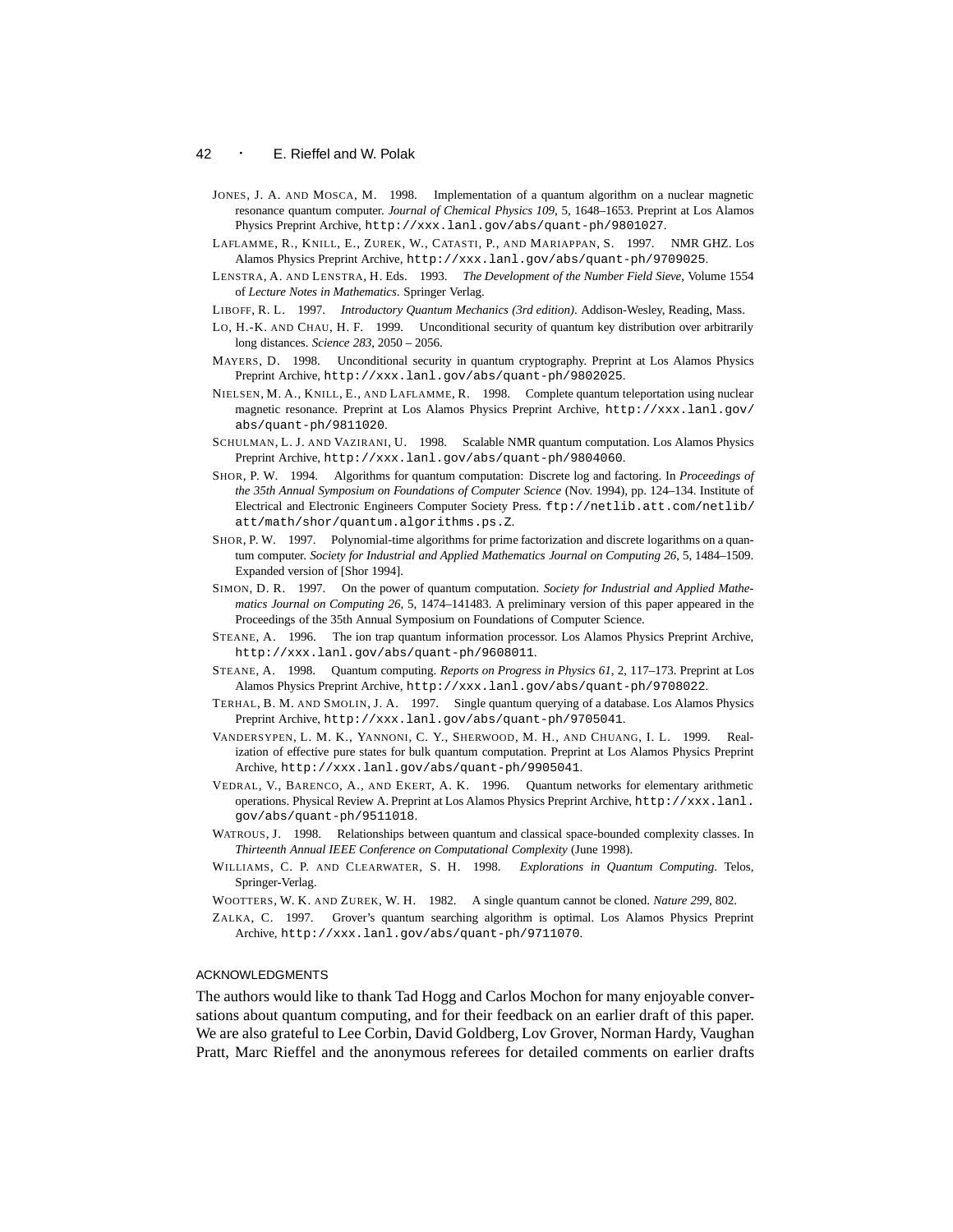of this paper. Finally, we would like to thank FXPAL for enthusiastically supporting this work.

# APPENDIX

# A. TENSOR PRODUCTS

The tensor product ( $\otimes$ ) of a *n*-dimensional and a *k*-dimensional vector is a *nk*-dimensional vector. Similarly, if  $A$  and  $B$  are transformations on  $n$ -dimensional and a  $k$ -dimensional vectors respectively, then  $A \otimes B^9$  is a transformation on  $nk$ -dimensional vectors.

The exact mathematical details of tensor products are beyond the scope of this paper (see [Hungerford 1974] for a comprehensive treatment). For our purposes the following algebraic rules are sufficient to calculate with tensor products. For matrices  $A, B, C, D, U$ , vectors  $u, x, y$ , and scalars  $a, b$  the following hold:

$$
(A \otimes B)(C \otimes D) = AC \otimes BD
$$
  
\n
$$
(A \otimes B)(x \otimes y) = Ax \otimes By
$$
  
\n
$$
(x + y) \otimes u = x \otimes u + y \otimes u
$$
  
\n
$$
u \otimes (x + y) = u \otimes x + u \otimes y
$$
  
\n
$$
ax \otimes by = ab(x \otimes y)
$$

$$
\left(\begin{array}{cc} A & B \\ C & D \end{array}\right) \otimes U = \left(\begin{array}{cc} A \otimes U & B \otimes U \\ C \otimes U & D \otimes U \end{array}\right),\,
$$

which specialized for scalars  $a, b, c, d$  to

$$
\left(\begin{array}{cc} a & b \\ c & d \end{array}\right) \otimes U = \left(\begin{array}{cc} aU & bU \\ cU & dU \end{array}\right).
$$

The conjugate transpose distributes over tensor products, i.e.

$$
(A \otimes B)^* = A^* \otimes B^*.
$$

A matrix U is *unitary* if its conjugate transpose its inverse:  $U^*U = I$ .

The tensor product of several matrices is unitary if and only if each one of the matrices is unitary up to a constant. Let  $U = A_1 \otimes A_2 \otimes \ldots \otimes A_n$ . Then  $U$  is unitary if  $A_i^* A_i = k_i I$ and  $\Pi_i k_i = 1$ .

$$
U^*U = (A_1^* \otimes A_2^* \otimes \ldots \otimes A_n^*)(A_1 \otimes A_2 \otimes \ldots \otimes A_n)
$$
  
=  $A_1^* A_1 \otimes A_2^* A_2 \otimes \ldots \otimes A_n^* A_n$   
=  $k_1 I \otimes \ldots k_n I$   
= I

where each *I* refers to the identity matrix of appropriate dimension.

For example, the distributive law allows computations of the form:

$$
(a_0|0\rangle + b_0|1\rangle) \otimes (a_1|0\rangle + b_1|1\rangle)
$$

<sup>&</sup>lt;sup>9</sup>Technically, this is a right Kronecker product.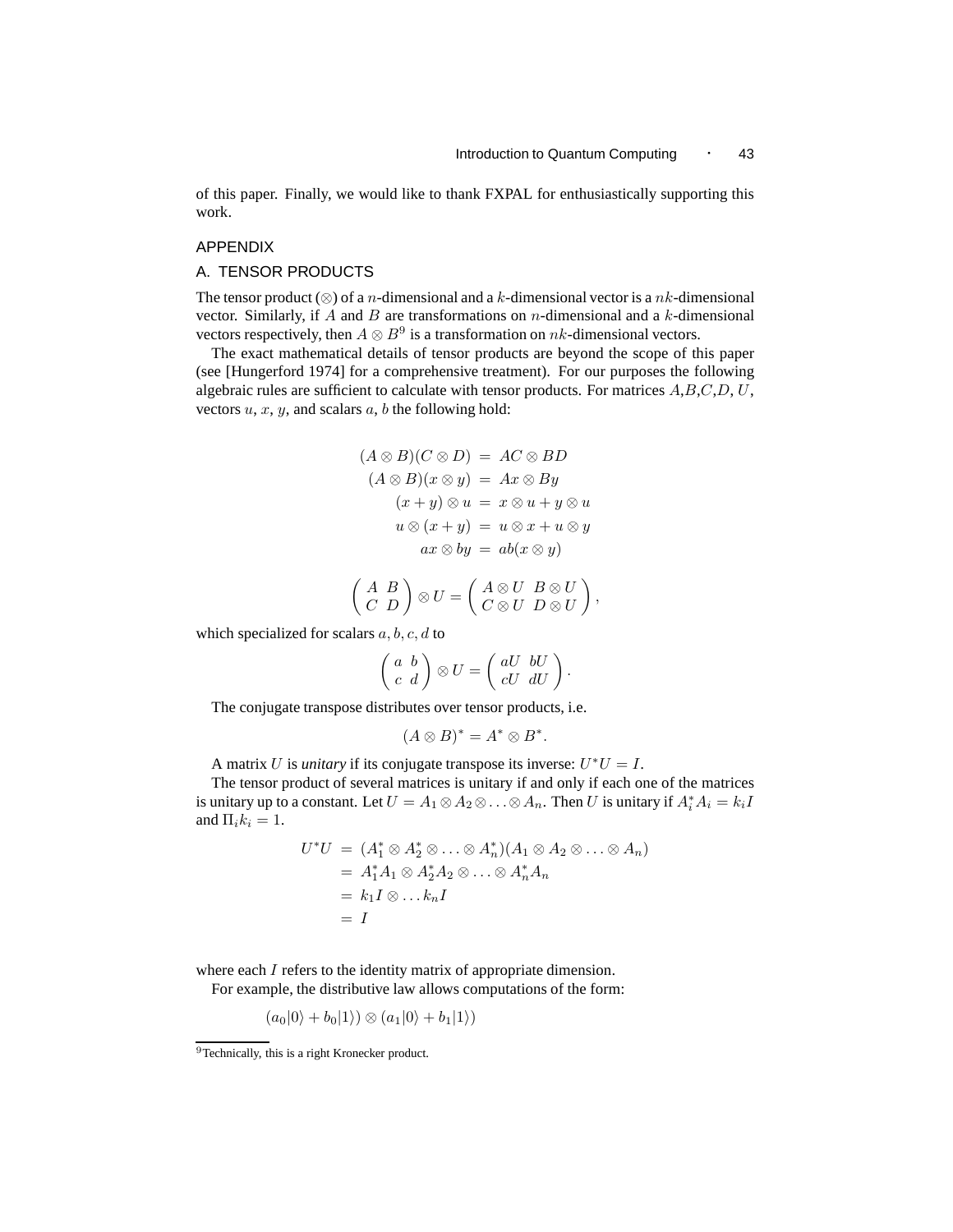$$
= (a_0|0\rangle \otimes a_1|0\rangle) + (b_0|1\rangle \otimes a_1|0\rangle) + (a_0|0\rangle \otimes b_1|1\rangle) + (b_0|1\rangle \otimes b_1|1\rangle)
$$
  
\n
$$
= a_0a_1((|0\rangle \otimes |0\rangle) + b_0a_1(|1\rangle \otimes |0\rangle) + a_0b_1(|0\rangle \otimes |1\rangle) + b_0b_1(|1\rangle \otimes |1\rangle)
$$
  
\n
$$
= a_0a_1(|00\rangle + b_0a_1|10\rangle + a_0b_1|01\rangle + b_0b_1|11\rangle)
$$

B. CONTINUED FRACTIONS AND EXTRACTING THE PERIOD FROM THE MEA-SUREMENT IN SHOR'S ALGORITHM

In the general case where the period r does not divide  $2<sup>m</sup>$ , the value v measured in step 4 of Shor's algorithm will be, with high probability, close to some multiple of  $\frac{2^m}{r}$ , say  $j\frac{2^m}{r}$ .

The aim is to extract the period  $r$  from the measured value  $v$ . Shor shows that, with high probability, v is within  $\frac{1}{2}$  of some  $j\frac{2^m}{r}$ . Thus

$$
\left|v-j\frac{2^m}{r}\right|<\frac{1}{2}
$$

for some  $j$ , which implies that

$$
\left|\frac{v}{2^m}-\frac{j}{r}\right|<\frac{1}{2\cdot 2^m}<\frac{1}{2M^2}.
$$

The difference between two distinct fractions  $\frac{p}{q}$  and  $\frac{p'}{q'}$  $\frac{p}{q'}$  with denominators less than M is bounded

$$
\left|\frac{p}{q} - \frac{p'}{q'}\right| = \left|\frac{pq' - p'q}{qq'}\right| > \frac{1}{M^2}
$$

.

Thus there is at most one fraction  $\frac{p}{q}$  with denominator  $q < M$  such that  $\left|\frac{v}{2^m} - \frac{p}{q}\right| < \frac{1}{M^2}$ . In the high probability case that v is within  $\frac{1}{2}$  of  $j\frac{2^m}{r}$ , this fraction will be  $\frac{j}{r}$ .

The unique fraction with denominator less than M that is within  $\frac{1}{M^2}$  of  $\frac{v}{2^m}$  can be obtained efficiently from the continued fraction expansion of  $\frac{v}{2^m}$  as follows. Using the sequences

$$
a_0 = \left[\frac{v}{2^m}\right]
$$
  
\n
$$
\epsilon_0 = \frac{v}{2^m} - a_0
$$
  
\n
$$
a_n = \left[\frac{1}{\epsilon_{n-1}}\right]
$$
  
\n
$$
\epsilon_n = \frac{1}{\epsilon_{n-1}} - a_n
$$
  
\n
$$
p_0 = a_0
$$
  
\n
$$
p_1 = a_1a_0 + 1
$$
  
\n
$$
p_n = a_np_{n-1} + p_{n-2}
$$
  
\n
$$
q_0 = 1
$$
  
\n
$$
q_1 = a_1
$$
  
\n
$$
q_n = a_nq_{n-1} + q_{n-2}
$$

compute the first fraction  $\frac{p_n}{q_n}$  such that  $q_n < M \leq q_{n+1}$ . See any standard number theory text, like Hardy and Wright [Hardy and Wright 1979], for why this procedure works.